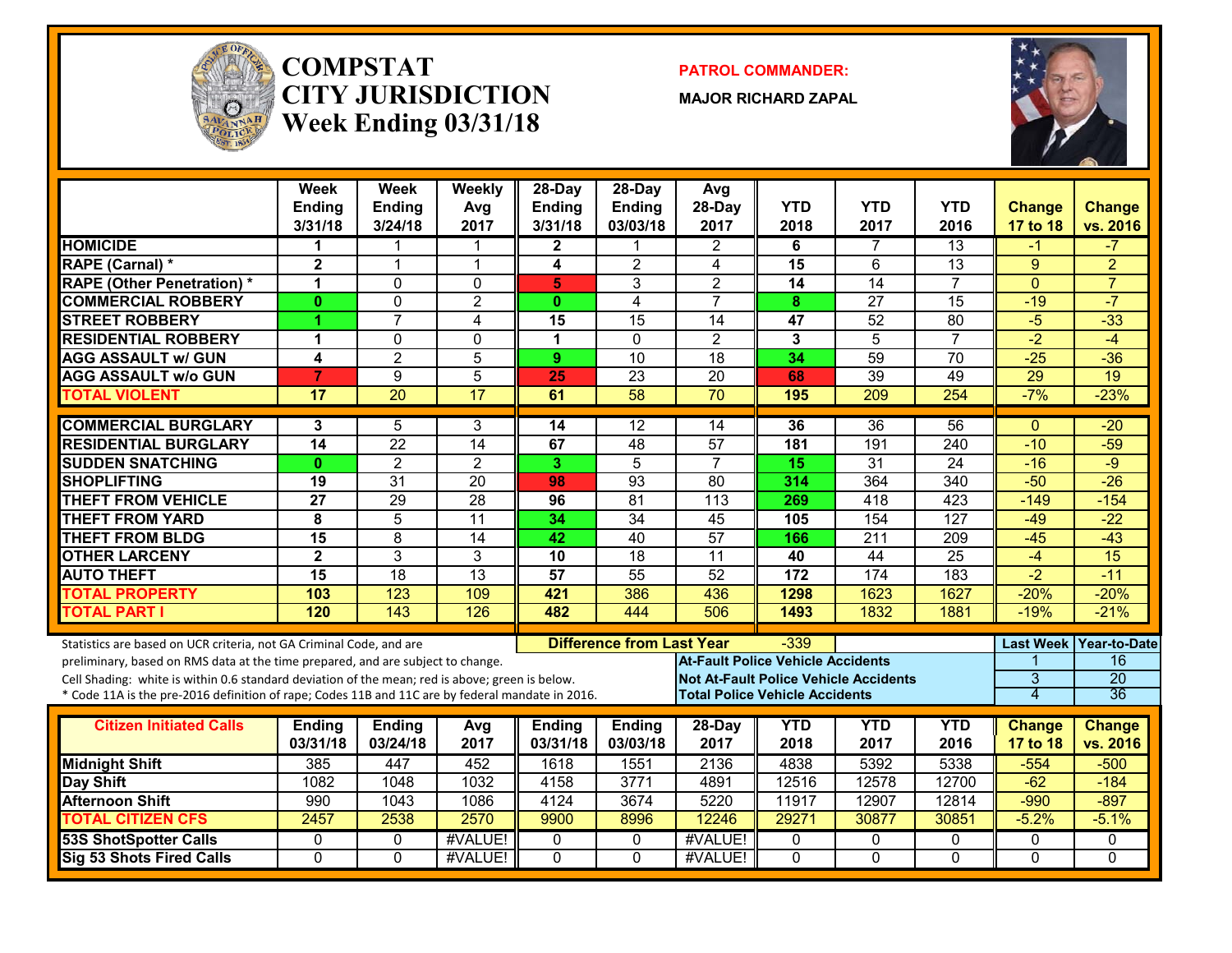

#### **COMPSTATNORTH PRECINCTWeek Ending 03/31/18**

**PRECINCT COMMANDER:**

**CAPT. CARY HILL**



|                                                                                                                                                                                    | <b>Week</b><br><b>Ending</b><br>3/31/18 | <b>Week</b><br><b>Ending</b><br>3/24/18 | Weekly<br>Avg<br>2017 | $28$ -Day<br><b>Ending</b><br>3/31/18 | 28-Day<br><b>Ending</b><br>03/03/18 | Avg<br>28-Day<br>2017                        | <b>YTD</b><br>2018   | <b>YTD</b><br>2017 | YTD<br>2016     | <b>Change</b><br><b>17 to 18</b> | <b>Change</b><br>vs. 2016 |
|------------------------------------------------------------------------------------------------------------------------------------------------------------------------------------|-----------------------------------------|-----------------------------------------|-----------------------|---------------------------------------|-------------------------------------|----------------------------------------------|----------------------|--------------------|-----------------|----------------------------------|---------------------------|
| <b>HOMICIDE</b>                                                                                                                                                                    | 0                                       | 0                                       | $\mathbf{0}$          | 0                                     | 0                                   | $\Omega$                                     | 1                    | 3                  | 1               | $-2$                             | $\Omega$                  |
| <b>RAPE (Carnal) *</b>                                                                                                                                                             | 1                                       | $\Omega$                                | $\mathbf{0}$          | 1                                     | $\mathbf{1}$                        | $\mathbf 1$                                  | 3                    | 3                  | 4               | $\Omega$                         | -1                        |
| <b>RAPE (Other Penetration) *</b>                                                                                                                                                  | $\mathbf{0}$                            | 0                                       | 0                     | 1                                     | 0                                   | $\mathbf{0}$                                 | $\mathbf{2}$         | $\overline{c}$     | $\overline{2}$  | $\Omega$                         | $\Omega$                  |
| <b>COMMERCIAL ROBBERY</b>                                                                                                                                                          | 0                                       | $\mathbf 0$                             | $\mathbf 0$           | $\mathbf 0$                           | $\overline{2}$                      | $\overline{1}$                               | $\overline{2}$       | 3                  | 3               | -1                               | -1                        |
| <b>STREET ROBBERY</b>                                                                                                                                                              | 0                                       | $\overline{5}$                          | $\overline{1}$        | $\overline{7}$                        | $\overline{9}$                      | 4                                            | 24                   | $\overline{24}$    | $\overline{30}$ | $\Omega$                         | $-6$                      |
| <b>RESIDENTIAL ROBBERY</b>                                                                                                                                                         | 4                                       | $\Omega$                                | $\Omega$              | 4                                     | $\Omega$                            | $\Omega$                                     | $\blacktriangleleft$ | 1                  | 1               | $\overline{0}$                   | $\Omega$                  |
| <b>AGG ASSAULT w/ GUN</b>                                                                                                                                                          | $\bf{0}$                                | $\overline{2}$                          | $\mathbf{1}$          | $\overline{2}$                        | $\overline{2}$                      | 4                                            | 6                    | 16                 | $\overline{11}$ | $-10$                            | $-5$                      |
| <b>AGG ASSAULT w/o GUN</b>                                                                                                                                                         | 1                                       | 3                                       | $\overline{2}$        | $\overline{7}$                        | 10                                  | 6                                            | 24                   | 11                 | 18              | 13                               | 6                         |
| <b>TOTAL VIOLENT</b>                                                                                                                                                               | 3                                       | 10                                      | $\overline{4}$        | $\overline{19}$                       | $\overline{24}$                     | $\overline{17}$                              | 63                   | 63                 | 70              | $0\%$                            | $-10%$                    |
| <b>COMMERCIAL BURGLARY</b>                                                                                                                                                         | 1                                       | 1                                       | 1                     | 3                                     | 1                                   | 4                                            | 5                    | $\overline{12}$    | 10              | -7                               | -5                        |
| <b>RESIDENTIAL BURGLARY</b>                                                                                                                                                        | 1                                       | $\mathbf 1$                             | $\overline{2}$        | 4                                     | 8                                   | $\overline{7}$                               | 21                   | 20                 | 28              | $\overline{1}$                   | $-7$                      |
| <b>SUDDEN SNATCHING</b>                                                                                                                                                            | $\bf{0}$                                | $\overline{2}$                          | $\overline{1}$        | 3                                     | 3                                   | 3                                            | 8                    | $\overline{17}$    | 17              | $-9$                             | $-9$                      |
| <b>SHOPLIFTING</b>                                                                                                                                                                 | $\overline{2}$                          | $\overline{5}$                          | 3                     | 17                                    | $\overline{30}$                     | $\overline{12}$                              | 67                   | $\overline{51}$    | $\overline{38}$ | 16                               | 29                        |
| <b>THEFT FROM VEHICLE</b>                                                                                                                                                          | 3                                       | $\overline{5}$                          | 6                     | 20                                    | $\overline{14}$                     | $\overline{24}$                              | 51                   | 113                | 146             | $-62$                            | $-95$                     |
| <b>THEFT FROM YARD</b>                                                                                                                                                             | $\blacktriangleleft$                    | $\mathbf 1$                             | 3                     | 8                                     | $\overline{13}$                     | $\overline{11}$                              | 29                   | 59                 | $\overline{45}$ | $-30$                            | $-16$                     |
| <b>THEFT FROM BLDG</b>                                                                                                                                                             | $\overline{2}$                          | 3                                       | 4                     | 8                                     | 13                                  | $\overline{15}$                              | 48                   | $\overline{78}$    | 60              | $-30$                            | $-12$                     |
| <b>OTHER LARCENY</b>                                                                                                                                                               | 1                                       | $\Omega$                                | $\mathbf{1}$          | 1                                     | $\overline{\mathbf{4}}$             | $\overline{2}$                               | 8                    | $\overline{10}$    | $\overline{11}$ | $-2$                             | $-3$                      |
| <b>AUTO THEFT</b>                                                                                                                                                                  | 5                                       | $\overline{2}$                          | 3                     | 9                                     | 8                                   | $\overline{12}$                              | 27                   | 49                 | $\overline{54}$ | $-22$                            | $-27$                     |
| <b>TOTAL PROPERTY</b>                                                                                                                                                              | 16                                      | $\overline{20}$                         | $\overline{22}$       | $\overline{73}$                       | 94                                  | $\overline{90}$                              | 264                  | 409                | 409             | $-35%$                           | $-35%$                    |
| <b>TOTAL PART I</b>                                                                                                                                                                | $\overline{19}$                         | 30                                      | $\overline{27}$       | 92                                    | $\overline{118}$                    | 107                                          | 327                  | 472                | 479             | $-31%$                           | $-32%$                    |
| Statistics are based on UCR criteria, not GA Criminal Code, and are                                                                                                                |                                         |                                         |                       |                                       | <b>Difference from Last Year</b>    | <b>At-Fault Police Vehicle Accidents</b>     | $-145$               |                    |                 | <b>Last Week</b>                 | Year-to-Date<br>5         |
| preliminary, based on RMS data at the time prepared, and are subject to change.<br>Cell Shading: white is within 0.6 standard deviation of the mean; red is above; green is below. |                                         |                                         |                       |                                       |                                     | <b>Not At-Fault Police Vehicle Accidents</b> |                      |                    |                 | 1                                | $\overline{4}$            |
| * Code 11A is the pre-2016 definition of rape; Codes 11B and 11C are by federal mandate in 2016.                                                                                   |                                         |                                         |                       |                                       |                                     | <b>Total Police Vehicle Accidents</b>        |                      |                    |                 | 2                                | $\overline{9}$            |
|                                                                                                                                                                                    | Week                                    | Week                                    | Weekly                | 28-Day                                | 28-Day                              | Avg                                          |                      |                    |                 |                                  |                           |
| <b>Citizen Initiated Calls</b>                                                                                                                                                     | Ending                                  | Ending                                  | Avg                   | Ending                                | Ending                              | 28-Day                                       | <b>YTD</b>           | <b>YTD</b>         | <b>YTD</b>      | <b>Change</b>                    | <b>Change</b>             |
|                                                                                                                                                                                    | 3/31/18                                 | 3/24/18                                 | 2017                  | 03/17/18                              | 03/03/18                            | 2017                                         | 2018                 | 2017               | 2016            | 17 to 18                         | vs. 2016                  |
| <b>Midnight Shift</b>                                                                                                                                                              | 122                                     | 146                                     | 121                   | 496                                   | 449                                 | 484                                          | 1409                 | 1519               | 1495            | -110                             | $-86$                     |
| Day Shift                                                                                                                                                                          | 247                                     | 264                                     | 233                   | 1067                                  | 912                                 | 931                                          | 3105                 | 2885               | 2990            | 220                              | 115                       |
| <b>Afternoon Shift</b>                                                                                                                                                             | 237                                     | 214                                     | 252                   | 1034                                  | 867                                 | 1010                                         | 2851                 | 3110               | 3035            | $-259$                           | $-184$                    |
| <b>TOTAL CITIZEN CFS</b>                                                                                                                                                           | 606                                     | 624                                     | 606                   | 2597                                  | 2228                                | 2425                                         | 7365                 | 7514               | 7521            | $-2.0%$                          | $-2.1%$                   |
| <b>53S ShotSpotter Calls</b>                                                                                                                                                       | 0                                       | $\Omega$                                | #VALUE!               | $\mathbf{0}$                          | 0                                   | #VALUE!                                      | 0                    | 0                  | 0               | 0                                | 0                         |
| <b>Sig 53 Shots Fired Calls</b>                                                                                                                                                    | $\overline{0}$                          | $\Omega$                                | #VALUE!               | $\Omega$                              | $\Omega$                            | #VALUE!                                      | $\Omega$             | $\Omega$           | $\overline{0}$  | $\Omega$                         | $\Omega$                  |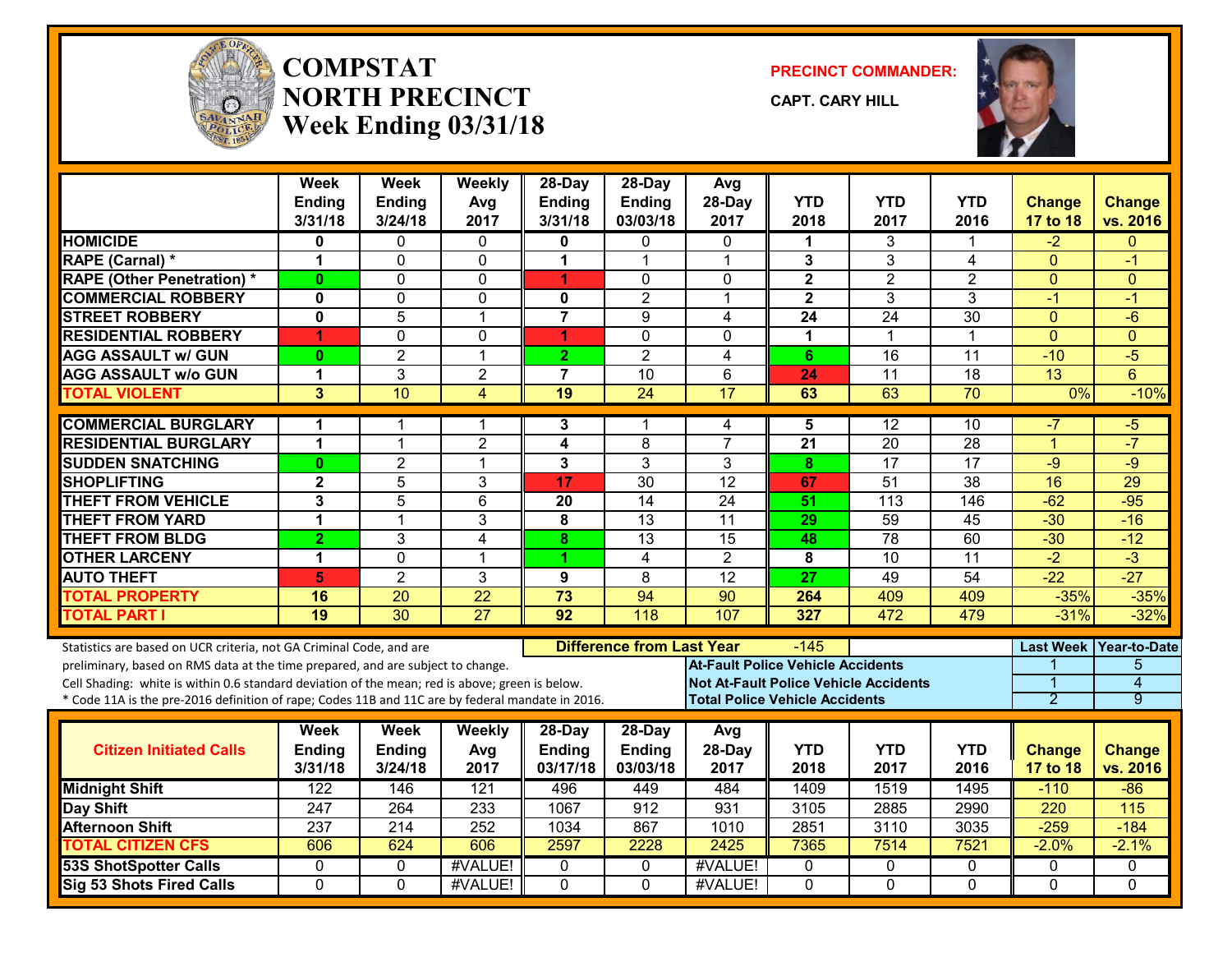# **BEAT 21 North Precinct Week Ending 03/31/18**

|                                   |                |                | <b>Last 4 Weeks</b> |                | 28 Days      | 28 Day         |                |                |                |              |                |
|-----------------------------------|----------------|----------------|---------------------|----------------|--------------|----------------|----------------|----------------|----------------|--------------|----------------|
|                                   | Ending         | Ending         | Ending              | <b>Ending</b>  | Ending       | <b>Average</b> | <b>YTD</b>     | <b>YTD</b>     | <b>YTD</b>     | Change       | <b>Change</b>  |
|                                   | 3/10/18        | 3/17/18        | 3/24/18             | 3/31/18        | 03/03/18     | 2017           | 2018           | 2017           | 2016           | 17 to 18     | vs. 2016       |
| <b>HOMICIDE</b>                   | 0              | 0              | $\mathbf{0}$        | $\Omega$       | $\mathbf{0}$ | 0.0            | 0              | $\Omega$       | 0              | $\mathbf{0}$ | $\mathbf{0}$   |
| <b>RAPE (Carnal) *</b>            | 0              | 0              | $\mathbf{0}$        | 0              | $\Omega$     | 0.1            | 0              | 0              | $\mathbf{1}$   | $\mathbf{0}$ | $-1$           |
| <b>RAPE (Other Penetration) *</b> | $\Omega$       | $\mathbf{1}$   | $\mathbf{0}$        | $\Omega$       | $\mathbf{1}$ | 0.0            | $\mathbf{1}$   | $\Omega$       | 0              | $\mathbf{1}$ | $\mathbf{1}$   |
| <b>COMMERCIAL ROBBERY</b>         | $\Omega$       | $\Omega$       | $\mathbf{0}$        | 0              | $\Omega$     | 0.1            | 0              | $\mathbf{1}$   | $\mathbf{1}$   | $-1$         | $-1$           |
| <b>STREET ROBBERY</b>             | 0              | $\Omega$       | $\mathbf{0}$        | 0              | $\Omega$     | 0.2            | 0              | 0              | 0              | $\mathbf{0}$ | $\mathbf{0}$   |
| <b>RESIDENTIAL ROBBERY</b>        | $\Omega$       | $\Omega$       | $\Omega$            | $\Omega$       | $\Omega$     | 0.0            | 0              | 0              | $\Omega$       | $\mathbf{0}$ | $\Omega$       |
| <b>AGG ASSAULT w/ GUN</b>         | $\Omega$       | $\Omega$       | $\Omega$            | $\Omega$       | $\Omega$     | 0.2            | $\Omega$       | $\mathbf{1}$   | $\Omega$       | $-1$         | $\mathbf{0}$   |
| <b>AGG ASSAULT w/o GUN</b>        | $\Omega$       | 0              | $\Omega$            | $\Omega$       | $\Omega$     | 0.2            | 1              | $\mathbf{1}$   | $\overline{2}$ | $\mathbf{0}$ | $-1$           |
| <b>TOTAL VIOLENT</b>              | $\mathbf{0}$   | $\mathbf{1}$   | $\mathbf{0}$        | $\Omega$       | $\mathbf{1}$ | 0.7            | $\overline{2}$ | 3              | $\overline{4}$ | $-33%$       | $-50%$         |
| <b>COMMERCIAL BURGLARY</b>        | 0              | $\Omega$       | $\mathbf{0}$        | $\Omega$       | $\Omega$     |                | 0              | 0              | 0              | $\mathbf{0}$ | $\Omega$       |
|                                   |                |                |                     |                |              | 0.2            |                |                |                |              |                |
| <b>RESIDENTIAL BURGLARY</b>       | 0              | $\Omega$       | $\mathbf{0}$        | 0              | $\Omega$     | 1.1            | 4              | 3              | 2              | $\mathbf{1}$ | $\overline{2}$ |
| <b>SUDDEN SNATCHING</b>           | 0              | $\Omega$       | $\Omega$            | $\Omega$       | $\Omega$     | 0.1            | $\Omega$       | 0              | $\Omega$       | $\mathbf{0}$ | $\Omega$       |
| <b>SHOPLIFTING</b>                | 0              | 0              | $\mathbf{0}$        | 0              | 0            | 0.2            | $\mathbf{1}$   | $\mathbf{1}$   | 0              | $\mathbf{0}$ | $\mathbf{1}$   |
| <b>THEFT FROM VEHICLE</b>         | $\overline{2}$ | $\overline{2}$ | $\mathbf{1}$        | 1              | 6            | 2.8            | 11             | $\overline{7}$ | 5              | 4            | $6\phantom{1}$ |
| <b>THEFT FROM YARD</b>            | 0              | 0              | $\mathbf{1}$        | 0              | $\mathbf{1}$ | 1.2            | $\overline{2}$ | $\overline{2}$ | 4              | $\mathbf{0}$ | $-2$           |
| <b>THEFT FROM BLDG</b>            | 0              | 0              | $\Omega$            | 0              | 0            | 3.0            | 5              | 15             | 6              | $-10$        | $-1$           |
| <b>OTHER LARCENY</b>              | $\Omega$       | $\Omega$       | $\Omega$            | 0              | $\Omega$     | 0.2            | $\Omega$       | $\overline{2}$ | $\mathbf{1}$   | $-2$         | $-1$           |
| <b>AUTO THEFT</b>                 | $\Omega$       | $\mathbf{1}$   | $\Omega$            | $\overline{2}$ | 3            | 1.1            | 7              | $\overline{2}$ | $\overline{2}$ | 5            | 5              |
| <b>TOTAL PROPERTY</b>             | $\overline{2}$ | $\overline{3}$ | $\overline{2}$      | 3              | 10           | 9.7            | 30             | 32             | 20             | $-6%$        | 50%            |
| <b>TOTAL PART I</b>               | $\overline{2}$ | 4              | $\overline{2}$      | 3              | 11           | 10.4           | 32             | 35             | 24             | $-9%$        | 33%            |

 **Difference from Last Year**‐3

Statistics are based on UCR criteria, not GA Criminal Code.

|                                 | Week          | Week          | Week          | Week    | 28 Days       | 28 Dav            |      |      |            |               |                     |
|---------------------------------|---------------|---------------|---------------|---------|---------------|-------------------|------|------|------------|---------------|---------------------|
| <b>Shots Fired Calls</b>        | <b>Ending</b> | <b>Endina</b> | <b>Ending</b> | Ending  | <b>Endina</b> | <b>Average II</b> | YTD  | YTD  | <b>YTD</b> | <b>Change</b> | <b>Change</b>       |
|                                 | 3/10/18       | 3/17/18       | 03/24/18      | 3/31/18 | 03/03/18      | 2017              | 2018 | 2017 | 2016       |               | 17 to 18   vs. 2016 |
| <b>53S ShotSpotter Calls</b>    |               |               |               |         |               | #VALUE!           |      |      |            | $\#$ DIV/0!   | #DIV/0!             |
| <b>Sig 53 Shots Fired Calls</b> |               |               |               |         |               | #VALUE!           |      |      |            | $\#$ DIV/0!   | #DIV/0!             |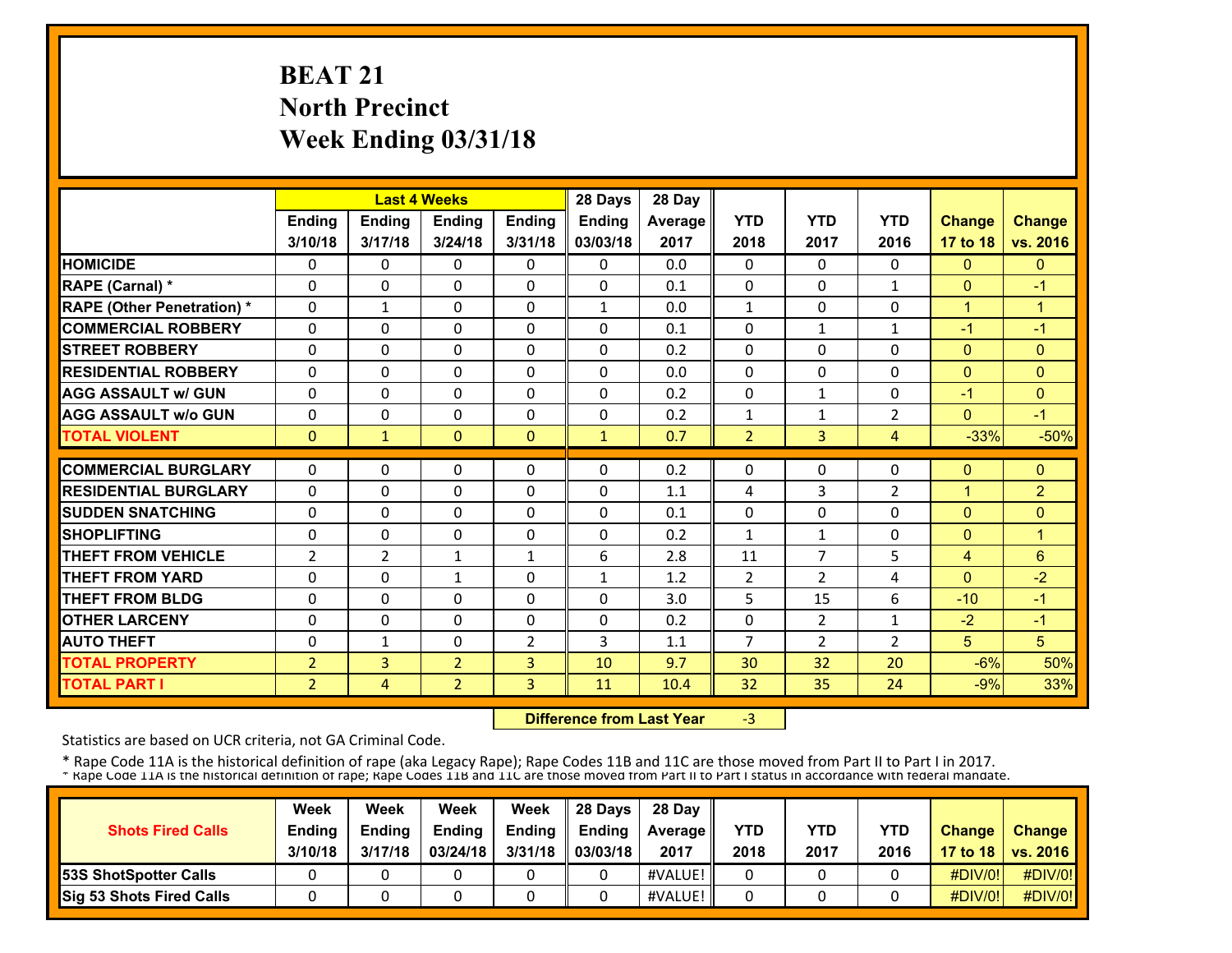# **BEAT 22 North Precinct Week Ending 03/31/18**

|                                   |                |                | <b>Last 4 Weeks</b> |               | 28 Days        | 28 Day         |              |                |                |                |                |
|-----------------------------------|----------------|----------------|---------------------|---------------|----------------|----------------|--------------|----------------|----------------|----------------|----------------|
|                                   | Ending         | Ending         | Ending              | <b>Ending</b> | Ending         | <b>Average</b> | <b>YTD</b>   | <b>YTD</b>     | <b>YTD</b>     | Change         | <b>Change</b>  |
|                                   | 3/10/18        | 3/17/18        | 3/24/18             | 3/31/18       | 03/03/18       | 2017           | 2018         | 2017           | 2016           | 17 to 18       | vs. 2016       |
| <b>HOMICIDE</b>                   | 0              | 0              | $\mathbf{0}$        | $\Omega$      | $\mathbf{0}$   | 0.0            | 1            | 0              | 1              | $\mathbf{1}$   | $\mathbf{0}$   |
| <b>RAPE (Carnal) *</b>            | 0              | 0              | $\mathbf{0}$        | 0             | $\Omega$       | 0.2            | 0            | 0              | 0              | $\mathbf{0}$   | $\Omega$       |
| <b>RAPE (Other Penetration) *</b> | $\Omega$       | $\Omega$       | $\Omega$            | $\Omega$      | $\Omega$       | 0.1            | 0            | $\Omega$       | 0              | $\mathbf{0}$   | $\mathbf{0}$   |
| <b>COMMERCIAL ROBBERY</b>         | $\Omega$       | $\Omega$       | $\mathbf{0}$        | 0             | $\Omega$       | 0.2            | 0            | 0              | 2              | $\mathbf{0}$   | $-2$           |
| <b>STREET ROBBERY</b>             | 0              | $\Omega$       | $\mathbf{0}$        | 0             | $\Omega$       | 0.8            | 3            | 4              | 4              | $-1$           | $-1$           |
| <b>RESIDENTIAL ROBBERY</b>        | $\Omega$       | $\Omega$       | $\Omega$            | $\Omega$      | $\Omega$       | 0.0            | $\Omega$     | 0              | $\Omega$       | $\mathbf{0}$   | $\mathbf{0}$   |
| <b>AGG ASSAULT w/ GUN</b>         | $\Omega$       | $\Omega$       | $\mathbf{1}$        | $\Omega$      | $\mathbf{1}$   | 2.2            | $\mathbf{1}$ | 10             | $\overline{2}$ | $-9$           | $-1$           |
| <b>AGG ASSAULT w/o GUN</b>        | $\mathbf{1}$   | $\mathbf{1}$   | $\Omega$            | $\Omega$      | $\overline{2}$ | 1.8            | 6            | 0              | $\overline{7}$ | 6              | $-1$           |
| <b>TOTAL VIOLENT</b>              | 1              | $\mathbf{1}$   | $\mathbf{1}$        | $\Omega$      | $\overline{3}$ | 5.2            | 11           | 14             | 16             | $-21%$         | $-31%$         |
| <b>COMMERCIAL BURGLARY</b>        | 0              |                |                     |               | 3              |                |              |                | 0              | 1              |                |
|                                   |                | $\mathbf{1}$   | $\mathbf{1}$        | 1             |                | 1.0            | 3            | $\overline{2}$ |                |                | 3              |
| <b>RESIDENTIAL BURGLARY</b>       | 0              | $\Omega$       | $\mathbf{0}$        | $\mathbf{1}$  | 1              | 2.2            | 6            | 5              | $\overline{7}$ | $\overline{1}$ | $-1$           |
| <b>SUDDEN SNATCHING</b>           | 0              | $\Omega$       | $\mathbf{1}$        | $\Omega$      | $\mathbf{1}$   | 0.1            | $\mathbf{1}$ | 0              | $\Omega$       | $\overline{1}$ | $\overline{1}$ |
| <b>SHOPLIFTING</b>                | $\overline{2}$ | $\mathbf{1}$   | $\mathbf{1}$        | 0             | 4              | 2.7            | 9            | 10             | $\overline{2}$ | $-1$           | $\overline{7}$ |
| <b>THEFT FROM VEHICLE</b>         | 3              | 0              | $\mathbf{1}$        | $\Omega$      | 4              | 2.8            | 9            | 6              | 5              | 3              | 4              |
| <b>THEFT FROM YARD</b>            | 0              | 0              | $\Omega$            | 0             | $\mathbf{0}$   | 1.2            | 1            | 3              | 4              | $-2$           | $-3$           |
| <b>THEFT FROM BLDG</b>            | 0              | 0              | $\Omega$            | 0             | 0              | 2.1            | 4            | 6              | 10             | $-2$           | $-6$           |
| <b>OTHER LARCENY</b>              | $\Omega$       | $\Omega$       | $\Omega$            | 0             | $\Omega$       | 0.4            | 0            | $\mathbf{1}$   | $\overline{2}$ | $-1$           | $-2$           |
| <b>AUTO THEFT</b>                 | $\Omega$       | 0              | $\Omega$            | $\mathbf{1}$  | $\mathbf{1}$   | 2.6            | 6            | 10             | 12             | $-4$           | $-6$           |
| <b>TOTAL PROPERTY</b>             | 5              | $\overline{2}$ | 4                   | 3             | 14             | 15.1           | 39           | 43             | 42             | $-9%$          | $-7%$          |
| <b>TOTAL PART I</b>               | 6              | 3              | 5                   | 3             | 17             | 20.3           | 50           | 57             | 58             | $-12%$         | $-14%$         |

 **Difference from Last Year**‐7

Statistics are based on UCR criteria, not GA Criminal Code.

|                                 | Week          | Week          | Week          | Week    | 28 Days       | 28 Dav            |      |      |            |               |                     |
|---------------------------------|---------------|---------------|---------------|---------|---------------|-------------------|------|------|------------|---------------|---------------------|
| <b>Shots Fired Calls</b>        | <b>Ending</b> | <b>Endina</b> | <b>Ending</b> | Ending  | <b>Endina</b> | <b>Average II</b> | YTD  | YTD  | <b>YTD</b> | <b>Change</b> | <b>Change</b>       |
|                                 | 3/10/18       | 3/17/18       | 03/24/18      | 3/31/18 | 03/03/18      | 2017              | 2018 | 2017 | 2016       |               | 17 to 18   vs. 2016 |
| <b>53S ShotSpotter Calls</b>    |               |               |               |         |               | #VALUE!           |      |      |            | $\#$ DIV/0!   | #DIV/0!             |
| <b>Sig 53 Shots Fired Calls</b> |               |               |               |         |               | #VALUE!           |      |      |            | #DIV/0!       | #DIV/0!             |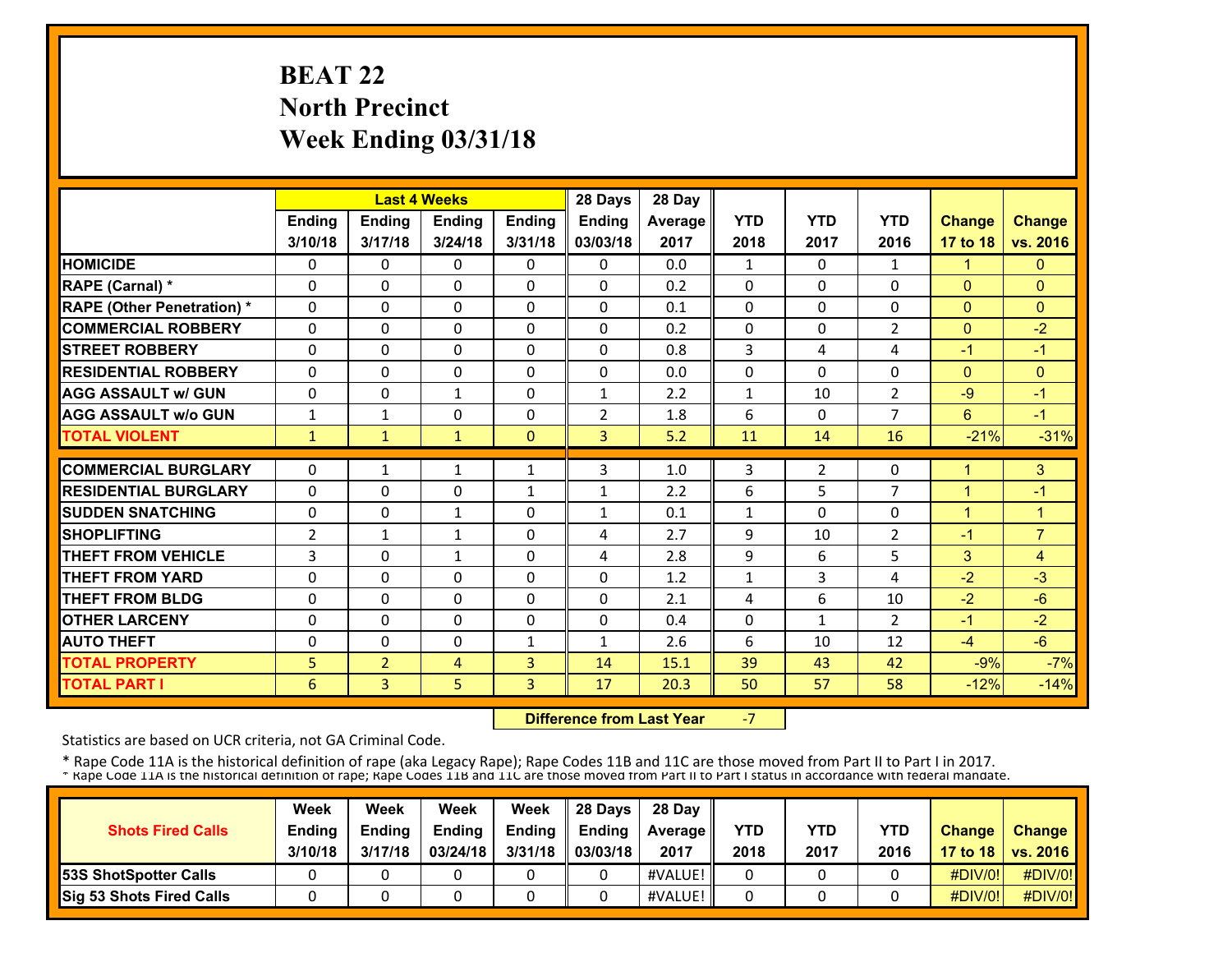# **BEAT 23 North Precinct Week Ending 03/31/18**

|                                   |                |                | <b>Last 4 Weeks</b> |                | 28 Days        | 28 Day  |                |                |                |                |                |
|-----------------------------------|----------------|----------------|---------------------|----------------|----------------|---------|----------------|----------------|----------------|----------------|----------------|
|                                   | Ending         | Ending         | Ending              | Ending         | Ending         | Average | <b>YTD</b>     | <b>YTD</b>     | <b>YTD</b>     | <b>Change</b>  | <b>Change</b>  |
|                                   | 3/10/18        | 3/17/18        | 3/24/18             | 3/31/18        | 03/03/18       | 2017    | 2018           | 2017           | 2016           | 17 to 18       | vs. 2016       |
| <b>HOMICIDE</b>                   | 0              | 0              | $\mathbf{0}$        | 0              | $\Omega$       | 0.1     | 0              | $\mathbf{1}$   | $\Omega$       | $-1$           | $\mathbf{0}$   |
| RAPE (Carnal) *                   | $\Omega$       | $\Omega$       | $\Omega$            | $\Omega$       | $\Omega$       | 0.2     | $\mathbf{1}$   | $\mathbf{1}$   | 3              | $\mathbf{0}$   | $-2$           |
| <b>RAPE (Other Penetration) *</b> | $\Omega$       | $\Omega$       | $\Omega$            | $\Omega$       | $\Omega$       | 0.0     | $\Omega$       | 0              | 2              | $\Omega$       | $-2$           |
| <b>COMMERCIAL ROBBERY</b>         | $\Omega$       | 0              | $\Omega$            | $\Omega$       | $\Omega$       | 0.2     | 0              | $\mathbf{1}$   | $\Omega$       | $-1$           | $\mathbf{0}$   |
| <b>STREET ROBBERY</b>             | $\Omega$       | $\Omega$       | $\Omega$            | $\Omega$       | $\Omega$       | 0.5     | 3              | $\mathbf{1}$   | 4              | $\overline{2}$ | $-1$           |
| <b>RESIDENTIAL ROBBERY</b>        | $\Omega$       | $\Omega$       | $\mathbf{0}$        | $\mathbf{1}$   | $\mathbf{1}$   | 0.1     | $\mathbf{1}$   | $\mathbf{1}$   | $\mathbf{1}$   | $\mathbf{0}$   | $\Omega$       |
| <b>AGG ASSAULT w/ GUN</b>         | $\Omega$       | 0              | $\Omega$            | 0              | 0              | 0.7     | $\overline{2}$ | 3              | 6              | $-1$           | $-4$           |
| <b>AGG ASSAULT w/o GUN</b>        | 0              | 0              | $\Omega$            | 1              | $\mathbf{1}$   | 1.2     | 6              | 6              | 3              | $\mathbf{0}$   | 3              |
| <b>TOTAL VIOLENT</b>              | $\mathbf{0}$   | $\Omega$       | $\mathbf{0}$        | $\overline{2}$ | $\overline{2}$ | 2.8     | 13             | 14             | 19             | $-7%$          | $-32%$         |
| <b>COMMERCIAL BURGLARY</b>        | $\Omega$       | 0              | $\Omega$            | $\Omega$       | $\Omega$       | 1.9     | 0              | 5              | 1              | $-5$           | $-1$           |
| <b>RESIDENTIAL BURGLARY</b>       | $\mathbf{1}$   | $\Omega$       | $\mathbf{1}$        | $\Omega$       | $\overline{2}$ | 1.8     | 6              | 6              | 6              | $\Omega$       | $\mathbf{0}$   |
| <b>SUDDEN SNATCHING</b>           | 0              | 0              | $\mathbf{0}$        | 0              | $\mathbf{0}$   | 0.3     | $\mathbf{1}$   | 0              | $\Omega$       | $\mathbf{1}$   | 1              |
| <b>SHOPLIFTING</b>                | 0              | 0              | 0                   | 0              | $\mathbf{0}$   | 1.0     | 3              | 4              | $\overline{2}$ | $-1$           | $\mathbf{1}$   |
| <b>THEFT FROM VEHICLE</b>         | 0              | 0              | $\mathbf{1}$        | 1              | $\overline{2}$ | 3.1     | 7              | 6              | 22             | 1              | $-15$          |
| <b>THEFT FROM YARD</b>            | $\mathbf{1}$   | $\mathbf{1}$   | $\Omega$            | 0              | $\overline{2}$ | 1.9     | 3              | $\overline{7}$ | 6              | $-4$           | $-3$           |
| <b>THEFT FROM BLDG</b>            | 0              | 0              | $\overline{2}$      | $\mathbf{1}$   | 3              | 1.9     | 7              | $\overline{7}$ | 5              | $\mathbf{0}$   | $\overline{2}$ |
| <b>OTHER LARCENY</b>              | $\Omega$       | $\Omega$       | $\Omega$            | $\Omega$       | $\Omega$       | 0.3     | $\overline{2}$ | 1              | $\Omega$       | $\overline{1}$ | $\overline{2}$ |
| <b>AUTO THEFT</b>                 | 0              | $\mathbf{1}$   | $\Omega$            | $\mathbf{1}$   | $\overline{2}$ | 3.1     | 4              | 11             | $\overline{7}$ | $-7$           | $-3$           |
| <b>TOTAL PROPERTY</b>             | $\overline{2}$ | $\overline{2}$ | 4                   | 3              | 11             | 15.3    | 33             | 47             | 49             | $-30%$         | $-33%$         |
| <b>TOTAL PART I</b>               | $\overline{2}$ | $\overline{2}$ | 4                   | 5              | 13             | 18.1    | 46             | 61             | 68             | $-25%$         | $-32%$         |

 **Difference from Last Year**‐15

Statistics are based on UCR criteria, not GA Criminal Code.

|                              | Week          | Week          | Week          | Week          | 28 Davs       | 28 Day         |      |      |            |               |                     |
|------------------------------|---------------|---------------|---------------|---------------|---------------|----------------|------|------|------------|---------------|---------------------|
| <b>Shots Fired Calls</b>     | <b>Ending</b> | <b>Ending</b> | <b>Ending</b> | <b>Ending</b> | <b>Ending</b> | <b>Average</b> | YTD  | YTD  | <b>YTD</b> | <b>Change</b> | <b>Change</b>       |
|                              | 3/10/18       | 3/17/18       | 03/24/18      | 3/31/18       | 03/03/18      | 2017           | 2018 | 2017 | 2016       |               | 17 to 18   vs. 2016 |
| <b>53S ShotSpotter Calls</b> |               |               |               |               |               | #VALUE!        |      |      |            | $\#$ DIV/0!   | #DIV/0!             |
| Sig 53 Shots Fired Calls     |               |               |               |               |               | #VALUE!        |      |      |            | #DIV/0!       | #DIV/0!             |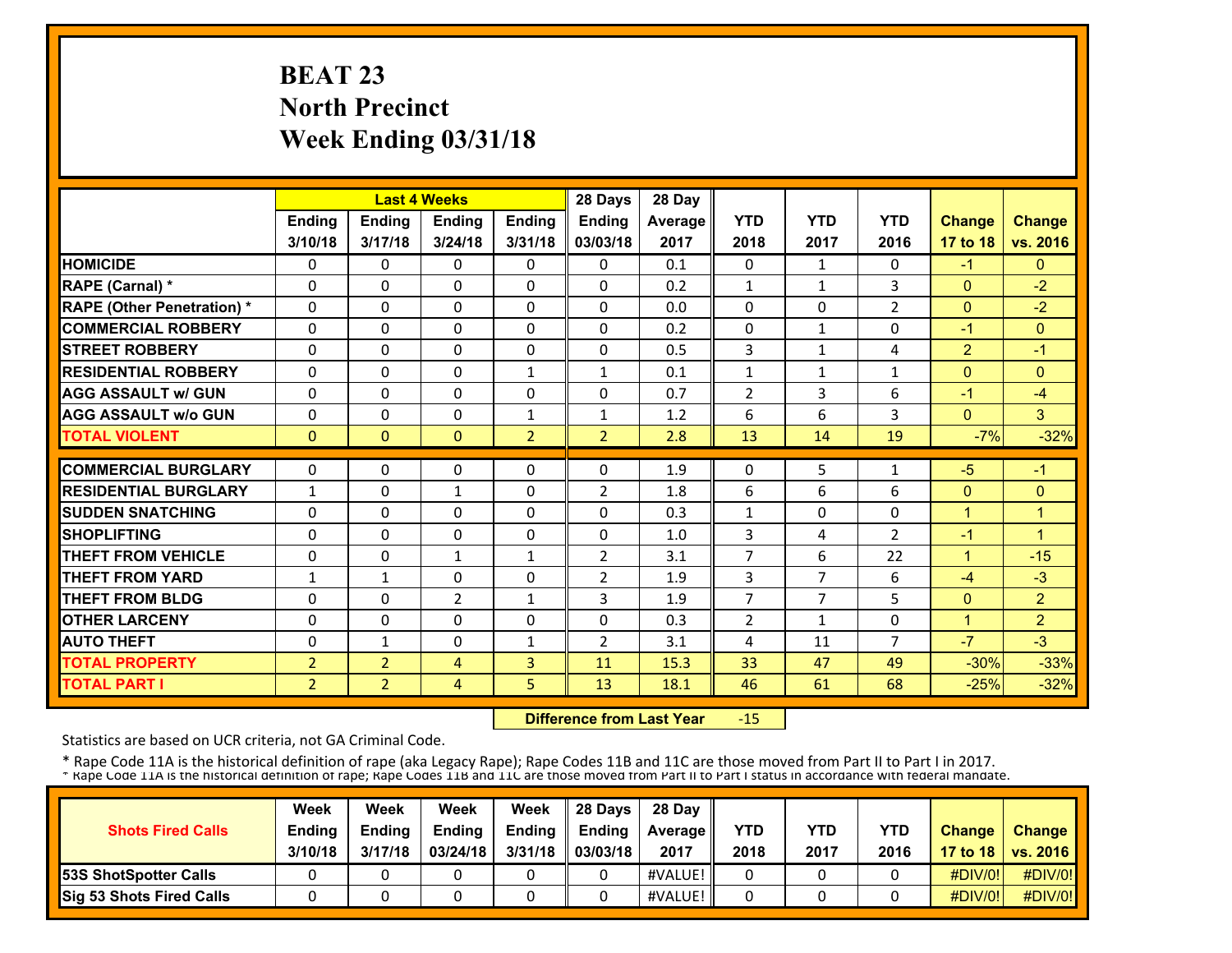# **BEAT 24 North Precinct Week Ending 03/31/18**

|                                   |              |              | <b>Last 4 Weeks</b> |              | 28 Days        | 28 Day  |                |              |                |                |                |
|-----------------------------------|--------------|--------------|---------------------|--------------|----------------|---------|----------------|--------------|----------------|----------------|----------------|
|                                   | Ending       | Ending       | Ending              | Ending       | Ending         | Average | <b>YTD</b>     | <b>YTD</b>   | <b>YTD</b>     | <b>Change</b>  | <b>Change</b>  |
|                                   | 3/10/18      | 3/17/18      | 3/24/18             | 3/31/18      | 03/03/18       | 2017    | 2018           | 2017         | 2016           | 17 to 18       | vs. 2016       |
| <b>HOMICIDE</b>                   | 0            | 0            | $\mathbf{0}$        | 0            | $\Omega$       | 0.1     | 0              | $\Omega$     | $\Omega$       | $\mathbf{0}$   | $\mathbf{0}$   |
| RAPE (Carnal) *                   | $\Omega$     | $\Omega$     | $\Omega$            | $\Omega$     | $\Omega$       | 0.1     | $\Omega$       | $\Omega$     | $\Omega$       | $\Omega$       | $\Omega$       |
| <b>RAPE (Other Penetration) *</b> | $\Omega$     | $\Omega$     | $\Omega$            | $\Omega$     | $\Omega$       | 0.0     | 0              | 0            | $\Omega$       | $\Omega$       | $\mathbf{0}$   |
| <b>COMMERCIAL ROBBERY</b>         | $\Omega$     | 0            | $\Omega$            | $\Omega$     | $\Omega$       | 0.4     | 0              | $\mathbf{1}$ | $\Omega$       | $-1$           | $\Omega$       |
| <b>STREET ROBBERY</b>             | $\Omega$     | $\Omega$     | $\Omega$            | $\Omega$     | $\Omega$       | 1.0     | 3              | 3            | $\overline{7}$ | $\mathbf{0}$   | $-4$           |
| <b>RESIDENTIAL ROBBERY</b>        | $\Omega$     | $\Omega$     | $\mathbf{0}$        | 0            | $\Omega$       | 0.0     | 0              | 0            | 0              | $\mathbf{0}$   | $\mathbf{0}$   |
| <b>AGG ASSAULT w/ GUN</b>         | $\Omega$     | $\Omega$     | $\mathbf{1}$        | 0            | $\mathbf{1}$   | 0.4     | $\mathbf{1}$   | 0            | 1              | $\mathbf{1}$   | $\mathbf{0}$   |
| <b>AGG ASSAULT w/o GUN</b>        | 0            | 0            | $\Omega$            | 0            | $\Omega$       | 0.4     | $\overline{2}$ | 0            | 1              | $\overline{2}$ | 1              |
| <b>TOTAL VIOLENT</b>              | $\mathbf{0}$ | $\Omega$     | $\mathbf{1}$        | $\Omega$     | $\mathbf{1}$   | 2.3     | 6              | 4            | 9              | 50%            | $-33%$         |
| <b>COMMERCIAL BURGLARY</b>        | $\Omega$     | $\Omega$     | $\Omega$            | $\Omega$     | $\Omega$       | 0.3     | 0              | 0            | 6              | $\Omega$       | $-6$           |
|                                   |              |              |                     |              |                |         |                |              |                |                |                |
| <b>RESIDENTIAL BURGLARY</b>       | $\Omega$     | $\Omega$     | $\Omega$            | $\Omega$     | $\Omega$       | 1.2     | $\mathbf{1}$   | 5            | 4              | $-4$           | $-3$           |
| <b>SUDDEN SNATCHING</b>           | 0            | 0            | $\mathbf{0}$        | 0            | 0              | 0.2     | $\mathbf{1}$   | 0            | $\overline{2}$ | 1              | $-1$           |
| <b>SHOPLIFTING</b>                | 4            | $\mathbf{1}$ | $\overline{2}$      | 0            | $\overline{7}$ | 4.2     | 40             | 11           | 12             | 29             | 28             |
| <b>THEFT FROM VEHICLE</b>         | $\mathbf{1}$ | 0            | $\Omega$            | 0            | $\mathbf{1}$   | 7.9     | 6              | 41           | 20             | $-35$          | $-14$          |
| <b>THEFT FROM YARD</b>            | $\mathbf{1}$ | 0            | $\Omega$            | 0            | $\mathbf{1}$   | 2.8     | 4              | 12           | 11             | $-8$           | $-7$           |
| <b>THEFT FROM BLDG</b>            | 0            | 0            | $\Omega$            | 0            | $\Omega$       | 1.2     | 8              | 5            | 6              | 3              | $\overline{2}$ |
| <b>OTHER LARCENY</b>              | $\Omega$     | $\Omega$     | $\Omega$            | $\mathbf{1}$ | 1              | 0.9     | $\overline{2}$ | $\Omega$     | $\overline{2}$ | 2              | $\Omega$       |
| <b>AUTO THEFT</b>                 | 0            | $\Omega$     | $\Omega$            | $\Omega$     | $\Omega$       | 2.4     | $\Omega$       | 12           | 14             | $-12$          | $-14$          |
| <b>TOTAL PROPERTY</b>             | 6            | $\mathbf{1}$ | $\overline{2}$      | $\mathbf{1}$ | 10             | 21.2    | 62             | 86           | 77             | $-28%$         | $-19%$         |
| <b>TOTAL PART I</b>               | 6            | $\mathbf{1}$ | 3                   | 1            | 11             | 23.5    | 68             | 90           | 86             | $-24%$         | $-21%$         |

 **Difference from Last Year** $-22$ 

Statistics are based on UCR criteria, not GA Criminal Code.

|                                 | Week          | Week          | Week          | Week    | 28 Davs       | 28 Day            |      |      |            |               |                     |
|---------------------------------|---------------|---------------|---------------|---------|---------------|-------------------|------|------|------------|---------------|---------------------|
| <b>Shots Fired Calls</b>        | <b>Ending</b> | <b>Ending</b> | <b>Ending</b> | Ending  | <b>Endina</b> | <b>Average</b> II | YTD  | YTD  | <b>YTD</b> | <b>Change</b> | <b>Change</b>       |
|                                 | 3/10/18       | 3/17/18       | 03/24/18      | 3/31/18 | 03/03/18      | 2017              | 2018 | 2017 | 2016       |               | 17 to 18   vs. 2016 |
| <b>53S ShotSpotter Calls</b>    |               |               |               |         |               | #VALUE!           |      |      |            | $\#$ DIV/0!   | #DIV/0!             |
| <b>Sig 53 Shots Fired Calls</b> |               |               |               |         |               | #VALUE!           |      |      |            | #DIV/0!       | #DIV/0!             |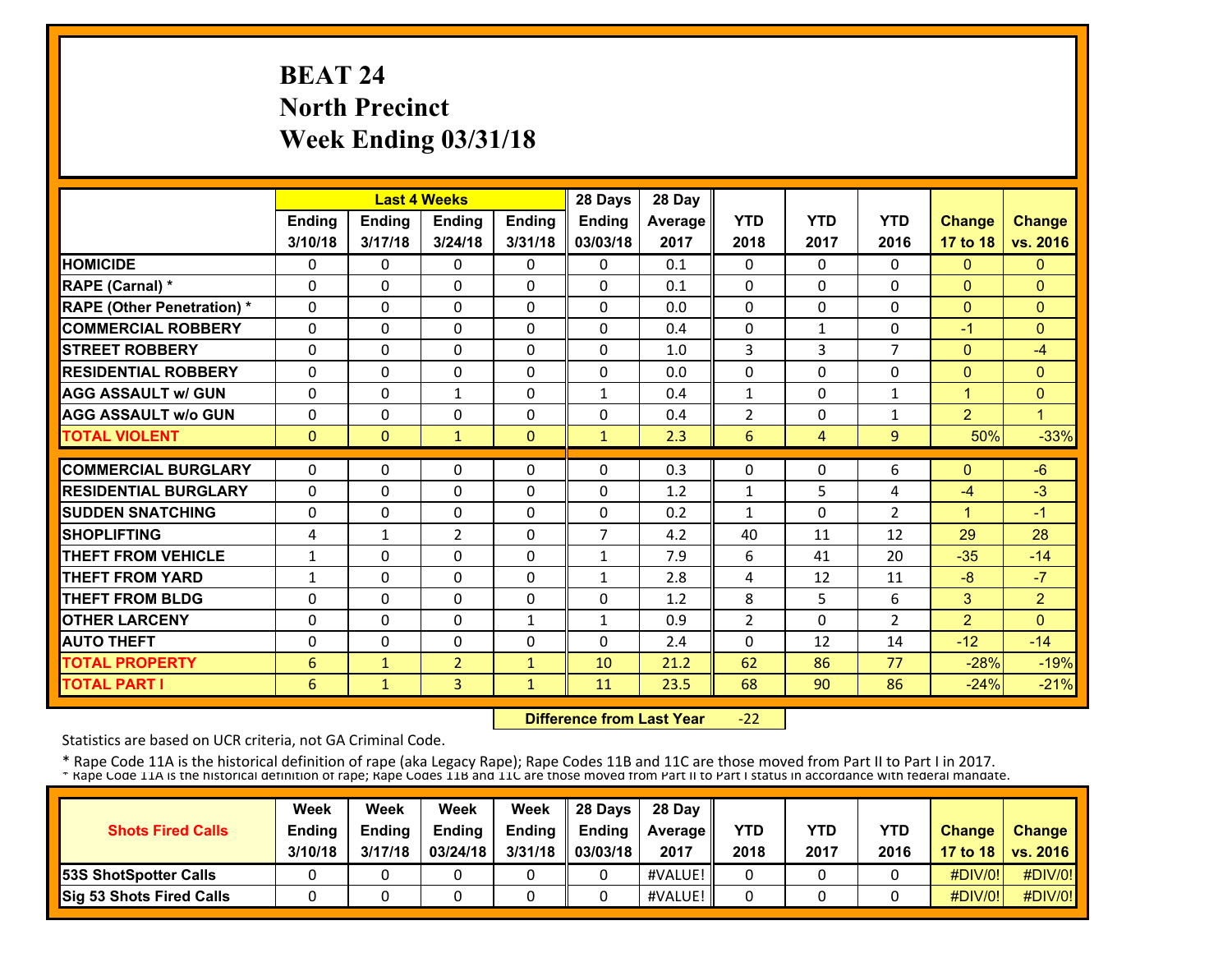# **BEAT 25 North Precinct Week Ending 03/31/18**

|                                   |                |                | <b>Last 4 Weeks</b> |                | 28 Days        | 28 Day  |                |              |                |                |                |
|-----------------------------------|----------------|----------------|---------------------|----------------|----------------|---------|----------------|--------------|----------------|----------------|----------------|
|                                   | Ending         | <b>Ending</b>  | Ending              | <b>Ending</b>  | <b>Ending</b>  | Average | <b>YTD</b>     | <b>YTD</b>   | <b>YTD</b>     | <b>Change</b>  | <b>Change</b>  |
|                                   | 3/10/18        | 3/17/18        | 3/24/18             | 3/31/18        | 03/03/18       | 2017    | 2018           | 2017         | 2016           | 17 to 18       | vs. 2016       |
| <b>HOMICIDE</b>                   | 0              | $\Omega$       | $\Omega$            | 0              | $\Omega$       | 0.0     | 0              | $\Omega$     | $\Omega$       | $\mathbf{0}$   | $\mathbf{0}$   |
| RAPE (Carnal) *                   | $\Omega$       | $\Omega$       | $\Omega$            | $\mathbf{1}$   | $\mathbf{1}$   | 0.0     | $\mathbf{1}$   | 0            | $\Omega$       | $\overline{1}$ | $\mathbf{1}$   |
| <b>RAPE (Other Penetration) *</b> | $\Omega$       | $\Omega$       | $\Omega$            | $\Omega$       | $\Omega$       | 0.0     | 0              | $\Omega$     | $\Omega$       | $\Omega$       | $\mathbf{0}$   |
| <b>COMMERCIAL ROBBERY</b>         | $\Omega$       | $\Omega$       | $\Omega$            | $\Omega$       | $\Omega$       | 0.0     | 0              | $\Omega$     | 0              | $\mathbf{0}$   | $\Omega$       |
| <b>STREET ROBBERY</b>             | $\mathbf{1}$   | 0              | $\mathbf{0}$        | 0              | 1              | 0.0     | 6              | 11           | 4              | $-5$           | $\overline{2}$ |
| <b>RESIDENTIAL ROBBERY</b>        | $\Omega$       | $\Omega$       | $\Omega$            | $\Omega$       | $\Omega$       | 0.0     | $\Omega$       | 0            | $\Omega$       | $\Omega$       | $\Omega$       |
| <b>AGG ASSAULT w/ GUN</b>         | $\Omega$       | $\Omega$       | $\Omega$            | $\Omega$       | $\Omega$       | 0.0     | 1              | $\Omega$     | $\Omega$       | 1              | $\overline{1}$ |
| <b>AGG ASSAULT w/o GUN</b>        | 0              | 0              | $\mathbf{1}$        | $\mathbf 0$    | $\mathbf{1}$   | 0.0     | 1              | $\Omega$     | 1              | $\overline{A}$ | $\Omega$       |
| <b>TOTAL VIOLENT</b>              | $\mathbf{1}$   | $\Omega$       | $\mathbf{1}$        | $\mathbf{1}$   | $\overline{3}$ | 0.0     | 9              | 11           | 5              | $-18%$         | 80%            |
| <b>COMMERCIAL BURGLARY</b>        | 0              | 0              | 0                   | 0              | $\Omega$       | 0.0     | 0              | $\mathbf{1}$ | 1              | -1             | $-1$           |
| <b>RESIDENTIAL BURGLARY</b>       | $\Omega$       | 0              | $\Omega$            | 0              | $\Omega$       | 0.0     | $\Omega$       | $\mathbf{1}$ | 3              | $-1$           | $-3$           |
| <b>SUDDEN SNATCHING</b>           | $\Omega$       | $\Omega$       | $\Omega$            | $\Omega$       | $\Omega$       | 0.0     | $\Omega$       | 0            | 1              | $\Omega$       | $-1$           |
| <b>SHOPLIFTING</b>                | $\Omega$       | 0              | $\mathbf{1}$        | $\Omega$       | $\mathbf{1}$   | 0.0     | $\overline{2}$ | 9            | 3              | $-7$           | $-1$           |
| <b>THEFT FROM VEHICLE</b>         | 1              | $\mathbf{1}$   | 2                   | 0              | 4              | 0.0     | 12             | 24           | 39             | $-12$          | $-27$          |
| <b>THEFT FROM YARD</b>            | 0              | 0              | $\Omega$            | 1              | $\mathbf{1}$   | 0.0     | $\overline{7}$ | 20           | $\overline{7}$ | $-13$          | $\mathbf{0}$   |
| <b>THEFT FROM BLDG</b>            | 1              | $\overline{2}$ | $\Omega$            | $\mathbf{1}$   | 4              | 0.0     | 9              | 14           | 6              | $-5$           | 3              |
| <b>OTHER LARCENY</b>              | $\Omega$       | 0              | $\Omega$            | $\Omega$       | $\Omega$       | 0.0     | 3              | 4            | 4              | $-1$           | $-1$           |
| <b>AUTO THEFT</b>                 | 0              | $\Omega$       | $\mathbf{1}$        | 0              | $\mathbf{1}$   | 0.0     | 3              | 5            | 5              | $-2$           | $-2$           |
| <b>TOTAL PROPERTY</b>             | $\overline{2}$ | 3              | 4                   | $\overline{2}$ | 11             | 0.0     | 36             | 78           | 69             | $-54%$         | $-48%$         |
| <b>TOTAL PART I</b>               | 3              | 3              | 5                   | 3              | 14             | 0.0     | 45             | 89           | 74             | $-49%$         | $-39%$         |

 **Difference from Last Year** $-44$ 

Statistics are based on UCR criteria, not GA Criminal Code.

|                              | Week          | Week          | Week          | Week    | 28 Davs       | 28 Day         |      |      |            |               |                     |
|------------------------------|---------------|---------------|---------------|---------|---------------|----------------|------|------|------------|---------------|---------------------|
| <b>Shots Fired Calls</b>     | <b>Ending</b> | <b>Ending</b> | <b>Ending</b> | Ending  | <b>Endina</b> | <b>Average</b> | YTD  | YTD  | <b>YTD</b> | <b>Change</b> | Change              |
|                              | 3/10/18       | 3/17/18       | 03/24/18      | 3/31/18 | 03/03/18      | 2017           | 2018 | 2017 | 2016       |               | 17 to 18   vs. 2016 |
| <b>53S ShotSpotter Calls</b> |               |               |               |         |               | 0.0            |      |      |            | #DIV/0!       | #DIV/0!             |
| Sig 53 Shots Fired Calls     |               |               |               |         |               | 0.0            |      |      |            | #DIV/0!       | #DIV/0!             |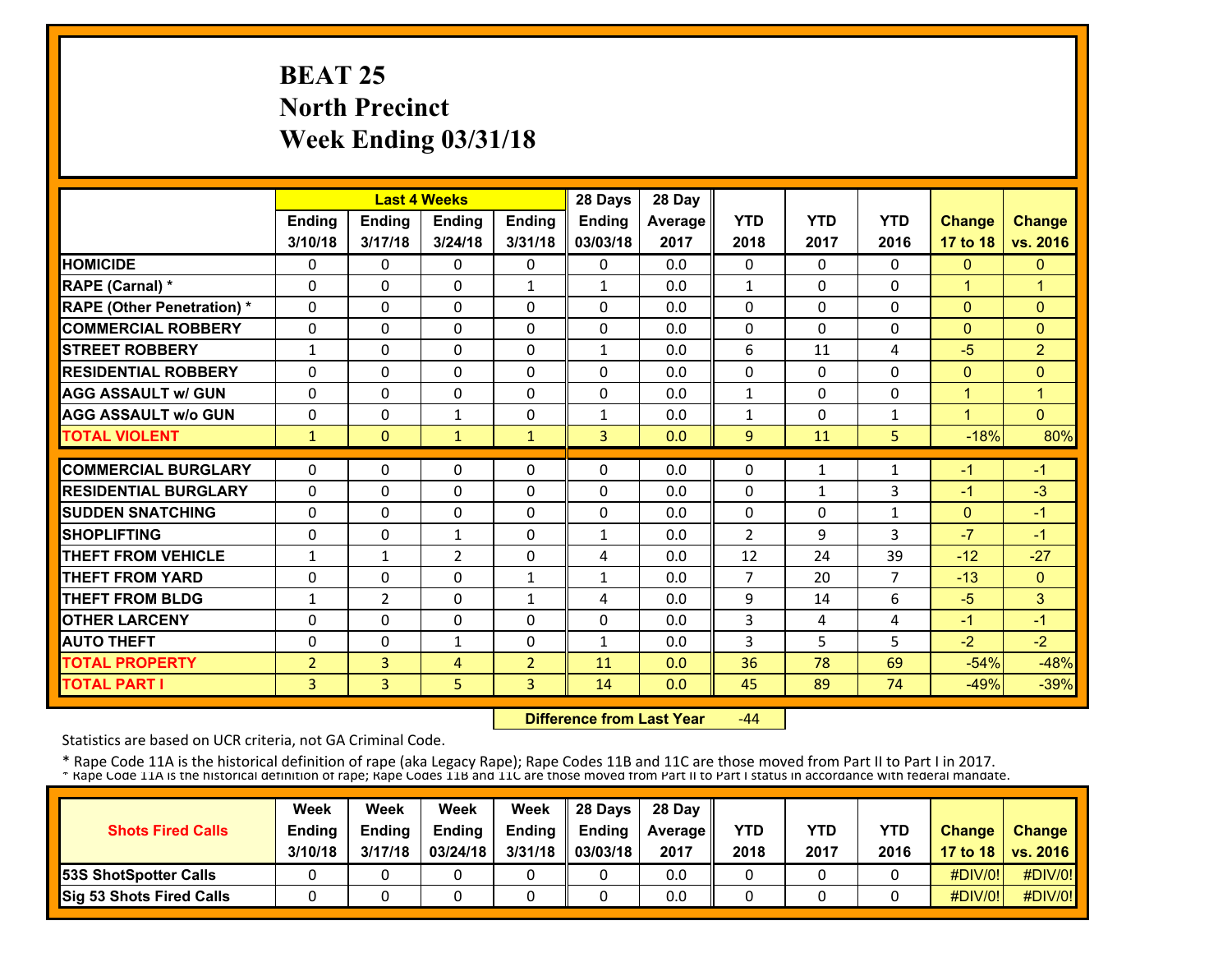# **BEAT 26 North Precinct Week Ending 03/31/18**

|                                   |                |                | <b>Last 4 Weeks</b> |               | 28 Days        | 28 Day  |                |              |                |                |                |
|-----------------------------------|----------------|----------------|---------------------|---------------|----------------|---------|----------------|--------------|----------------|----------------|----------------|
|                                   | <b>Ending</b>  | <b>Ending</b>  | <b>Endina</b>       | <b>Ending</b> | <b>Endina</b>  | Average | <b>YTD</b>     | <b>YTD</b>   | <b>YTD</b>     | <b>Change</b>  | <b>Change</b>  |
|                                   | 3/10/18        | 3/17/18        | 3/24/18             | 3/31/18       | 03/03/18       | 2017    | 2018           | 2017         | 2016           | 17 to 18       | vs. 2016       |
| <b>HOMICIDE</b>                   | 0              | 0              | 0                   | 0             | 0              | 0.0     | 0              | 0            | 0              | $\mathbf{0}$   | $\mathbf{0}$   |
| RAPE (Carnal) *                   | $\Omega$       | 0              | $\mathbf{0}$        | $\Omega$      | $\Omega$       | 0.1     | $\mathbf{1}$   | $\mathbf{1}$ | $\Omega$       | $\mathbf{0}$   | $\mathbf{1}$   |
| <b>RAPE (Other Penetration) *</b> | 0              | $\Omega$       | $\Omega$            | 0             | $\Omega$       | 0.1     | 0              | 0            | 0              | $\mathbf{0}$   | $\Omega$       |
| <b>COMMERCIAL ROBBERY</b>         | 0              | 0              | $\mathbf{0}$        | 0             | $\mathbf{0}$   | 0.2     | 0              | 0            | 0              | $\mathbf{0}$   | $\mathbf{0}$   |
| <b>STREET ROBBERY</b>             | $\mathbf{1}$   | 0              | 4                   | 0             | 5              | 0.6     | 7              | 3            | 5              | $\overline{4}$ | $\overline{2}$ |
| <b>RESIDENTIAL ROBBERY</b>        | 0              | 0              | $\Omega$            | 0             | $\Omega$       | 0.0     | 0              | 0            | 0              | $\mathbf{0}$   | $\Omega$       |
| <b>AGG ASSAULT w/ GUN</b>         | 0              | 0              | $\mathbf{0}$        | 0             | $\Omega$       | 0.2     | 0              | 0            | 1              | $\mathbf{0}$   | $-1$           |
| <b>AGG ASSAULT w/o GUN</b>        | 1              | 0              | $\overline{2}$      | 0             | 3              | 0.5     | 8              | $\mathbf{1}$ | $\overline{2}$ | $\overline{7}$ | 6              |
| <b>TOTAL VIOLENT</b>              | $\overline{2}$ | $\Omega$       | 6                   | $\Omega$      | 8              | 1.6     | 16             | 5            | 8              | 220%           | 100%           |
| <b>COMMERCIAL BURGLARY</b>        | $\Omega$       | $\Omega$       | $\mathbf{0}$        | 0             | $\Omega$       | 0.7     | 1              | 3            | $\overline{2}$ | $-2$           | $-1$           |
| <b>RESIDENTIAL BURGLARY</b>       |                |                |                     |               | $\Omega$       |         |                |              |                |                |                |
|                                   | 0              | 0              | $\mathbf{0}$        | 0             |                | 0.0     | 0              | 0            | 4              | $\mathbf{0}$   | $-4$           |
| <b>SUDDEN SNATCHING</b>           | 0              | 0              | $\mathbf{0}$        | 0             | $\Omega$       | 0.5     | $\overline{2}$ | 9            | 4              | $-7$           | $-2$           |
| <b>SHOPLIFTING</b>                | 0              | $\Omega$       | $\mathbf{1}$        | 0             | $\mathbf{1}$   | 2.0     | 3              | 9            | 9              | $-6$           | $-6$           |
| <b>THEFT FROM VEHICLE</b>         | 0              | 1              | $\Omega$            | 0             | 1              | 3.3     | $\overline{2}$ | 15           | 31             | $-13$          | $-29$          |
| <b>THEFT FROM YARD</b>            | 0              | $\mathbf{1}$   | $\mathbf{0}$        | 0             | $\mathbf{1}$   | 2.2     | 6              | 11           | 9              | $-5$           | $-3$           |
| <b>THEFT FROM BLDG</b>            | 0              | $\Omega$       | $\mathbf{1}$        | 0             | $\mathbf{1}$   | 2.5     | 9              | 19           | 15             | $-10$          | $-6$           |
| <b>OTHER LARCENY</b>              | $\Omega$       | $\Omega$       | $\Omega$            | $\Omega$      | $\Omega$       | 0.3     | 1              | $\mathbf{1}$ | $\overline{2}$ | $\mathbf{0}$   | $-1$           |
| <b>AUTO THEFT</b>                 | 0              | $\Omega$       | $\mathbf{1}$        | $\mathbf{1}$  | $\overline{2}$ | 1.3     | 5              | 5            | $\overline{7}$ | $\Omega$       | $-2$           |
| <b>TOTAL PROPERTY</b>             | $\mathbf{0}$   | $\overline{2}$ | 3                   | $\mathbf{1}$  | 6              | 12.7    | 29             | 72           | 83             | $-60%$         | $-65%$         |
| <b>TOTAL PART I</b>               | $\overline{2}$ | $\overline{2}$ | $\overline{9}$      | $\mathbf{1}$  | 14             | 14.3    | 45             | 77           | 91             | $-42%$         | $-51%$         |

 **Difference from Last Year** $-32$ 

Statistics are based on UCR criteria, not GA Criminal Code.

|                              | Week          | Week          | Week          | Week    | 28 Davs       | 28 Day            |      |      |            |               |                     |
|------------------------------|---------------|---------------|---------------|---------|---------------|-------------------|------|------|------------|---------------|---------------------|
| <b>Shots Fired Calls</b>     | <b>Ending</b> | <b>Ending</b> | <b>Ending</b> | Ending  | <b>Endina</b> | <b>Average</b> II | YTD  | YTD  | <b>YTD</b> | <b>Change</b> | Change              |
|                              | 3/10/18       | 3/17/18       | 03/24/18      | 3/31/18 | 03/03/18      | 2017              | 2018 | 2017 | 2016       |               | 17 to 18   vs. 2016 |
| <b>53S ShotSpotter Calls</b> |               |               |               |         |               | #VALUE!           |      |      |            | $\#$ DIV/0!   | #DIV/0!             |
| Sig 53 Shots Fired Calls     |               |               |               |         |               | #VALUE!           |      |      |            | #DIV/0!       | #DIV/0!             |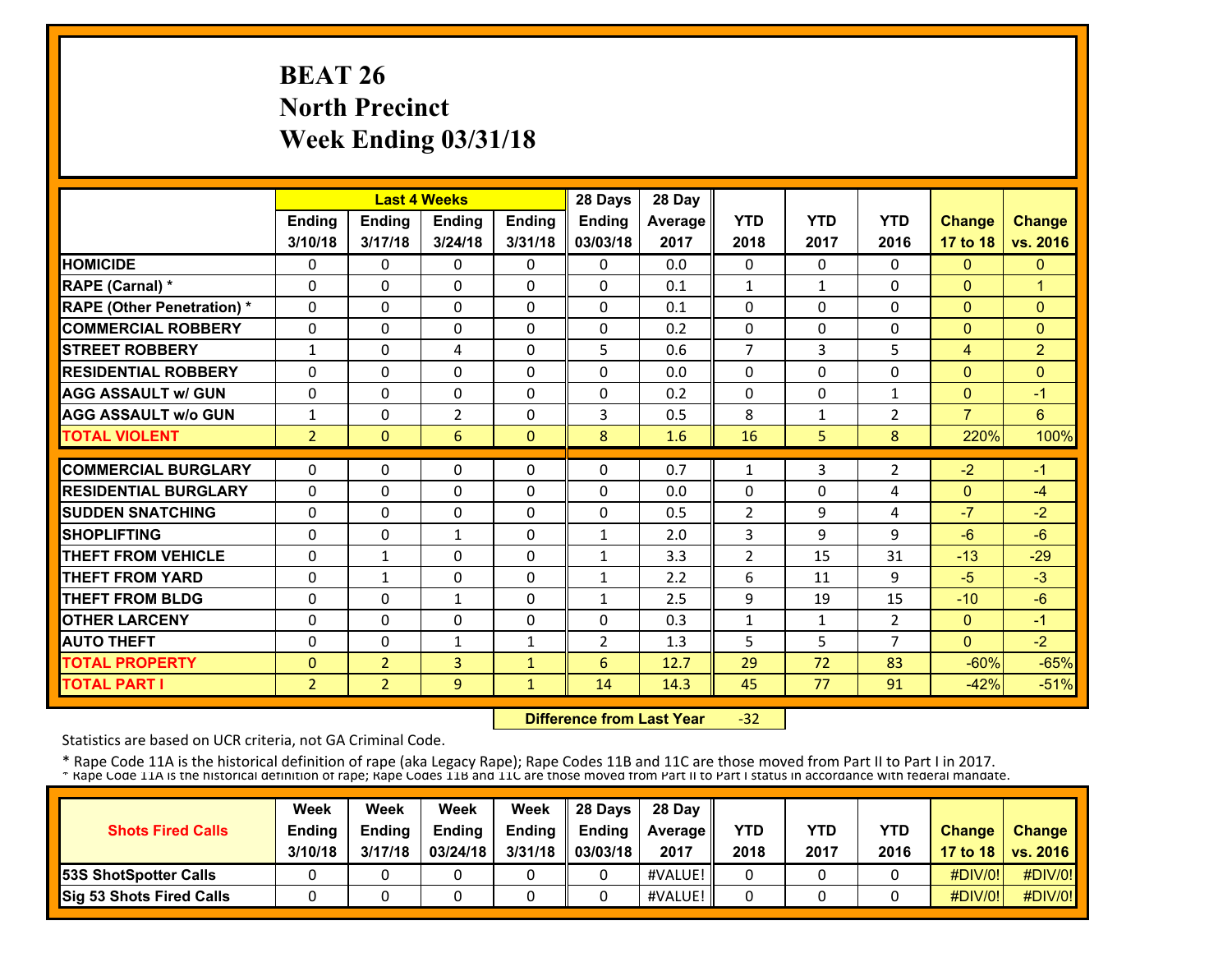# **BEAT 27 North Precinct Week Ending 03/31/18**

|                                   |               |                | <b>Last 4 Weeks</b> |                | 28 Days        | 28 Day  |                |                |                |                |                |
|-----------------------------------|---------------|----------------|---------------------|----------------|----------------|---------|----------------|----------------|----------------|----------------|----------------|
|                                   | <b>Ending</b> | <b>Ending</b>  | <b>Endina</b>       | <b>Ending</b>  | <b>Endina</b>  | Average | <b>YTD</b>     | <b>YTD</b>     | <b>YTD</b>     | <b>Change</b>  | <b>Change</b>  |
|                                   | 3/10/18       | 3/17/18        | 3/24/18             | 3/31/18        | 03/03/18       | 2017    | 2018           | 2017           | 2016           | 17 to 18       | vs. 2016       |
| <b>HOMICIDE</b>                   | 0             | 0              | 0                   | 0              | 0              | 0.2     | 0              | 2              | 0              | $-2$           | $\mathbf{0}$   |
| RAPE (Carnal) *                   | $\Omega$      | 0              | $\Omega$            | $\Omega$       | $\Omega$       | 0.6     | 0              | $\mathbf{1}$   | $\Omega$       | $-1$           | $\Omega$       |
| <b>RAPE (Other Penetration) *</b> | 0             | $\Omega$       | $\mathbf{0}$        | 0              | $\Omega$       | 0.2     | $\mathbf{1}$   | $\overline{2}$ | 0              | $-1$           | $\overline{1}$ |
| <b>COMMERCIAL ROBBERY</b>         | 0             | 0              | $\mathbf{0}$        | 0              | $\mathbf{0}$   | 0.0     | $\overline{2}$ | 0              | 0              | 2              | $\overline{2}$ |
| <b>STREET ROBBERY</b>             | 0             | 0              | $\mathbf{1}$        | 0              | $\mathbf{1}$   | 1.0     | $\overline{2}$ | 2              | 6              | $\mathbf{0}$   | $-4$           |
| <b>RESIDENTIAL ROBBERY</b>        | 0             | 0              | $\Omega$            | 0              | 0              | 0.0     | $\Omega$       | 0              | 0              | $\mathbf{0}$   | $\mathbf{0}$   |
| <b>AGG ASSAULT w/ GUN</b>         | 0             | 0              | $\mathbf{0}$        | 0              | $\Omega$       | 0.5     | 1              | 2              | 1              | $-1$           | $\mathbf{0}$   |
| <b>AGG ASSAULT w/o GUN</b>        | 0             | 0              | $\Omega$            | 0              | 0              | 2.1     | 0              | 3              | $\overline{2}$ | $-3$           | $-2$           |
| <b>TOTAL VIOLENT</b>              | $\Omega$      | $\Omega$       | $\mathbf{1}$        | $\Omega$       | $\mathbf{1}$   | 4.5     | 6              | 12             | $\overline{9}$ | $-50%$         | $-33%$         |
| <b>COMMERCIAL BURGLARY</b>        | $\Omega$      | 0              | $\mathbf{0}$        | 0              | $\mathbf{0}$   | 0.3     | 1              | $\mathbf{1}$   | 0              | $\mathbf{0}$   | 1              |
| <b>RESIDENTIAL BURGLARY</b>       |               |                |                     |                |                |         |                |                |                |                |                |
|                                   | $\mathbf{1}$  | 0              | $\mathbf{0}$        | 0              | $\mathbf{1}$   | 0.5     | 4              | 0              | $\overline{2}$ | $\overline{4}$ | $\overline{2}$ |
| <b>SUDDEN SNATCHING</b>           | 0             | $\mathbf{1}$   | $\mathbf{1}$        | 0              | $\overline{2}$ | 2.2     | 3              | 8              | 10             | $-5$           | $-7$           |
| <b>SHOPLIFTING</b>                | 1             | 1              | $\Omega$            | $\overline{2}$ | 4              | 1.6     | 9              | $\overline{7}$ | 10             | $\overline{2}$ | $-1$           |
| <b>THEFT FROM VEHICLE</b>         | 1             | 0              | $\Omega$            | 1              | 2              | 3.9     | 4              | 14             | 24             | $-10$          | $-20$          |
| <b>THEFT FROM YARD</b>            | 2             | 0              | $\Omega$            | $\Omega$       | $\overline{2}$ | 1.5     | 6              | 4              | 4              | 2              | $\overline{2}$ |
| <b>THEFT FROM BLDG</b>            | 0             | $\Omega$       | $\Omega$            | 0              | $\Omega$       | 4.3     | 6              | 12             | 12             | $-6$           | $-6$           |
| <b>OTHER LARCENY</b>              | $\Omega$      | $\Omega$       | $\Omega$            | $\Omega$       | $\Omega$       | 0.2     | 0              | $\mathbf{1}$   | $\Omega$       | $-1$           | $\Omega$       |
| <b>AUTO THEFT</b>                 | 0             | $\Omega$       | $\Omega$            | 0              | $\Omega$       | 1.1     | $\overline{2}$ | 4              | $\overline{7}$ | $-2$           | $-5$           |
| <b>TOTAL PROPERTY</b>             | 5             | $\overline{2}$ | $\mathbf{1}$        | 3              | 11             | 15.7    | 35             | 51             | 69             | $-31%$         | $-49%$         |
| <b>TOTAL PART I</b>               | 5             | $\overline{2}$ | $\overline{2}$      | 3              | 12             | 20.3    | 41             | 63             | 78             | $-35%$         | $-47%$         |

 **Difference from Last Year** $-22$ 

Statistics are based on UCR criteria, not GA Criminal Code.

| <b>Shots Fired Calls</b>        | Week<br><b>Ending</b><br>3/10/18 | Week<br><b>Endina</b><br>3/17/18 | Week<br><b>Ending</b><br>03/24/18 | Week<br><b>Endina</b><br>3/31/18 | 28 Davs<br><b>Ending</b><br>03/03/18 | 28 Day<br><b>Average II</b><br>2017 | YTD<br>2018 | YTD<br>2017 | <b>YTD</b><br>2016 | <b>Change</b> | Change<br>17 to 18   vs. 2016 |
|---------------------------------|----------------------------------|----------------------------------|-----------------------------------|----------------------------------|--------------------------------------|-------------------------------------|-------------|-------------|--------------------|---------------|-------------------------------|
| <b>153S ShotSpotter Calls</b>   |                                  |                                  |                                   |                                  |                                      | #VALUE!                             |             |             |                    | 0%            | $0\%$                         |
| <b>Sig 53 Shots Fired Calls</b> |                                  |                                  |                                   |                                  |                                      | #VALUE!                             |             |             |                    | #DIV/0!       | #DIV/0!                       |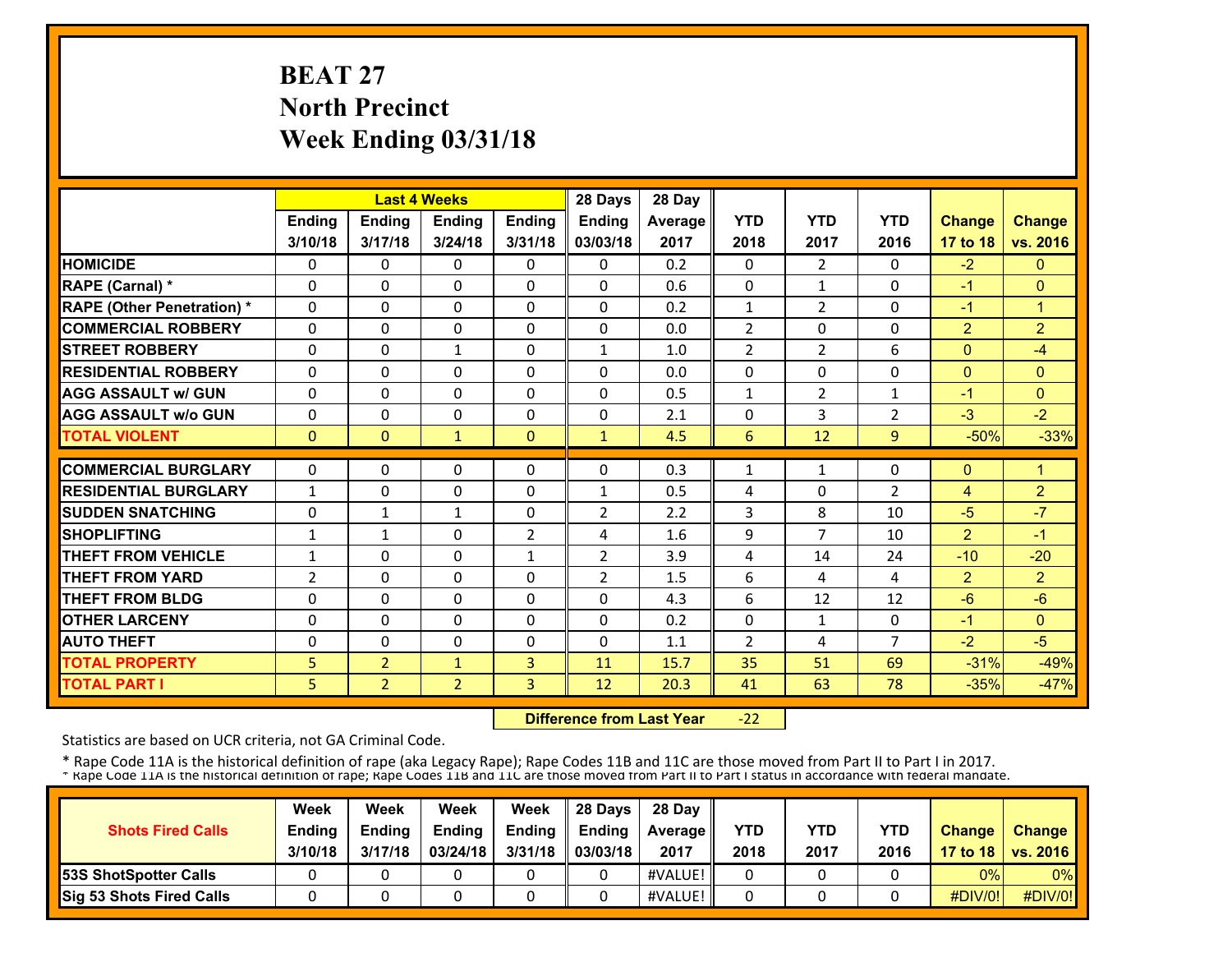

#### **COMPSTATCENTRAL PRECINCTWeek Ending 03/31/18**

**PRECINCT COMMANDER:**

**CAPT. BEN HERRON**



|                                                                                                  | <b>Week</b><br>Ending   | <b>Week</b><br><b>Ending</b> | Weekly<br>Avg   | 28-Day<br><b>Ending</b> | 28-Day<br><b>Ending</b>          | Avg<br>28-Day                                | <b>YTD</b>      | <b>YTD</b>       | YTD              | <b>Change</b>  | <b>Change</b>          |
|--------------------------------------------------------------------------------------------------|-------------------------|------------------------------|-----------------|-------------------------|----------------------------------|----------------------------------------------|-----------------|------------------|------------------|----------------|------------------------|
|                                                                                                  | 3/31/18                 | 3/24/18                      | 2017            | 3/31/18                 | 03/03/18                         | 2017                                         | 2018            | 2017             | 2016             | 17 to 18       | vs. 2016               |
| <b>HOMICIDE</b>                                                                                  | 0                       | 0                            | 0               | 0                       | 0                                | -1                                           | 0               | $\Omega$         | 9                | $\Omega$       | -9                     |
| <b>RAPE (Carnal) *</b>                                                                           | 0                       | 1                            | $\mathbf{0}$    | 1                       | 1                                | 1                                            | 5               | $\overline{2}$   | 3                | 3              | $\overline{2}$         |
| <b>RAPE (Other Penetration) *</b>                                                                | 1                       | $\Omega$                     | 0               | $\overline{\mathbf{2}}$ | 1                                | $\overline{1}$                               | 5               | 4                | $\overline{2}$   | $\overline{1}$ | 3                      |
| <b>COMMERCIAL ROBBERY</b>                                                                        | $\mathbf{0}$            | $\Omega$                     | $\mathbf 0$     | $\mathbf{0}$            | $\Omega$                         | $\overline{2}$                               | $\mathbf 0$     | 5                | $\overline{2}$   | $-5$           | $-2$                   |
| <b>STREET ROBBERY</b>                                                                            | $\bf{0}$                | $\Omega$                     | $\mathbf{1}$    | 1                       | 3                                | 5                                            | 10              | 13               | 11               | $-3$           | $-1$                   |
| <b>RESIDENTIAL ROBBERY</b>                                                                       | 0                       | $\mathbf{0}$                 | $\mathbf{0}$    | $\mathbf 0$             | $\mathbf{0}$                     | 1                                            | $\mathbf 1$     | 1                | 4                | $\mathbf{0}$   | -3                     |
| <b>AGG ASSAULT w/ GUN</b>                                                                        | $\overline{\mathbf{2}}$ | $\mathbf{0}$                 | $\overline{2}$  | 4                       | 3                                | $\overline{7}$                               | $\overline{11}$ | 15               | $\overline{19}$  | $-4$           | $-8$                   |
| <b>AGG ASSAULT w/o GUN</b>                                                                       | 5                       | 3                            | $\overline{2}$  | 9                       | $\overline{5}$                   | 6                                            | 20              | $\overline{13}$  | 9                | $\overline{7}$ | 11                     |
| <b>TOTAL VIOLENT</b>                                                                             | 8                       | $\overline{4}$               | 6               | 17                      | $\overline{13}$                  | 23                                           | 52              | 53               | 59               | $-2%$          | $-12%$                 |
| <b>COMMERCIAL BURGLARY</b>                                                                       | 1                       | 0                            |                 | 4                       | 7                                | 4                                            | 14              | 10               | $\overline{23}$  | 4              | -9                     |
| <b>RESIDENTIAL BURGLARY</b>                                                                      | 3                       | 3                            | $\overline{4}$  | 13                      | 11                               | $\overline{17}$                              | 36              | $\overline{58}$  | 66               | $-22$          | $-30$                  |
| <b>SUDDEN SNATCHING</b>                                                                          | $\bf{0}$                | $\mathbf 0$                  | $\mathbf 0$     | $\mathbf{0}$            | $\mathbf{0}$                     | $\overline{2}$                               | 1               | $\overline{7}$   | 5                | $-6$           | -4                     |
| <b>SHOPLIFTING</b>                                                                               | 3                       | $\overline{2}$               | 5               | 11                      | 8                                | $\overline{18}$                              | 34              | 62               | $\overline{34}$  | $-28$          | $\Omega$               |
| <b>THEFT FROM VEHICLE</b>                                                                        | 12                      | 8                            | 8               | 30                      | $\overline{24}$                  | $\overline{32}$                              | $\overline{78}$ | $\overline{115}$ | $\overline{128}$ | $-37$          | $-50$                  |
| <b>THEFT FROM YARD</b>                                                                           | 3                       | $\overline{2}$               | $\overline{4}$  | $\overline{7}$          | 12                               | 16                                           | 33              | $\overline{53}$  | $\overline{38}$  | $-20$          | $-5$                   |
| <b>THEFT FROM BLDG</b>                                                                           | 5                       | $\overline{2}$               | $\overline{4}$  | 12                      | 8                                | $\overline{16}$                              | 44              | $\overline{34}$  | 63               | 10             | $-19$                  |
| <b>OTHER LARCENY</b>                                                                             | $\bf{0}$                | $\overline{2}$               | $\overline{1}$  | 3                       | $\overline{2}$                   | 3                                            | 8               | $\overline{12}$  | $\overline{5}$   | $-4$           | $\overline{3}$         |
| <b>AUTO THEFT</b>                                                                                | 5                       | 5                            | 4               | 19                      | 18                               | $\overline{16}$                              | 55              | 49               | $\overline{54}$  | 6              | 4                      |
| <b>TOTAL PROPERTY</b>                                                                            | 32                      | $\overline{24}$              | 31              | 99                      | 90                               | 124                                          | 303             | 400              | 416              | $-24%$         | $-27%$                 |
| <b>TOTAL PART I</b>                                                                              | 40                      | $\overline{28}$              | $\overline{37}$ | 116                     | 103                              | 147                                          | 355             | 453              | 475              | $-22%$         | $-25%$                 |
| Statistics are based on UCR criteria, not GA Criminal Code, and are                              |                         |                              |                 |                         | <b>Difference from Last Year</b> |                                              | -98             |                  |                  |                | Last Week Year-to-Date |
| preliminary, based on RMS data at the time prepared, and are subject to change.                  |                         |                              |                 |                         |                                  | <b>At-Fault Police Vehicle Accidents</b>     |                 |                  |                  | $\Omega$       | 3                      |
| Cell Shading: white is within 0.6 standard deviation of the mean; red is above; green is below.  |                         |                              |                 |                         |                                  | <b>Not At-Fault Police Vehicle Accidents</b> |                 |                  |                  |                | $\overline{6}$         |
| * Code 11A is the pre-2016 definition of rape; Codes 11B and 11C are by federal mandate in 2016. |                         |                              |                 |                         |                                  | <b>Total Police Vehicle Accidents</b>        |                 |                  |                  | 1              | $\overline{9}$         |
|                                                                                                  | Week                    | Week                         | Weekly          | 28-Day                  | 28-Day                           | Avg                                          |                 |                  |                  |                |                        |
| <b>Citizen Initiated Calls</b>                                                                   | Ending                  | Ending                       | Avg             | <b>Ending</b>           | <b>Ending</b>                    | 28-Day                                       | <b>YTD</b>      | <b>YTD</b>       | <b>YTD</b>       | <b>Change</b>  | <b>Change</b>          |
|                                                                                                  | 3/31/18                 | 3/24/18                      | 2017            | 3/24/18                 | 03/03/18                         | 2017                                         | 2018            | 2017             | 2016             | 17 to 18       | vs. 2016               |
| <b>Midnight Shift</b>                                                                            | 107                     | 88                           | 126             | 405                     | 415                              | 503                                          | 1247            | 1355             | 1398             | $-108$         | $-151$                 |
| Day Shift                                                                                        | 259                     | 251                          | 271             | 991                     | 936                              | 1085                                         | 3071            | 3153             | 3279             | $-82$          | $-208$                 |
| <b>Afternoon Shift</b>                                                                           | $\overline{240}$        | 280                          | 294             | 1020                    | 859                              | 1176                                         | 2899            | 3224             | 3236             | $-325$         | $-337$                 |
| <b>TOTAL CITIZEN CFS</b>                                                                         | 606                     | 619                          | 691             | 2416                    | 2210                             | 2764                                         | 7217            | 7732             | 7912             | $-6.7%$        | $-8.8%$                |
| <b>53S ShotSpotter Calls</b>                                                                     | 0                       | 0                            | #VALUE!         | $\mathbf{0}$            | 0                                | #VALUE!                                      | 0               | 0                | 0                | 0              | 0                      |
| <b>Sig 53 Shots Fired Calls</b>                                                                  | $\Omega$                | $\Omega$                     | #VALUE!         | $\Omega$                | $\Omega$                         | #VALUE!                                      | $\Omega$        | $\Omega$         | $\Omega$         | $\Omega$       | $\Omega$               |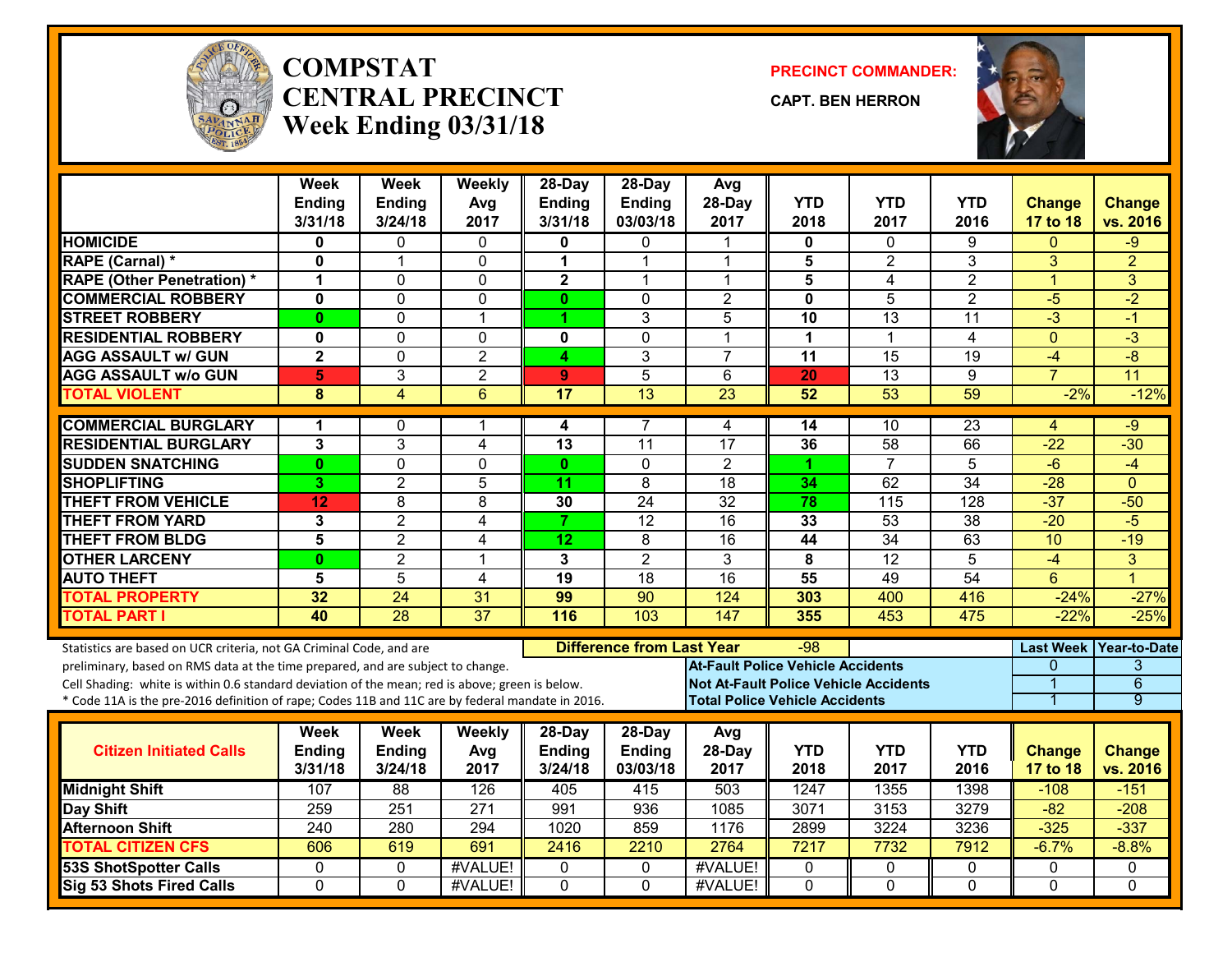# **BEAT 31 Central Precinct Week Ending 03/31/18**

|                                   |                |                | <b>Last 4 Weeks</b> |                | 28 Days        | 28 Day  |                |                |                |                |                |
|-----------------------------------|----------------|----------------|---------------------|----------------|----------------|---------|----------------|----------------|----------------|----------------|----------------|
|                                   | Ending         | Ending         | Ending              | Ending         | Ending         | Average | <b>YTD</b>     | <b>YTD</b>     | <b>YTD</b>     | <b>Change</b>  | <b>Change</b>  |
|                                   | 3/10/18        | 3/17/18        | 3/24/18             | 3/31/18        | 03/03/18       | 2017    | 2018           | 2017           | 2016           | 17 to 18       | vs. 2016       |
| <b>HOMICIDE</b>                   | 0              | 0              | $\mathbf{0}$        | 0              | $\Omega$       | 0.1     | 0              | $\Omega$       | 3              | $\mathbf{0}$   | $-3$           |
| RAPE (Carnal) *                   | $\Omega$       | $\Omega$       | $\mathbf{1}$        | $\Omega$       | $\mathbf{1}$   | 0.2     | $\Omega$       | $\mathbf{1}$   | 1              | $-1$           | $-1$           |
| <b>RAPE (Other Penetration) *</b> | $\Omega$       | $\Omega$       | $\Omega$            | $\Omega$       | $\Omega$       | 0.3     | $\mathbf{1}$   | 3              | $\Omega$       | $-2$           | $\mathbf{1}$   |
| <b>COMMERCIAL ROBBERY</b>         | $\Omega$       | 0              | $\Omega$            | $\Omega$       | $\Omega$       | 0.0     | 0              | 0              | $\Omega$       | $\mathbf{0}$   | $\Omega$       |
| <b>STREET ROBBERY</b>             | $\Omega$       | $\mathbf{1}$   | $\Omega$            | $\Omega$       | $\mathbf{1}$   | 1.1     | 5              | $\overline{2}$ | $\mathbf{1}$   | 3              | $\overline{4}$ |
| <b>RESIDENTIAL ROBBERY</b>        | $\Omega$       | $\Omega$       | $\mathbf{0}$        | 0              | $\mathbf{0}$   | 0.2     | 0              | $\mathbf{1}$   | 0              | $-1$           | $\Omega$       |
| <b>AGG ASSAULT w/ GUN</b>         | $\Omega$       | 0              | $\Omega$            | 0              | $\Omega$       | 1.0     | $\overline{2}$ | $\mathbf{1}$   | $\overline{2}$ | $\blacksquare$ | $\mathbf{0}$   |
| <b>AGG ASSAULT w/o GUN</b>        | 0              | 0              | $\mathbf{1}$        | 0              | $\mathbf{1}$   | 1.1     | 4              | 2              | 0              | $\overline{2}$ | $\overline{4}$ |
| <b>TOTAL VIOLENT</b>              | $\mathbf{0}$   | 1              | $\overline{2}$      | $\Omega$       | $\overline{3}$ | 3.8     | 12             | 10             | $\overline{7}$ | 20%            | 71%            |
| <b>COMMERCIAL BURGLARY</b>        | $\Omega$       | $\Omega$       | $\Omega$            | $\Omega$       | $\Omega$       | 0.5     | 6              | $\mathbf{1}$   | 2              | 5              | 4              |
| <b>RESIDENTIAL BURGLARY</b>       | $\Omega$       | $\Omega$       | $\Omega$            | $\Omega$       | $\Omega$       | 2.3     | $\overline{2}$ | 9              | 10             | $-7$           | $-8$           |
| <b>SUDDEN SNATCHING</b>           | 0              | 0              | $\mathbf{0}$        | 0              | 0              | 0.4     | 0              | $\mathbf{1}$   | $\mathbf{1}$   | $-1$           | $-1$           |
| <b>SHOPLIFTING</b>                | 0              | 0              | 0                   | 0              | 0              | 1.5     | 0              | 9              | 5              | $-9$           | $-5$           |
| <b>THEFT FROM VEHICLE</b>         | $\overline{2}$ | 0              | $\mathbf{1}$        | 6              | 9              | 7.0     | 16             | 32             | 24             | $-16$          | $-8$           |
| <b>THEFT FROM YARD</b>            | 0              | $\mathbf{1}$   | $\Omega$            | $\overline{2}$ | 3              | 4.9     | 9              | 17             | 6              | $-8$           | 3              |
| <b>THEFT FROM BLDG</b>            | $\mathbf{1}$   | 0              | $\mathbf{1}$        | $\mathbf{1}$   | 3              | 2.8     | 9              | $\mathbf{1}$   | 11             | 8              | $-2$           |
| <b>OTHER LARCENY</b>              | $\Omega$       | $\Omega$       | $\Omega$            | $\Omega$       | $\Omega$       | 0.7     | $\Omega$       | 4              | $\Omega$       | $-4$           | $\mathbf{0}$   |
| <b>AUTO THEFT</b>                 | 1              | $\Omega$       | $\Omega$            | 1              | $\overline{2}$ | 3.0     | 4              | 12             | 12             | -8             | $-8$           |
| <b>TOTAL PROPERTY</b>             | 4              | $\mathbf{1}$   | $\overline{2}$      | 10             | 17             | 22.9    | 46             | 86             | 71             | $-47%$         | $-35%$         |
| <b>TOTAL PART I</b>               | 4              | $\overline{2}$ | 4                   | 10             | 20             | 26.8    | 58             | 96             | 78             | $-40%$         | $-26%$         |

 **Difference from Last Year**‐38

Statistics are based on UCR criteria, not GA Criminal Code.

|                                 | Week          | Week          | Week          | Week    | 28 Davs       | 28 Day            |      |      |            |               |                     |
|---------------------------------|---------------|---------------|---------------|---------|---------------|-------------------|------|------|------------|---------------|---------------------|
| <b>Shots Fired Calls</b>        | <b>Ending</b> | <b>Endina</b> | <b>Ending</b> | Ending  | <b>Endina</b> | <b>Average</b> II | YTD  | YTD  | <b>YTD</b> | <b>Change</b> | <b>Change</b>       |
|                                 | 3/10/18       | 3/17/18       | 03/24/18      | 3/31/18 | 03/03/18      | 2017              | 2018 | 2017 | 2016       |               | 17 to 18   vs. 2016 |
| <b>53S ShotSpotter Calls</b>    |               |               |               |         |               | #VALUE!           |      |      |            | $\#$ DIV/0!   | #DIV/0!             |
| <b>Sig 53 Shots Fired Calls</b> |               |               |               |         |               | #VALUE!           |      |      |            | #DIV/0!       | #DIV/0!             |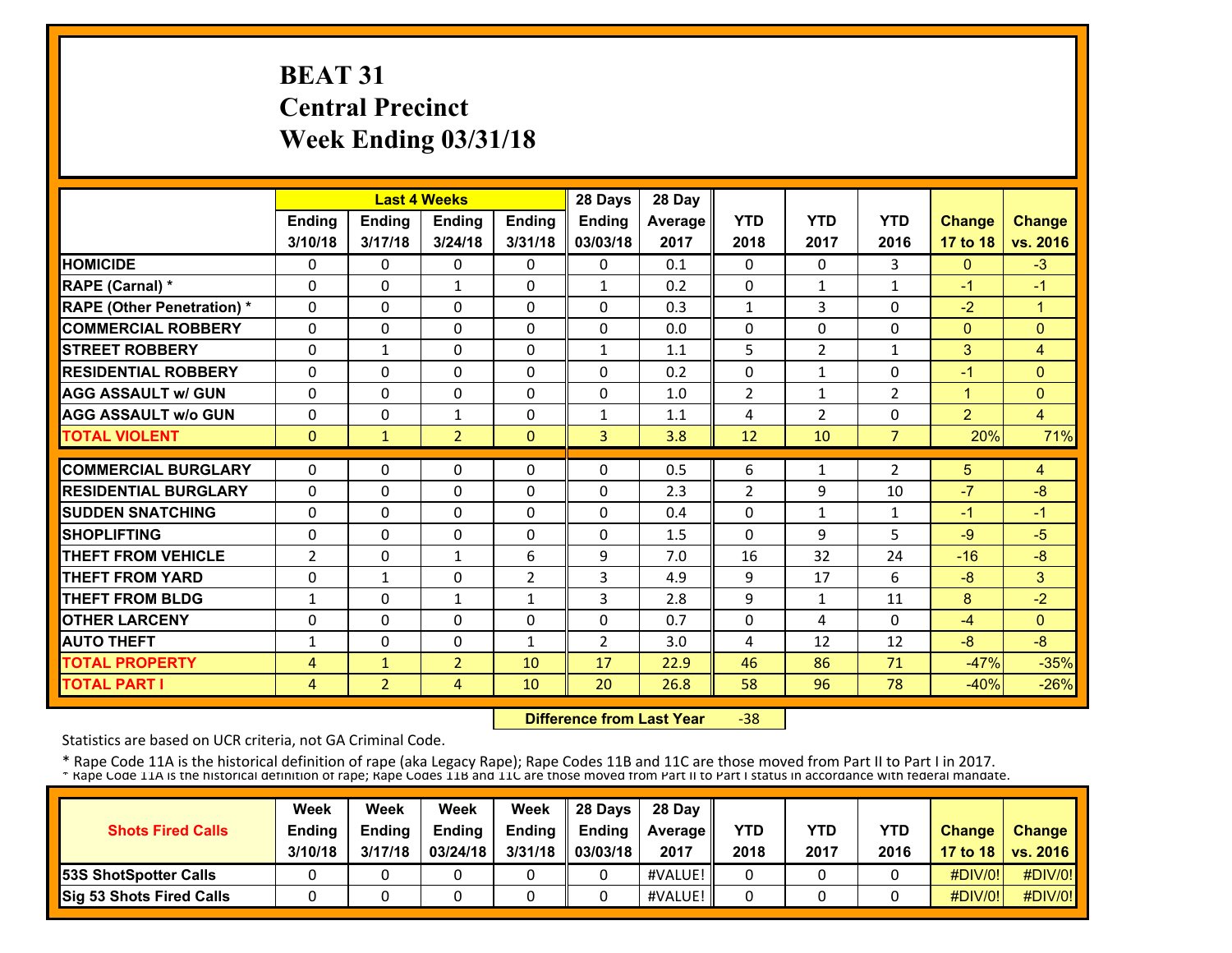# **BEAT 32 Central Precinct Week Ending 03/31/18**

|                                   |                |               | <b>Last 4 Weeks</b>        |                          | 28 Days                    | 28 Day  |              |                |              |                  |                |
|-----------------------------------|----------------|---------------|----------------------------|--------------------------|----------------------------|---------|--------------|----------------|--------------|------------------|----------------|
|                                   | Ending         | <b>Ending</b> | Ending                     | <b>Ending</b>            | Ending                     | Average | <b>YTD</b>   | <b>YTD</b>     | <b>YTD</b>   | <b>Change</b>    | <b>Change</b>  |
|                                   | 3/10/18        | 3/17/18       | 3/24/18                    | 3/31/18                  | 03/03/18                   | 2017    | 2018         | 2017           | 2016         | 17 to 18         | vs. 2016       |
| <b>HOMICIDE</b>                   | 0              | 0             | $\mathbf{0}$               | 0                        | $\mathbf{0}$               | 0.0     | $\Omega$     | $\mathbf{0}$   | 0            | $\mathbf{0}$     | $\mathbf{0}$   |
| <b>RAPE (Carnal) *</b>            | 0              | 0             | $\mathbf{0}$               | $\Omega$                 | $\Omega$                   | 0.4     | $\mathbf{1}$ | $\mathbf{0}$   | $\Omega$     | $\mathbf{1}$     | 1              |
| <b>RAPE (Other Penetration) *</b> | 0              | $\Omega$      | $\mathbf{0}$               | 0                        | $\Omega$                   | 0.2     | 0            | $\mathbf{1}$   | $\Omega$     | $-1$             | $\Omega$       |
| <b>COMMERCIAL ROBBERY</b>         | 0              | 0             | $\mathbf{0}$               | 0                        | $\Omega$                   | 0.5     | $\Omega$     | $\overline{2}$ | $\Omega$     | $-2$             | $\mathbf{0}$   |
| <b>STREET ROBBERY</b>             | 0              | 0             | $\mathbf{0}$               | 0                        | 0                          | 0.5     | $\mathbf{1}$ | $\mathbf{1}$   | 0            | $\mathbf{0}$     | 1              |
| <b>RESIDENTIAL ROBBERY</b>        | $\Omega$       | $\Omega$      | $\Omega$                   | $\Omega$                 | $\Omega$                   | 0.0     | $\Omega$     | 0              | $\Omega$     | $\mathbf{0}$     | $\Omega$       |
| <b>AGG ASSAULT w/ GUN</b>         | $\Omega$       | $\Omega$      | $\Omega$                   | $\mathbf{1}$             | $\mathbf{1}$               | 0.4     | $\mathbf{1}$ | $\overline{2}$ | $\mathbf{1}$ | $-1$             | $\Omega$       |
| <b>AGG ASSAULT w/o GUN</b>        | 0              | $\Omega$      | $\Omega$                   | $\Omega$                 | $\Omega$                   | 0.5     | $\mathbf{1}$ | $\overline{2}$ | 3            | $-1$             | $-2$           |
| <b>TOTAL VIOLENT</b>              | $\mathbf{0}$   | $\mathbf{0}$  | $\mathbf{0}$               | $\mathbf{1}$             | $\mathbf{1}$               | 2.5     | 4            | 8              | 4            | $-50%$           | 0%             |
| <b>COMMERCIAL BURGLARY</b>        | 0              | $\Omega$      | $\mathbf{0}$               | 0                        | $\Omega$                   | 0.3     | $\Omega$     | $\mathbf{0}$   | 3            | $\mathbf{0}$     | $-3$           |
| <b>RESIDENTIAL BURGLARY</b>       | $\mathbf{1}$   | 0             | $\mathbf{0}$               | 0                        | 1                          | 2.1     | 5            | $\overline{2}$ | 7            | 3                | $-2$           |
| <b>SUDDEN SNATCHING</b>           | $\Omega$       | $\Omega$      | $\Omega$                   | $\Omega$                 | $\Omega$                   | 0.2     | $\Omega$     | $\overline{2}$ | $\Omega$     | $-2$             | $\mathbf{0}$   |
| <b>SHOPLIFTING</b>                | $\mathbf{1}$   | $\mathbf{1}$  | $\mathbf{0}$               | $\overline{2}$           | 4                          | 3.8     | 15           | 11             | 4            | $\overline{4}$   | 11             |
| THEFT FROM VEHICLE                |                |               |                            | 0                        |                            | 8.7     | 18           | 26             | 27           | $-8$             | $-9$           |
| <b>THEFT FROM YARD</b>            | 0              | $\mathbf{1}$  | 3                          |                          | 4<br>$\overline{2}$        |         |              | 13             |              |                  |                |
| <b>THEFT FROM BLDG</b>            | 0              | 0             | $\overline{2}$<br>$\Omega$ | 0                        |                            | 2.8     | 9            | 12             | 4<br>17      | $-4$             | 5<br>$-8$      |
| <b>OTHER LARCENY</b>              | 0              | 1<br>$\Omega$ | $\Omega$                   | $\mathbf{1}$<br>$\Omega$ | $\overline{2}$<br>$\Omega$ | 4.1     | 9            |                | $\Omega$     | $-3$<br>$\Omega$ | $\mathbf{1}$   |
|                                   | 0              |               |                            |                          |                            | 1.0     | $\mathbf{1}$ | $\mathbf{1}$   |              | $\mathbf{1}$     | $\overline{1}$ |
| <b>AUTO THEFT</b>                 | $\Omega$       | $\mathbf{1}$  | $\mathbf{1}$               | $\Omega$                 | $\overline{2}$             | 2.3     | 9            | 8              | 8            |                  |                |
| <b>TOTAL PROPERTY</b>             | $\overline{2}$ | 4             | 6                          | 3                        | 15                         | 25.4    | 66           | 75             | 70           | $-12%$           | $-6%$          |
| <b>TOTAL PART I</b>               | $\overline{2}$ | 4             | 6                          | 4                        | 16                         | 27.8    | 70           | 83             | 74           | $-16%$           | $-5%$          |

 **Difference from Last Year**‐13

Statistics are based on UCR criteria, not GA Criminal Code.

|                              | Week          | Week          | Week          | Week          | 28 Davs       | 28 Day         |      |      |            |               |                     |
|------------------------------|---------------|---------------|---------------|---------------|---------------|----------------|------|------|------------|---------------|---------------------|
| <b>Shots Fired Calls</b>     | <b>Ending</b> | <b>Ending</b> | <b>Ending</b> | <b>Ending</b> | <b>Ending</b> | <b>Average</b> | YTD  | YTD  | <b>YTD</b> | <b>Change</b> | <b>Change</b>       |
|                              | 3/10/18       | 3/17/18       | 03/24/18      | 3/31/18       | 03/03/18      | 2017           | 2018 | 2017 | 2016       |               | 17 to 18   vs. 2016 |
| <b>53S ShotSpotter Calls</b> |               |               |               |               |               | #VALUE!        |      |      |            | $\#$ DIV/0!   | #DIV/0!             |
| Sig 53 Shots Fired Calls     |               |               |               |               |               | #VALUE!        |      |      |            | #DIV/0!       | #DIV/0!             |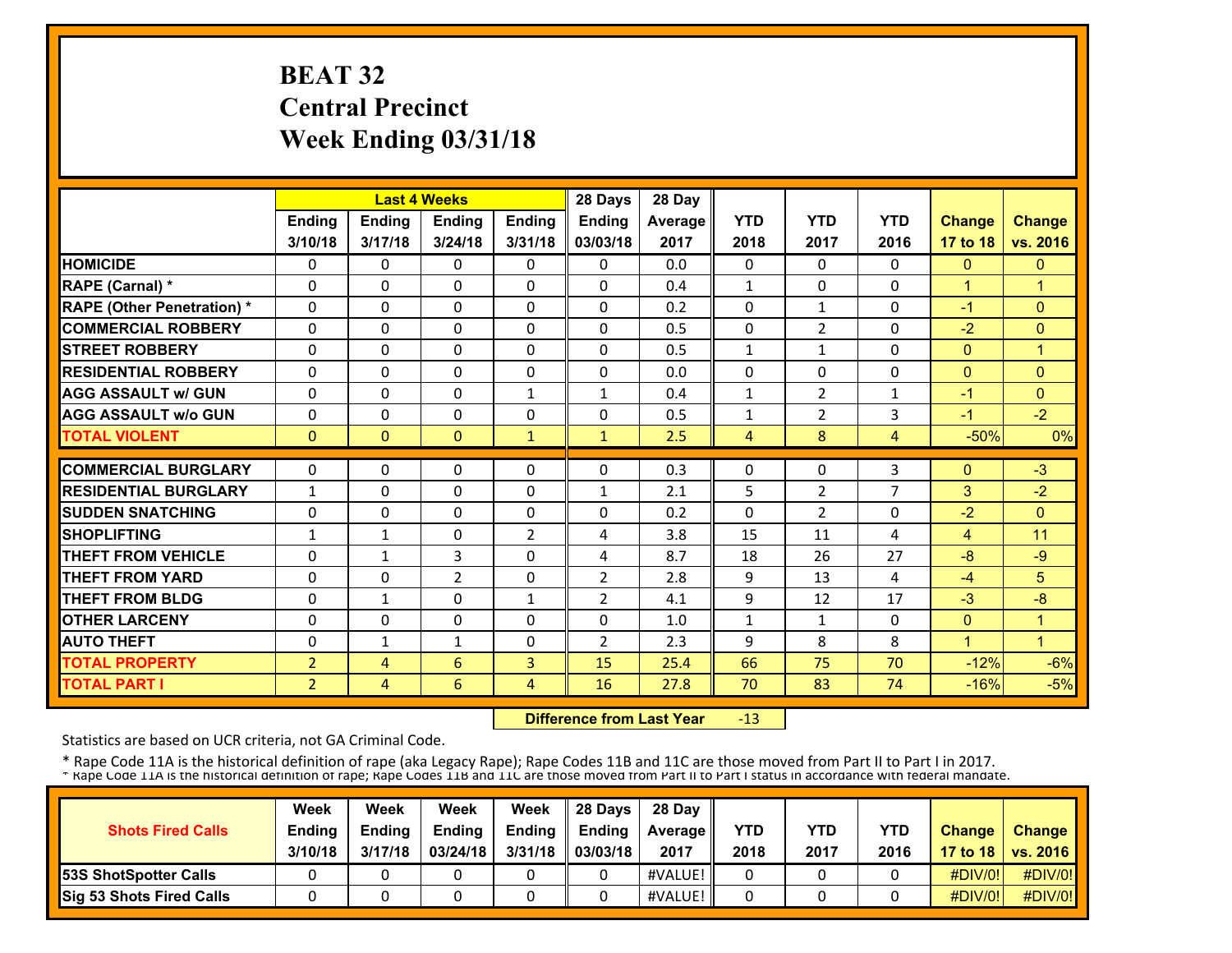# **BEAT 33 Central Precinct Week Ending 03/31/18**

|                                   |                |                | <b>Last 4 Weeks</b> |                | 28 Days        | 28 Day  |                |                |                |                      |                |
|-----------------------------------|----------------|----------------|---------------------|----------------|----------------|---------|----------------|----------------|----------------|----------------------|----------------|
|                                   | <b>Ending</b>  | <b>Ending</b>  | <b>Ending</b>       | Ending         | Ending         | Average | <b>YTD</b>     | <b>YTD</b>     | <b>YTD</b>     | <b>Change</b>        | <b>Change</b>  |
|                                   | 3/10/18        | 3/17/18        | 3/24/18             | 3/31/18        | 03/03/18       | 2017    | 2018           | 2017           | 2016           | 17 to 18             | vs. 2016       |
| <b>HOMICIDE</b>                   | 0              | 0              | $\mathbf{0}$        | 0              | $\Omega$       | 0.2     | 0              | $\Omega$       | 4              | $\mathbf{0}$         | $-4$           |
| RAPE (Carnal) *                   | $\Omega$       | $\Omega$       | $\Omega$            | $\Omega$       | $\Omega$       | 0.2     | $\Omega$       | $\Omega$       | $\mathbf{1}$   | $\Omega$             | $-1$           |
| <b>RAPE (Other Penetration) *</b> | $\Omega$       | 0              | $\Omega$            | $\Omega$       | $\Omega$       | 0.1     | $\mathbf{1}$   | $\Omega$       | $\Omega$       | $\mathbf{1}$         | $\mathbf{1}$   |
| <b>COMMERCIAL ROBBERY</b>         | $\Omega$       | $\Omega$       | $\mathbf{0}$        | 0              | $\Omega$       | 0.5     | $\Omega$       | 3              | $\Omega$       | $-3$                 | $\Omega$       |
| <b>STREET ROBBERY</b>             | $\Omega$       | $\Omega$       | $\Omega$            | $\Omega$       | $\Omega$       | 1.5     | 3              | $\overline{7}$ | 6              | $-4$                 | $-3$           |
| <b>RESIDENTIAL ROBBERY</b>        | 0              | $\Omega$       | $\Omega$            | $\Omega$       | $\Omega$       | 0.1     | 0              | 0              | 0              | $\mathbf{0}$         | $\Omega$       |
| <b>AGG ASSAULT w/ GUN</b>         | 1              | 0              | $\mathbf{0}$        | 0              | 1              | 1.4     | $\overline{2}$ | 3              | 2              | -1                   | $\Omega$       |
| <b>AGG ASSAULT w/o GUN</b>        | 0              | $\Omega$       | $\mathbf{0}$        | $\overline{2}$ | $\overline{2}$ | 1.1     | 3              | 5              | 3              | $-2$                 | $\Omega$       |
| <b>TOTAL VIOLENT</b>              | 1              | $\Omega$       | $\mathbf{0}$        | $\overline{2}$ | $\overline{3}$ | 4.9     | 9              | 18             | 16             | $-50%$               | $-44%$         |
| <b>COMMERCIAL BURGLARY</b>        | 0              | $\Omega$       | $\Omega$            | 0              | $\Omega$       | 0.6     | 1              | 2              | 9              | $-1$                 | $-8$           |
| <b>RESIDENTIAL BURGLARY</b>       | 0              | $\Omega$       | $\Omega$            | $\mathbf{1}$   | 1              | 1.7     | $\mathbf{1}$   | 5              | 10             | $-4$                 | $-9$           |
| <b>SUDDEN SNATCHING</b>           | 0              | $\Omega$       | $\mathbf{0}$        | $\Omega$       | 0              | 0.3     | $\Omega$       | $\mathbf{1}$   | $\mathbf{1}$   | $-1$                 | $-1$           |
| <b>SHOPLIFTING</b>                | 0              | $\overline{2}$ | $\mathbf{1}$        | 0              | 3              | 5.4     | 6              | 24             | 11             | $-18$                | $-5$           |
| <b>THEFT FROM VEHICLE</b>         | 0              | 0              | $\overline{2}$      | 4              | 6              | 5.6     | 15             | 28             | 25             | $-13$                | $-10$          |
| <b>THEFT FROM YARD</b>            | 0              | 0              | $\mathbf{0}$        | $\mathbf{1}$   | $\mathbf{1}$   | 3.2     | 6              | $\overline{7}$ | 14             | $-1$                 | $-8$           |
| <b>THEFT FROM BLDG</b>            | $\mathbf{1}$   | 0              | $\Omega$            | 0              | $\mathbf{1}$   | 2.5     | 8              | $\overline{7}$ | 10             | $\mathbf{1}$         | $-2$           |
| <b>OTHER LARCENY</b>              | 0              | 1              | $\overline{2}$      | 0              | 3              | 0.8     | 4              | 4              | $\overline{2}$ | $\overline{0}$       | $\overline{2}$ |
| <b>AUTO THEFT</b>                 | 1              | $\mathbf{1}$   | 3                   | 1              | 6              | 3.0     | 11             | 10             | 14             | $\blacktriangleleft$ | $-3$           |
| <b>TOTAL PROPERTY</b>             | $\overline{2}$ | 4              | 8                   | $\overline{7}$ | 21             | 23.1    | 52             | 88             | 96             | $-41%$               | $-46%$         |
| <b>TOTAL PART I</b>               | 3              | 4              | 8                   | 9              | 24             | 28.0    | 61             | 106            | 112            | $-42%$               | $-46%$         |
|                                   |                |                |                     |                |                |         |                |                |                |                      |                |

 **Difference from Last Year**‐45

Statistics are based on UCR criteria, not GA Criminal Code.

| <b>Shots Fired Calls</b>      | Week<br><b>Ending</b><br>3/10/18 | Week<br><b>Ending</b><br>3/17/18 | Week<br><b>Ending</b><br>03/24/18 | Week<br><b>Endina</b><br>3/31/18 | 28 Davs<br><b>Ending</b><br>03/03/18 | 28 Dav<br><b>Average II</b><br>2017 | YTD<br>2018 | YTD<br>2017 | YTD<br>2016 | <b>Change</b> | Change<br>17 to 18   vs. 2016 |
|-------------------------------|----------------------------------|----------------------------------|-----------------------------------|----------------------------------|--------------------------------------|-------------------------------------|-------------|-------------|-------------|---------------|-------------------------------|
| <b>153S ShotSpotter Calls</b> |                                  |                                  |                                   |                                  |                                      | #VALUE!                             |             |             |             | #DIV/0!       | #DIV/0!                       |
| Sig 53 Shots Fired Calls      |                                  |                                  |                                   |                                  |                                      | #VALUE!                             |             |             |             | #DIV/0!       | #DIV/0!                       |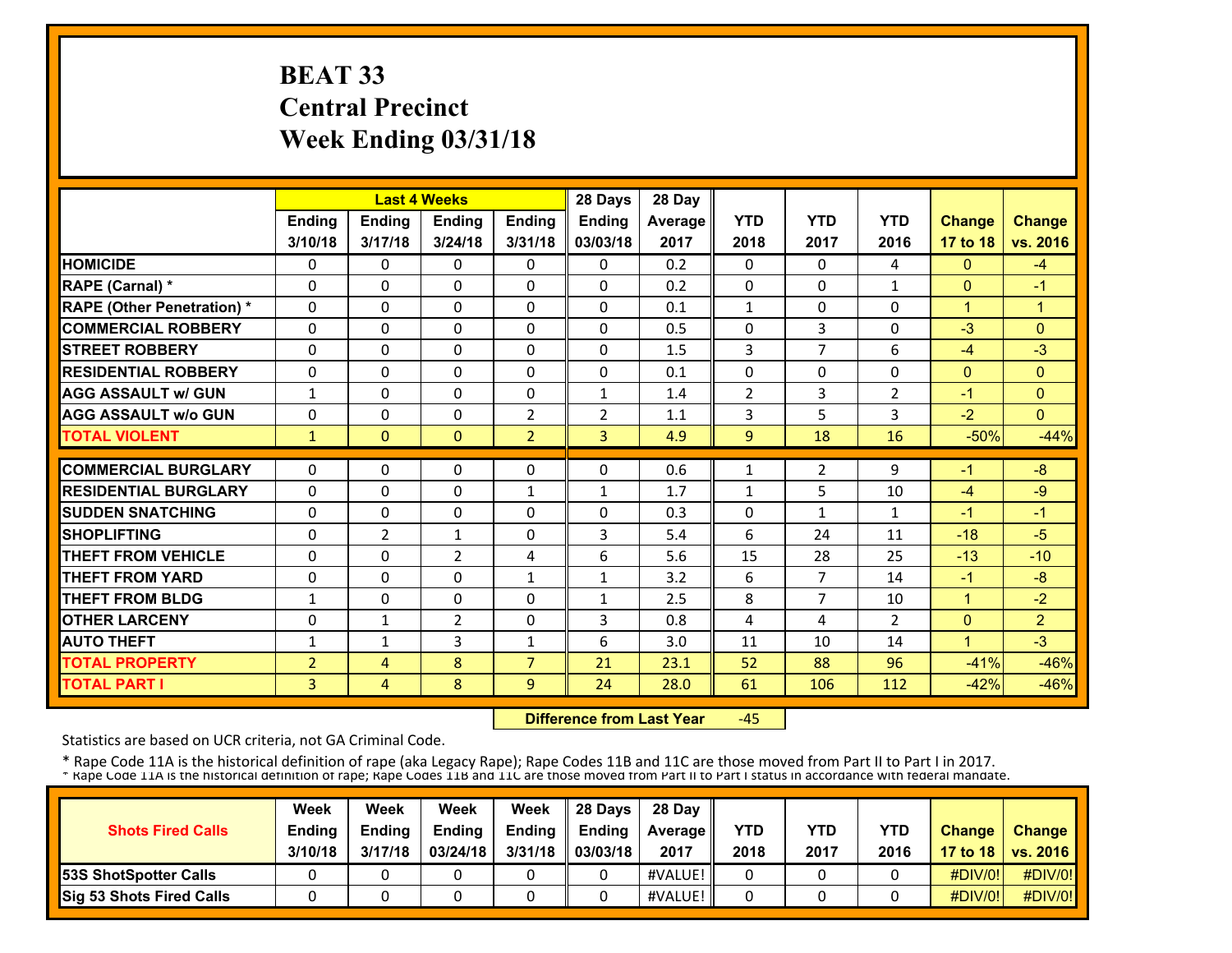# **BEAT 34 Central Precinct Week Ending 03/31/18**

|               |                                                                                            |                                                                                                      |                                                                                                                                                     | 28 Days                                                                            | 28 Day                                                              |                                                                     |                                                                                                |                                                                                           |                                                                                    |                                                                                              |
|---------------|--------------------------------------------------------------------------------------------|------------------------------------------------------------------------------------------------------|-----------------------------------------------------------------------------------------------------------------------------------------------------|------------------------------------------------------------------------------------|---------------------------------------------------------------------|---------------------------------------------------------------------|------------------------------------------------------------------------------------------------|-------------------------------------------------------------------------------------------|------------------------------------------------------------------------------------|----------------------------------------------------------------------------------------------|
| <b>Ending</b> | <b>Ending</b>                                                                              | Ending                                                                                               | <b>Ending</b>                                                                                                                                       | Ending                                                                             | Average                                                             | <b>YTD</b>                                                          | <b>YTD</b>                                                                                     | <b>YTD</b>                                                                                | <b>Change</b>                                                                      | <b>Change</b>                                                                                |
| 3/10/18       | 3/17/18                                                                                    | 3/24/18                                                                                              | 3/31/18                                                                                                                                             | 03/03/18                                                                           | 2017                                                                | 2018                                                                | 2017                                                                                           | 2016                                                                                      | 17 to 18                                                                           | vs. 2016                                                                                     |
| 0             | 0                                                                                          | $\mathbf{0}$                                                                                         | 0                                                                                                                                                   | $\Omega$                                                                           | 0.3                                                                 | 0                                                                   | $\Omega$                                                                                       | $\mathbf{1}$                                                                              | $\mathbf{0}$                                                                       | $-1$                                                                                         |
| $\Omega$      | $\Omega$                                                                                   | $\Omega$                                                                                             | $\Omega$                                                                                                                                            | $\Omega$                                                                           | 0.5                                                                 | $\overline{2}$                                                      | $\Omega$                                                                                       | $\Omega$                                                                                  | $\overline{2}$                                                                     | $\overline{2}$                                                                               |
| $\Omega$      | 0                                                                                          | $\Omega$                                                                                             | $\Omega$                                                                                                                                            | $\Omega$                                                                           | 0.0                                                                 | $\Omega$                                                            | $\Omega$                                                                                       | $\mathbf{1}$                                                                              | $\overline{0}$                                                                     | $-1$                                                                                         |
| $\Omega$      | $\Omega$                                                                                   | $\mathbf{0}$                                                                                         | 0                                                                                                                                                   | $\Omega$                                                                           | 0.1                                                                 | $\mathbf{0}$                                                        | 0                                                                                              | $\Omega$                                                                                  | $\overline{0}$                                                                     | $\Omega$                                                                                     |
| $\Omega$      | $\Omega$                                                                                   | $\Omega$                                                                                             | $\Omega$                                                                                                                                            | $\Omega$                                                                           | 0.7                                                                 | $\Omega$                                                            | $\mathbf{1}$                                                                                   | $\mathbf{1}$                                                                              | $-1$                                                                               | $-1$                                                                                         |
| 0             | $\Omega$                                                                                   | $\Omega$                                                                                             | $\Omega$                                                                                                                                            | $\Omega$                                                                           | 0.3                                                                 | $\mathbf{1}$                                                        | 0                                                                                              | $\mathbf{1}$                                                                              | $\mathbf{1}$                                                                       | $\Omega$                                                                                     |
| 0             | $\Omega$                                                                                   | $\mathbf{0}$                                                                                         | 0                                                                                                                                                   | 0                                                                                  | 2.4                                                                 | 1                                                                   | 8                                                                                              | 6                                                                                         | $-7$                                                                               | $-5$                                                                                         |
| 0             | $\Omega$                                                                                   | $\mathbf{0}$                                                                                         | $\overline{2}$                                                                                                                                      | $\overline{2}$                                                                     | 1.8                                                                 | 7                                                                   | 3                                                                                              | 1                                                                                         | 4                                                                                  | 6                                                                                            |
| $\mathbf{0}$  | $\Omega$                                                                                   | $\mathbf{0}$                                                                                         | $\overline{2}$                                                                                                                                      | $\overline{2}$                                                                     | 6.1                                                                 | 11                                                                  | 12                                                                                             | 11                                                                                        | $-8%$                                                                              | 0%                                                                                           |
|               |                                                                                            |                                                                                                      |                                                                                                                                                     |                                                                                    |                                                                     |                                                                     |                                                                                                |                                                                                           |                                                                                    | $-1$                                                                                         |
|               |                                                                                            |                                                                                                      |                                                                                                                                                     |                                                                                    |                                                                     |                                                                     |                                                                                                |                                                                                           |                                                                                    | 1                                                                                            |
|               |                                                                                            |                                                                                                      |                                                                                                                                                     |                                                                                    |                                                                     |                                                                     |                                                                                                |                                                                                           |                                                                                    | $-1$                                                                                         |
|               |                                                                                            |                                                                                                      |                                                                                                                                                     |                                                                                    |                                                                     |                                                                     |                                                                                                |                                                                                           |                                                                                    | 1                                                                                            |
|               |                                                                                            |                                                                                                      |                                                                                                                                                     |                                                                                    |                                                                     |                                                                     |                                                                                                |                                                                                           |                                                                                    | $-4$                                                                                         |
|               |                                                                                            |                                                                                                      |                                                                                                                                                     |                                                                                    |                                                                     |                                                                     |                                                                                                |                                                                                           |                                                                                    | $-1$                                                                                         |
|               |                                                                                            |                                                                                                      |                                                                                                                                                     |                                                                                    |                                                                     |                                                                     |                                                                                                |                                                                                           |                                                                                    | 1                                                                                            |
|               |                                                                                            |                                                                                                      |                                                                                                                                                     |                                                                                    |                                                                     |                                                                     |                                                                                                |                                                                                           |                                                                                    | $-1$                                                                                         |
|               |                                                                                            |                                                                                                      |                                                                                                                                                     |                                                                                    |                                                                     |                                                                     |                                                                                                |                                                                                           |                                                                                    | 3                                                                                            |
|               |                                                                                            |                                                                                                      |                                                                                                                                                     |                                                                                    |                                                                     |                                                                     |                                                                                                |                                                                                           |                                                                                    | $-4%$                                                                                        |
| 5             | 5                                                                                          | 4                                                                                                    | 6                                                                                                                                                   | 20                                                                                 | 25.8                                                                | 61                                                                  | 60                                                                                             | 63                                                                                        |                                                                                    | $-3%$                                                                                        |
|               | $\mathbf{1}$<br>$\Omega$<br>0<br>0<br>$\overline{2}$<br>0<br>0<br>0<br>$\overline{2}$<br>5 | $\Omega$<br>3<br>$\Omega$<br>0<br>$\overline{2}$<br>0<br>0<br>$\Omega$<br>$\Omega$<br>5 <sup>1</sup> | <b>Last 4 Weeks</b><br>0<br>$\overline{2}$<br>$\Omega$<br>$\mathbf{0}$<br>$\mathbf{1}$<br>$\mathbf{0}$<br>$\mathbf{1}$<br>$\Omega$<br>$\Omega$<br>4 | 0<br>$\mathbf{1}$<br>$\Omega$<br>0<br>1<br>0<br>$\mathbf{1}$<br>$\Omega$<br>1<br>4 | 1<br>6<br>0<br>0<br>6<br>0<br>$\overline{2}$<br>$\Omega$<br>3<br>18 | 0.4<br>5.4<br>0.5<br>2.8<br>3.3<br>1.6<br>2.3<br>0.2<br>3.2<br>19.7 | $\overline{2}$<br>15<br>$\mathbf{0}$<br>$\overline{2}$<br>10<br>3<br>7<br>$\Omega$<br>11<br>50 | $\mathbf{1}$<br>20<br>$\mathbf{1}$<br>$\mathbf{0}$<br>13<br>2<br>3<br>$\Omega$<br>8<br>48 | 3<br>14<br>$\mathbf{1}$<br>$\mathbf{1}$<br>14<br>4<br>6<br>$\mathbf{1}$<br>8<br>52 | 1<br>$-5$<br>$-1$<br>$\overline{2}$<br>$-3$<br>$\mathbf 1$<br>4<br>$\Omega$<br>3<br>4%<br>2% |

 **Difference from Last Year**1

Statistics are based on UCR criteria, not GA Criminal Code.

| <b>Shots Fired Calls</b>        | Week<br><b>Ending</b><br>3/10/18 | Week<br><b>Ending</b><br>3/17/18 | Week<br><b>Ending</b><br>03/24/18 | Week<br><b>Endina</b><br>3/31/18 | 28 Davs<br><b>Endina</b><br>03/03/18 | 28 Day<br><b>Average II</b><br>2017 | YTD<br>2018 | <b>YTD</b><br>2017 | YTD<br>2016 | <b>Change</b> | <b>Change</b><br>17 to 18   vs. 2016 |
|---------------------------------|----------------------------------|----------------------------------|-----------------------------------|----------------------------------|--------------------------------------|-------------------------------------|-------------|--------------------|-------------|---------------|--------------------------------------|
| <b>53S ShotSpotter Calls</b>    |                                  |                                  |                                   |                                  |                                      | #VALUE!                             |             |                    |             | #DIV/0!       | #DIV/0!                              |
| <b>Sig 53 Shots Fired Calls</b> |                                  |                                  |                                   |                                  |                                      | #VALUE!                             |             |                    |             | #DIV/0!       | #DIV/0!                              |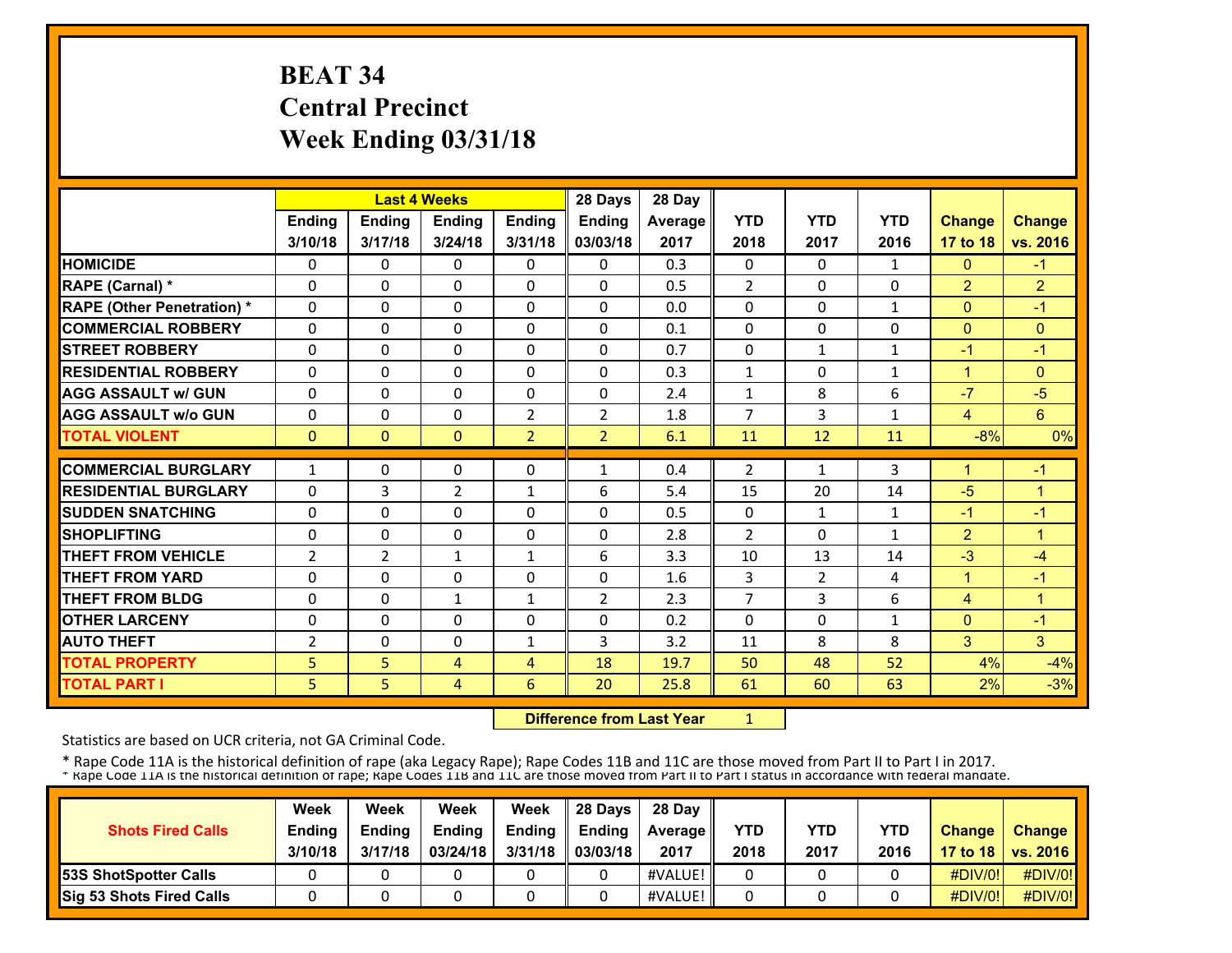# **BEAT 35 Central Precinct Week Ending 03/31/18**

|                                   |               |                | <b>Last 4 Weeks</b> |               | 28 Days        | 28 Day         |                |                |                |                |                |
|-----------------------------------|---------------|----------------|---------------------|---------------|----------------|----------------|----------------|----------------|----------------|----------------|----------------|
|                                   | <b>Ending</b> | Ending         | Ending              | <b>Ending</b> | Ending         | <b>Average</b> | <b>YTD</b>     | <b>YTD</b>     | <b>YTD</b>     | <b>Change</b>  | <b>Change</b>  |
|                                   | 3/10/18       | 3/17/18        | 3/24/18             | 3/31/18       | 03/03/18       | 2017           | 2018           | 2017           | 2016           | 17 to 18       | vs. 2016       |
| <b>HOMICIDE</b>                   | 0             | 0              | $\mathbf{0}$        | $\Omega$      | $\mathbf{0}$   | 0.1            | 0              | 0              | 1              | $\mathbf{0}$   | $-1$           |
| RAPE (Carnal) *                   | 0             | 0              | $\mathbf{0}$        | 0             | $\Omega$       | 0.0            | $\mathbf{1}$   | $\Omega$       | $\mathbf{1}$   | $\overline{1}$ | $\mathbf{0}$   |
| <b>RAPE (Other Penetration) *</b> | $\mathbf{1}$  | $\Omega$       | $\Omega$            | $\mathbf{1}$  | $\overline{2}$ | 0.0            | 3              | $\Omega$       | $\Omega$       | 3              | 3              |
| <b>COMMERCIAL ROBBERY</b>         | $\Omega$      | $\Omega$       | $\Omega$            | $\Omega$      | $\Omega$       | 0.4            | $\Omega$       | $\Omega$       | $\overline{2}$ | $\Omega$       | $-2$           |
| <b>STREET ROBBERY</b>             | $\Omega$      | $\Omega$       | $\mathbf{0}$        | 0             | $\Omega$       | 0.6            | $\mathbf{1}$   | $\mathbf{1}$   | $\overline{2}$ | $\mathbf{0}$   | $-1$           |
| <b>RESIDENTIAL ROBBERY</b>        | 0             | $\Omega$       | $\Omega$            | 0             | $\mathbf{0}$   | 0.1            | 0              | 0              | 2              | $\mathbf{0}$   | $-2$           |
| <b>AGG ASSAULT w/ GUN</b>         | $\Omega$      | $\mathbf{1}$   | $\Omega$            | $\mathbf{1}$  | $\overline{2}$ | 1.3            | 5              | $\mathbf{1}$   | 5              | $\overline{4}$ | $\mathbf{0}$   |
| <b>AGG ASSAULT w/o GUN</b>        | $\Omega$      | 0              | $\mathbf{1}$        | $\mathbf{1}$  | 2              | 1.2            | 3              | $\mathbf{1}$   | 1              | $\overline{2}$ | $\overline{2}$ |
| <b>TOTAL VIOLENT</b>              | $\mathbf{1}$  | $\mathbf{1}$   | $\mathbf{1}$        | 3             | 6              | 3.6            | 13             | 3              | 14             | 333%           | $-7%$          |
| <b>COMMERCIAL BURGLARY</b>        | $\Omega$      | $\Omega$       | $\mathbf{0}$        | 0             | $\Omega$       | 1.0            | $\mathbf{1}$   | 3              | 5              | $-2$           | $-4$           |
| <b>RESIDENTIAL BURGLARY</b>       | 0             | $\overline{2}$ | $\mathbf{1}$        | 0             | 3              | 3.7            | 7              | 14             | 17             | $-7$           | $-10$          |
| <b>SUDDEN SNATCHING</b>           | $\Omega$      | $\Omega$       | $\Omega$            | $\Omega$      | $\Omega$       | 0.2            | $\mathbf{1}$   | $\mathbf{1}$   | $\overline{2}$ | $\mathbf{0}$   | $-1$           |
| <b>SHOPLIFTING</b>                | $\Omega$      | $\Omega$       | $\Omega$            | $\mathbf{1}$  | $\mathbf{1}$   | 2.2            | $\overline{2}$ | 8              | 9              | $-6$           | $-7$           |
| <b>THEFT FROM VEHICLE</b>         | 0             | $\mathbf{1}$   | $\mathbf{1}$        | $\mathbf{1}$  | 3              | 3.6            | 9              | 11             | 19             | $-2$           | $-10$          |
| <b>THEFT FROM YARD</b>            | 0             | 0              | $\Omega$            | $\Omega$      | $\Omega$       | 2.2            | 3              | $\overline{7}$ | $\overline{7}$ | $-4$           | $-4$           |
| <b>THEFT FROM BLDG</b>            | 0             | $\mathbf{1}$   | $\mathbf{0}$        | 0             | $\mathbf{1}$   | 2.6            | 5              | $\overline{7}$ | 12             | $-2$           | $-7$           |
| <b>OTHER LARCENY</b>              | 0             | $\Omega$       | $\Omega$            | 0             | 0              | 0.5            | $\overline{2}$ | 3              | 1              | $-1$           | $\overline{1}$ |
| <b>AUTO THEFT</b>                 | 0             | $\mathbf{1}$   | $\mathbf{1}$        | $\mathbf{1}$  | 3              | 2.5            | 13             | $\overline{7}$ | 9              | 6              | $\overline{4}$ |
| <b>TOTAL PROPERTY</b>             | $\mathbf{0}$  | 5              | 3                   | 3             | 11             | 18.6           | 43             | 61             | 81             | $-30%$         | $-47%$         |
| <b>TOTAL PART I</b>               | $\mathbf{1}$  | 6              | 4                   | 6             | 17             | 22.2           | 56             | 64             | 95             | $-13%$         | $-41%$         |

 **Difference from Last Year**‐8

Statistics are based on UCR criteria, not GA Criminal Code.

| <b>Shots Fired Calls</b>      | Week<br><b>Ending</b><br>3/10/18 | Week<br><b>Ending</b><br>3/17/18 | Week<br><b>Ending</b><br>03/24/18 | Week<br><b>Endina</b><br>3/31/18 | 28 Davs<br><b>Ending</b><br>03/03/18 | 28 Dav<br><b>Average II</b><br>2017 | YTD<br>2018 | YTD<br>2017 | YTD<br>2016 | <b>Change</b> | Change<br>17 to 18   vs. 2016 |
|-------------------------------|----------------------------------|----------------------------------|-----------------------------------|----------------------------------|--------------------------------------|-------------------------------------|-------------|-------------|-------------|---------------|-------------------------------|
| <b>153S ShotSpotter Calls</b> |                                  |                                  |                                   |                                  |                                      | #VALUE!                             |             |             |             | #DIV/0!       | #DIV/0!                       |
| Sig 53 Shots Fired Calls      |                                  |                                  |                                   |                                  |                                      | #VALUE!                             |             |             |             | #DIV/0!       | #DIV/0!                       |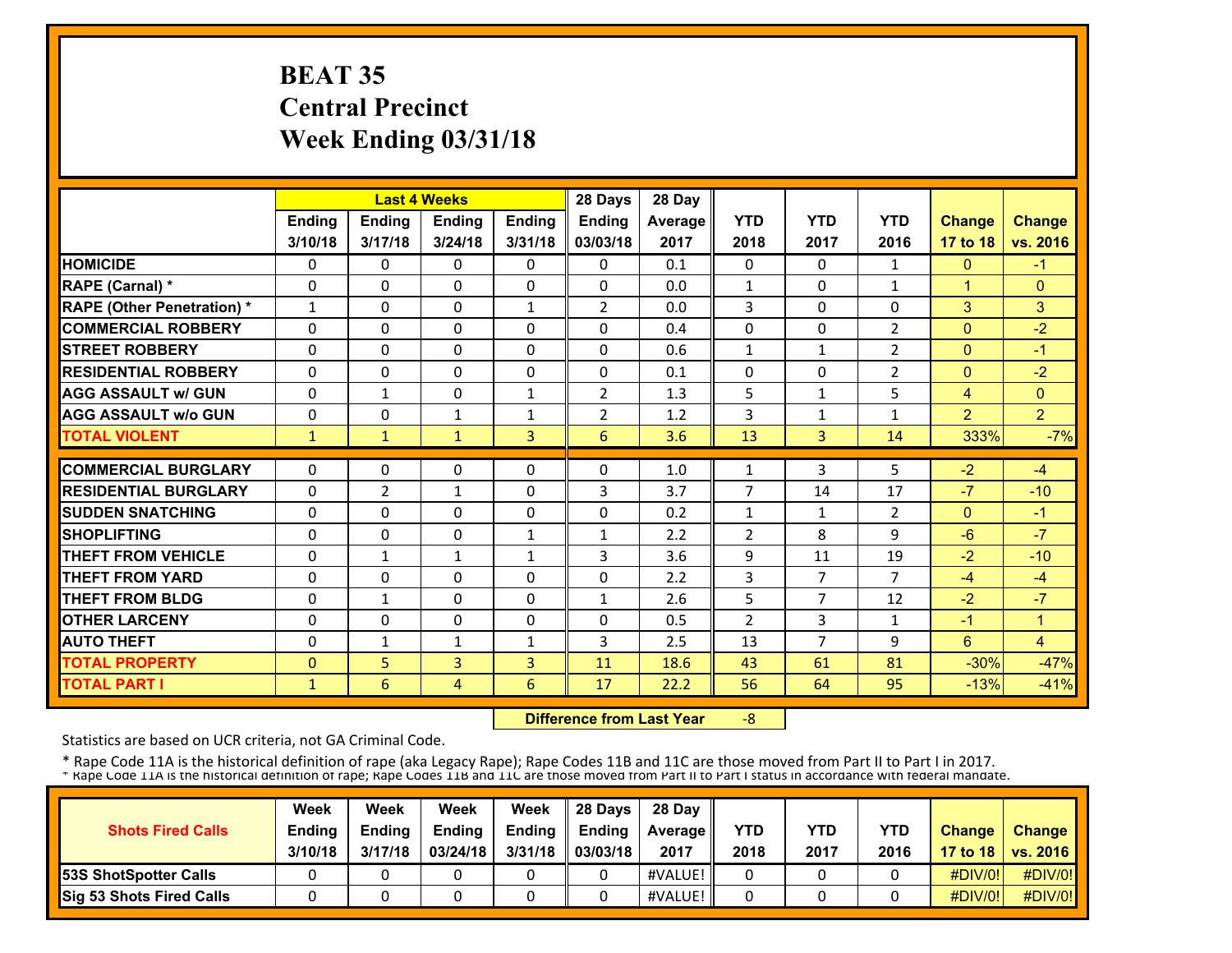# **BEAT 36 Central Precinct Week Ending 03/31/18**

|                                   |                |                | <b>Last 4 Weeks</b> |               | 28 Days        | 28 Day  |                |                |                |                |                |
|-----------------------------------|----------------|----------------|---------------------|---------------|----------------|---------|----------------|----------------|----------------|----------------|----------------|
|                                   | Ending         | <b>Ending</b>  | Ending              | <b>Ending</b> | Ending         | Average | <b>YTD</b>     | <b>YTD</b>     | <b>YTD</b>     | <b>Change</b>  | <b>Change</b>  |
|                                   | 3/10/18        | 3/17/18        | 3/24/18             | 3/31/18       | 03/03/18       | 2017    | 2018           | 2017           | 2016           | 17 to 18       | vs. 2016       |
| <b>HOMICIDE</b>                   | 0              | 0              | $\mathbf{0}$        | 0             | $\mathbf{0}$   | 0.0     | $\Omega$       | $\Omega$       | 0              | $\mathbf{0}$   | $\mathbf{0}$   |
| <b>RAPE (Carnal) *</b>            | 0              | 0              | $\mathbf{0}$        | $\Omega$      | 0              | 0.2     | $\mathbf{1}$   | $\mathbf{1}$   | 0              | $\mathbf{0}$   | 1              |
| <b>RAPE (Other Penetration) *</b> | 0              | $\Omega$       | $\mathbf{0}$        | 0             | $\Omega$       | 0.0     | 0              | $\Omega$       | $\mathbf{1}$   | $\mathbf{0}$   | $-1$           |
| <b>COMMERCIAL ROBBERY</b>         | 0              | 0              | $\mathbf{0}$        | 0             | $\Omega$       | 0.2     | $\Omega$       | $\Omega$       | $\Omega$       | $\Omega$       | $\mathbf{0}$   |
| <b>STREET ROBBERY</b>             | 0              | 0              | $\mathbf{0}$        | 0             | $\Omega$       | 0.4     | $\Omega$       | $\mathbf{1}$   | $\mathbf{1}$   | $-1$           | $-1$           |
| <b>RESIDENTIAL ROBBERY</b>        | $\Omega$       | $\Omega$       | $\Omega$            | $\Omega$      | $\Omega$       | 0.1     | $\Omega$       | $\Omega$       | $\mathbf{1}$   | $\mathbf{0}$   | $-1$           |
| <b>AGG ASSAULT w/ GUN</b>         | $\Omega$       | 0              | $\Omega$            | $\Omega$      | $\Omega$       | 0.6     | $\Omega$       | 0              | 3              | $\overline{0}$ | $-3$           |
| <b>AGG ASSAULT w/o GUN</b>        | 0              | $\mathbf{1}$   | $\mathbf{1}$        | $\Omega$      | $\overline{2}$ | 0.7     | $\overline{2}$ | 0              | $\mathbf{1}$   | $\overline{2}$ | $\mathbf{1}$   |
| <b>TOTAL VIOLENT</b>              | $\mathbf{0}$   | 1              | $\mathbf{1}$        | $\mathbf{0}$  | $\overline{2}$ | 2.1     | 3              | $\overline{2}$ | $\overline{7}$ | 50%            | $-57%$         |
| <b>COMMERCIAL BURGLARY</b>        | $\mathbf{1}$   | 1              | $\mathbf{0}$        | $\mathbf{1}$  | 3              | 0.8     | 4              | 3              | $\mathbf{1}$   | 1              | 3              |
| <b>RESIDENTIAL BURGLARY</b>       | 1              | 0              | $\mathbf{0}$        | 1             | 2              | 1.7     | 6              | 8              | 8              | $-2$           | $-2$           |
| <b>SUDDEN SNATCHING</b>           | $\Omega$       | 0              | $\Omega$            | $\Omega$      | $\Omega$       | 0.2     | $\Omega$       | $\mathbf{1}$   | $\Omega$       | $-1$           | $\mathbf{0}$   |
| <b>SHOPLIFTING</b>                | $\mathbf{1}$   | $\mathbf{1}$   | $\mathbf{1}$        | 0             | 3              | 2.6     | 9              | 10             | 4              | $-1$           | 5              |
| THEFT FROM VEHICLE                | 0              | $\overline{2}$ | $\mathbf{0}$        | 0             | $\overline{2}$ | 3.3     | 10             | 5              | 19             | 5              | $-9$           |
| <b>THEFT FROM YARD</b>            | $\mathbf{1}$   | 0              | $\mathbf{0}$        | 0             | $\mathbf{1}$   | 1.5     | 3              | $\overline{7}$ | 3              | $-4$           | $\mathbf{0}$   |
| <b>THEFT FROM BLDG</b>            | 1              | $\Omega$       | $\Omega$            | 2             | 3              | 1.5     | 6              | 4              | $\overline{7}$ | $\overline{2}$ | $-1$           |
| <b>OTHER LARCENY</b>              | 0              | $\Omega$       | $\Omega$            | $\Omega$      | $\Omega$       | 0.3     | $\mathbf{1}$   | 0              | $\mathbf{1}$   | $\overline{1}$ | $\Omega$       |
| <b>AUTO THEFT</b>                 | $\overline{2}$ | $\Omega$       | $\Omega$            | $\mathbf{1}$  | 3              | 2.0     | 7              | 4              | 3              | 3              | $\overline{4}$ |
| <b>TOTAL PROPERTY</b>             | $\overline{7}$ | 4              | $\mathbf{1}$        | 5             | 17             | 13.8    | 46             | 42             | 46             | 10%            | 0%             |
| <b>TOTAL PART I</b>               | $\overline{7}$ | 5              | $\overline{2}$      | 5             | 19             | 16.0    | 49             | 44             | 53             | 11%            | $-8%$          |

**Difference from Last Year** 5

Statistics are based on UCR criteria, not GA Criminal Code.

|                              | Week          | Week          | Week          | Week    | 28 Davs       | 28 Day            |      |      |            |               |                     |
|------------------------------|---------------|---------------|---------------|---------|---------------|-------------------|------|------|------------|---------------|---------------------|
| <b>Shots Fired Calls</b>     | <b>Ending</b> | <b>Ending</b> | <b>Ending</b> | Ending  | <b>Endina</b> | <b>Average</b> II | YTD  | YTD  | <b>YTD</b> | <b>Change</b> | Change              |
|                              | 3/10/18       | 3/17/18       | 03/24/18      | 3/31/18 | 03/03/18      | 2017              | 2018 | 2017 | 2016       |               | 17 to 18   vs. 2016 |
| <b>53S ShotSpotter Calls</b> |               |               |               |         |               | #VALUE!           |      |      |            | $\#$ DIV/0!   | #DIV/0!             |
| Sig 53 Shots Fired Calls     |               |               |               |         |               | #VALUE!           |      |      |            | #DIV/0!       | #DIV/0!             |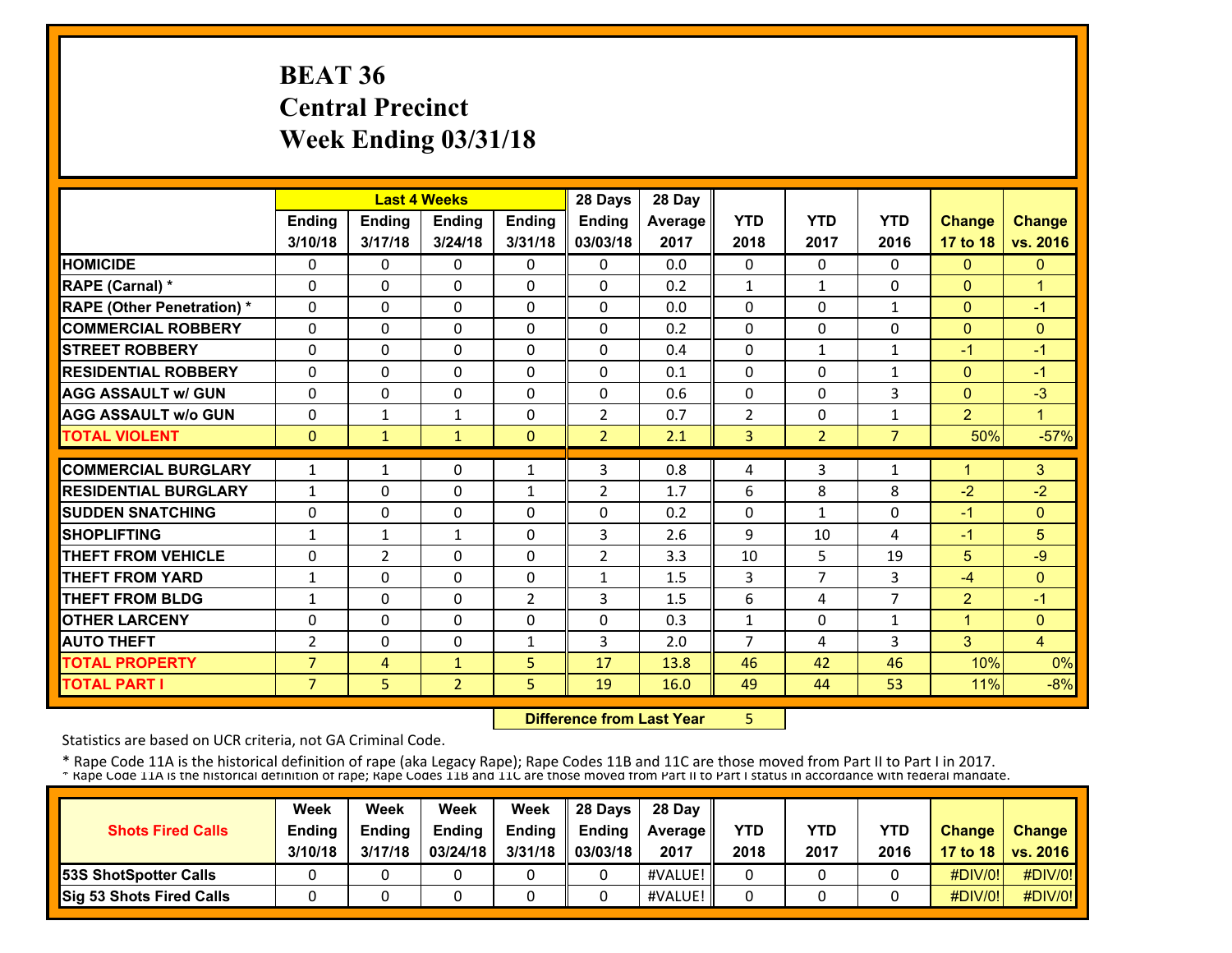

#### **COMPSTATSOUTH PRECINCT Week Ending 03/31/18**

**PRECINCT COMMANDER:**

CAPT. JOY GELLATLY



|                                                                                                  | Week<br><b>Ending</b><br>3/31/18 | Week<br><b>Ending</b><br>3/24/18 | Weekly<br>Avg<br>2017 | 28-Day<br><b>Ending</b><br>3/31/18 | 28-Day<br><b>Ending</b><br>03/03/18 | Avg<br>28-Day<br>2017                        | <b>YTD</b><br>2018 | <b>YTD</b><br>2017 | <b>YTD</b><br>2016 | <b>Change</b><br>17 to 18 | <b>Change</b><br>vs. 2016 |
|--------------------------------------------------------------------------------------------------|----------------------------------|----------------------------------|-----------------------|------------------------------------|-------------------------------------|----------------------------------------------|--------------------|--------------------|--------------------|---------------------------|---------------------------|
| <b>HOMICIDE</b>                                                                                  | 0                                |                                  | 0                     | 1                                  | 0                                   | $\mathbf{0}$                                 | 1                  | 1                  |                    | 0                         | 0                         |
| RAPE (Carnal) *                                                                                  | $\mathbf{0}$                     | $\Omega$                         | 0                     | 1                                  | $\Omega$                            | $\overline{1}$                               | 5                  | $\mathbf 1$        | 4                  | $\overline{4}$            | 1                         |
| <b>RAPE (Other Penetration) *</b>                                                                | $\bf{0}$                         | 0                                | 0                     | 4.                                 | 1                                   | $\mathbf{0}$                                 | 4                  | $\overline{2}$     | $\mathbf{1}$       | $\overline{2}$            | $\overline{3}$            |
| <b>COMMERCIAL ROBBERY</b>                                                                        | $\mathbf 0$                      | 0                                | $\mathbf 1$           | 0                                  | $\mathbf 1$                         | $\overline{2}$                               | 4                  | 10                 | 6                  | $-6$                      | $-2$                      |
| <b>STREET ROBBERY</b>                                                                            | $\mathbf 1$                      | $\Omega$                         | $\mathbf{1}$          | 3                                  | $\overline{2}$                      | $\overline{2}$                               | $\overline{7}$     | 5                  | 11                 | $\overline{2}$            | $-4$                      |
| <b>RESIDENTIAL ROBBERY</b>                                                                       | $\mathbf 0$                      | $\mathbf 0$                      | 0                     | $\mathbf 0$                        | 0                                   | $\mathbf{0}$                                 | 1                  | $\mathbf{1}$       | 1                  | $\mathbf{0}$              | $\Omega$                  |
| <b>AGG ASSAULT w/ GUN</b>                                                                        | $\bf{0}$                         | $\mathbf{0}$                     | 1                     | $\mathbf{0}$                       | 1                                   | 3                                            | 3                  | 8                  | $\overline{2}$     | $-5$                      | $\overline{1}$            |
| <b>AGG ASSAULT w/o GUN</b>                                                                       | $\mathbf{0}$                     | $\mathbf{1}$                     | $\mathbf{1}$          | $\mathbf{2}$                       | 3                                   | 3                                            | 8                  | 4                  | 13                 | 4                         | $-5$                      |
| <b>TOTAL VIOLENT</b>                                                                             | 1                                | $\overline{2}$                   | 3                     | 8                                  | 8                                   | $\overline{12}$                              | 33                 | $\overline{32}$    | 39                 | 3%                        | $-15%$                    |
| <b>COMMERCIAL BURGLARY</b>                                                                       | 1                                | 3                                | 1                     | 5                                  | 1                                   | 4                                            | 11                 | 10                 | 9                  | 1                         | 2                         |
| <b>RESIDENTIAL BURGLARY</b>                                                                      | 5                                | 9                                | 4                     | $\overline{19}$                    | 17                                  | 14                                           | 53                 | 46                 | 49                 | $\overline{7}$            | 4                         |
| <b>SUDDEN SNATCHING</b>                                                                          | $\mathbf 0$                      | $\mathbf 0$                      | $\Omega$              | $\mathbf 0$                        | 1                                   | -1                                           | 3                  | $\mathbf 1$        | $\overline{2}$     | $\overline{2}$            | 1                         |
| <b>SHOPLIFTING</b>                                                                               | 10                               | $\overline{16}$                  | $\overline{7}$        | 47                                 | 40                                  | 28                                           | 142                | 185                | 196                | $-43$                     | $-54$                     |
| <b>THEFT FROM VEHICLE</b>                                                                        | 8                                | 9                                | $\overline{7}$        | 25                                 | $\overline{29}$                     | 30                                           | 79                 | 92                 | 71                 | $-13$                     | 8                         |
| <b>THEFT FROM YARD</b>                                                                           | 1                                | $\mathbf 0$                      | $\overline{2}$        | $\overline{7}$                     | 3                                   | 8                                            | 16                 | $\overline{23}$    | $\overline{24}$    | $-7$                      | $-8$                      |
| <b>THEFT FROM BLDG</b>                                                                           | 4                                | $\mathbf{1}$                     | 3                     | $\overline{10}$                    | $6\phantom{1}$                      | $\overline{13}$                              | 32                 | $\overline{61}$    | $\overline{34}$    | $-29$                     | $-2$                      |
| <b>OTHER LARCENY</b>                                                                             | $\mathbf 0$                      | $\mathbf 0$                      | $\mathbf{1}$          | $\overline{2}$                     | 3                                   | 3                                            | $\overline{7}$     | $\overline{12}$    | 4                  | $-5$                      | 3                         |
| <b>AUTO THEFT</b>                                                                                | $\overline{2}$                   | $\overline{3}$                   | $\overline{3}$        | $\overline{10}$                    | 14                                  | 13                                           | 39                 | 34                 | 34                 | $\overline{5}$            | $\overline{5}$            |
| <b>TOTAL PROPERTY</b>                                                                            | 31                               | 41                               | $\overline{28}$       | 125                                | 114                                 | 113                                          | 382                | 464                | 423                | $-18%$                    | $-10%$                    |
| <b>TOTAL PART I</b>                                                                              | 32                               | $\overline{43}$                  | $\overline{31}$       | 133                                | 122                                 | 125                                          | 415                | 496                | 462                | $-16%$                    | $-10%$                    |
| Statistics are based on UCR criteria, not GA Criminal Code, and are                              |                                  |                                  |                       |                                    | <b>Difference from Last Year</b>    |                                              | -81                |                    |                    | <b>Last Week</b>          | <b>Year-to-Date</b>       |
| preliminary, based on RMS data at the time prepared, and are subject to change.                  |                                  |                                  |                       |                                    |                                     | <b>At-Fault Police Vehicle Accidents</b>     |                    |                    |                    | 0                         | 3                         |
| Cell Shading: white is within 0.6 standard deviation of the mean; red is above; green is below.  |                                  |                                  |                       |                                    |                                     | <b>Not At-Fault Police Vehicle Accidents</b> |                    |                    |                    | $\overline{1}$            | $\overline{\mathbf{4}}$   |
| * Code 11A is the pre-2016 definition of rape; Codes 11B and 11C are by federal mandate in 2016. |                                  |                                  |                       |                                    |                                     | <b>Total Police Vehicle Accidents</b>        |                    |                    |                    | $\overline{1}$            | $\overline{7}$            |
|                                                                                                  | Week                             | Week                             | Weekly                | 28-Day                             | 28-Day                              | Avg                                          |                    |                    |                    |                           |                           |
| <b>Citizen Initiated Calls</b>                                                                   | Ending                           | <b>Ending</b>                    | Avg                   | <b>Ending</b>                      | <b>Ending</b>                       | 28-Day                                       | <b>YTD</b>         | <b>YTD</b>         | <b>YTD</b>         | <b>Change</b>             | <b>Change</b>             |
|                                                                                                  | 3/31/18                          | 3/24/18                          | 2017                  | 3/31/18                            | 03/03/18                            | 2017                                         | 2018               | 2017               | 2016               | 17 to 18                  | vs. 2016                  |
| <b>Midnight Shift</b>                                                                            | 84                               | 119                              | 91                    | 361                                | 337                                 | 364                                          | 1060               | 1192               | 1155               | $-132$                    | $-95$                     |
| <b>Day Shift</b>                                                                                 | 282                              | 249                              | 247                   | 987                                | 932                                 | 986                                          | 3112               | 3307               | 3279               | $-195$                    | $-167$                    |
| <b>Afternoon Shift</b>                                                                           | 246                              | 246                              | 246                   | 956                                | 951                                 | 982                                          | 2929               | 3225               | 3153               | $-296$                    | $-224$                    |
| <b>TOTAL CITIZEN CFS</b>                                                                         | 612                              | 614                              | 583                   | 2304                               | 2220                                | 2332                                         | 7101               | 7724               | 7587               | $-8.1%$                   | $-6.4%$                   |
| <b>53S ShotSpotter Calls</b>                                                                     | $\Omega$                         | $\Omega$                         | #VALUE!               | $\Omega$                           | $\mathbf{0}$                        | #VALUE!                                      | $\Omega$           | $\mathbf{0}$       | $\Omega$           | $\Omega$                  | $\Omega$                  |
| Sig 53 Shots Fired Calls                                                                         | $\mathbf 0$                      | $\mathbf 0$                      | #VALUE!               | $\mathbf 0$                        | $\mathbf 0$                         | #VALUE!                                      | 0                  | $\overline{0}$     | 0                  | $\mathbf 0$               | $\Omega$                  |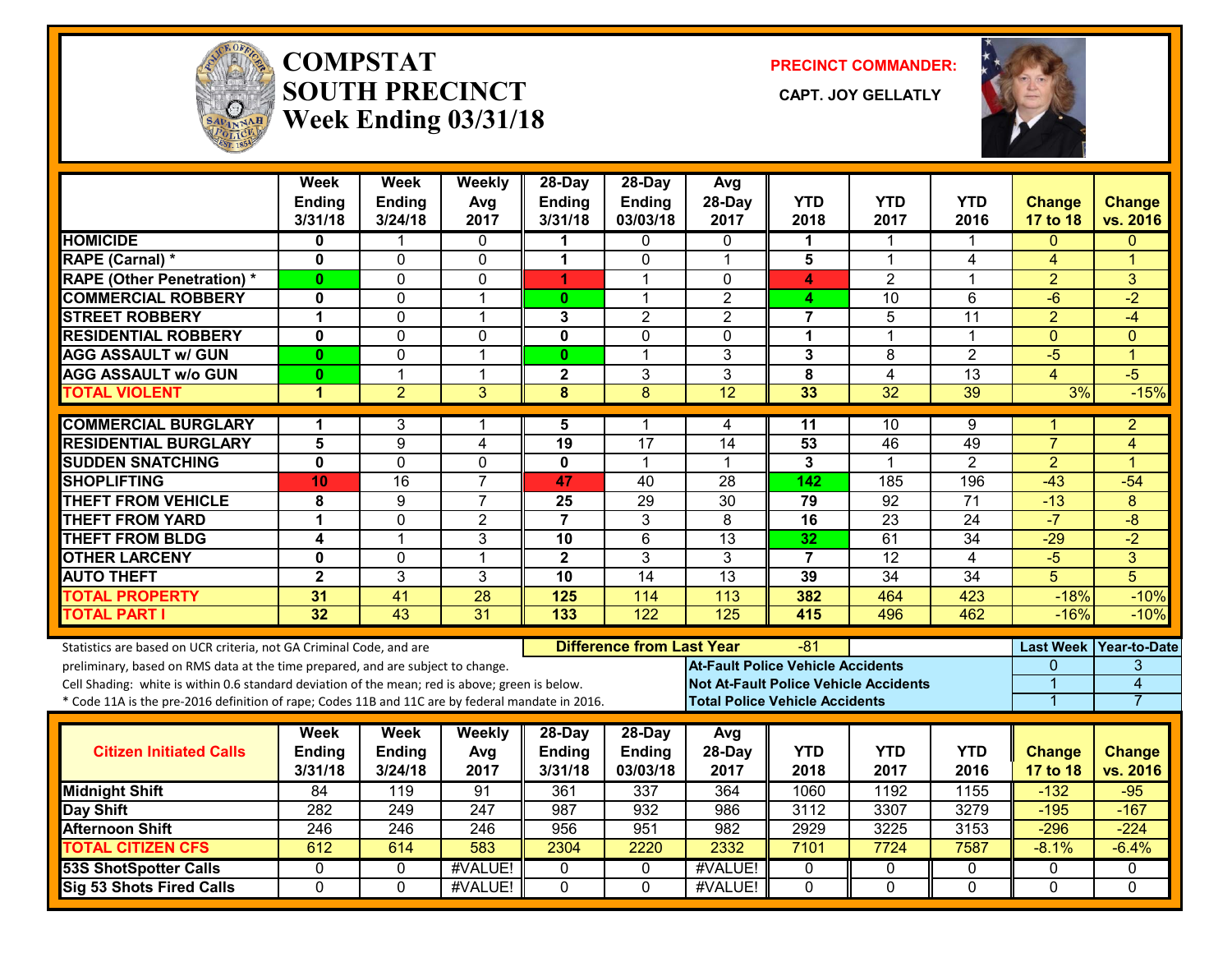# **BEAT 41 South Precinct Week Ending 03/31/18**

|                                   |                |                | <b>Last 4 Weeks</b> |                | 28 Days        | 28 Day  |                |                |                |                |                |
|-----------------------------------|----------------|----------------|---------------------|----------------|----------------|---------|----------------|----------------|----------------|----------------|----------------|
|                                   | Ending         | <b>Ending</b>  | Ending              | Ending         | <b>Ending</b>  | Average | <b>YTD</b>     | <b>YTD</b>     | <b>YTD</b>     | <b>Change</b>  | <b>Change</b>  |
|                                   | 3/10/18        | 3/17/18        | 3/24/18             | 3/31/18        | 03/03/18       | 2017    | 2018           | 2017           | 2016           | 17 to 18       | vs. 2016       |
| <b>HOMICIDE</b>                   | 0              | $\Omega$       | $\Omega$            | 0              | $\Omega$       | 0.0     | 0              | $\Omega$       | $\Omega$       | $\mathbf{0}$   | $\mathbf{0}$   |
| RAPE (Carnal) *                   | $\mathbf{1}$   | $\Omega$       | $\Omega$            | $\Omega$       | $\mathbf{1}$   | 0.1     | $\mathbf{1}$   | 0              | $\overline{2}$ | $\overline{1}$ | $-1$           |
| <b>RAPE (Other Penetration) *</b> | $\Omega$       | $\Omega$       | $\Omega$            | $\Omega$       | $\Omega$       | 0.0     | 0              | $\Omega$       | $\Omega$       | $\Omega$       | $\mathbf{0}$   |
| <b>COMMERCIAL ROBBERY</b>         | $\Omega$       | $\Omega$       | $\Omega$            | $\Omega$       | $\Omega$       | 1.2     | 0              | 3              | 2              | $-3$           | $-2$           |
| <b>STREET ROBBERY</b>             | $\Omega$       | 0              | $\mathbf{0}$        | 0              | $\Omega$       | 0.3     | 1              | 0              | 3              | $\mathbf{1}$   | $-2$           |
| <b>RESIDENTIAL ROBBERY</b>        | $\Omega$       | $\Omega$       | $\Omega$            | $\Omega$       | $\Omega$       | 0.1     | 0              | 0              | $\Omega$       | $\Omega$       | $\Omega$       |
| <b>AGG ASSAULT w/ GUN</b>         | $\Omega$       | $\Omega$       | $\Omega$            | $\Omega$       | $\Omega$       | 0.2     | 0              | 0              | $\Omega$       | $\Omega$       | $\mathbf{0}$   |
| <b>AGG ASSAULT w/o GUN</b>        | 0              | 0              | $\Omega$            | $\Omega$       | $\Omega$       | 0.3     | $\mathbf 1$    | $\mathbf{1}$   | 1              | $\Omega$       | $\Omega$       |
| <b>TOTAL VIOLENT</b>              | $\mathbf{1}$   | $\Omega$       | $\mathbf{0}$        | $\Omega$       | $\mathbf{1}$   | 2.1     | 3              | 4              | 8              | $-25%$         | $-63%$         |
| <b>COMMERCIAL BURGLARY</b>        | 0              | 0              | 0                   | 0              | $\Omega$       | 1.4     | 1              | 3              | 5              | $-2$           | $-4$           |
| <b>RESIDENTIAL BURGLARY</b>       | $\Omega$       | $\mathbf{1}$   | $\Omega$            | 0              | $\mathbf{1}$   | 2.1     | 5              | 6              | 8              | $-1$           | $-3$           |
| <b>SUDDEN SNATCHING</b>           | $\Omega$       | $\Omega$       | $\Omega$            | $\Omega$       | $\Omega$       | 0.2     | $\overline{2}$ | $\Omega$       | 1              | $\overline{2}$ | $\overline{1}$ |
| <b>SHOPLIFTING</b>                | $\Omega$       | $\Omega$       | 2                   | $\mathbf{1}$   | 3              | 4.4     | 6              | 20             | $\overline{7}$ | $-14$          | $-1$           |
| <b>THEFT FROM VEHICLE</b>         | $\Omega$       | $\mathbf{1}$   | $\Omega$            | 1              | $\overline{2}$ | 3.5     | 8              | 8              | 22             | $\mathbf{0}$   | $-14$          |
| <b>THEFT FROM YARD</b>            | 0              | 0              | $\Omega$            | $\Omega$       | $\Omega$       | 1.8     | $\mathbf{1}$   | 5              | 3              | $-4$           | $-2$           |
| <b>THEFT FROM BLDG</b>            | 0              | $\Omega$       | $\mathbf{1}$        | $\Omega$       | $\mathbf{1}$   | 3.1     | 7              | $\overline{7}$ | 5              | $\Omega$       | $\overline{2}$ |
| <b>OTHER LARCENY</b>              | 1              | 0              | $\Omega$            | $\Omega$       | $\mathbf{1}$   | 0.4     | 1              | 1              | $\Omega$       | $\Omega$       | $\mathbf{1}$   |
| <b>AUTO THEFT</b>                 | 0              | $\Omega$       | $\Omega$            | 0              | $\Omega$       | 1.7     | 4              | 3              | 5              | 1              | $-1$           |
| <b>TOTAL PROPERTY</b>             | 1              | $\overline{2}$ | 3                   | $\overline{2}$ | 8              | 18.6    | 35             | 53             | 56             | $-34%$         | $-38%$         |
| <b>TOTAL PART I</b>               | $\overline{2}$ | $\overline{2}$ | 3                   | $\overline{2}$ | 9              | 20.8    | 38             | 57             | 64             | $-33%$         | $-41%$         |

 **Difference from Last Year**‐19

Statistics are based on UCR criteria, not GA Criminal Code.

| <b>Shots Fired Calls</b>        | Week<br><b>Ending</b><br>3/10/18 | Week<br><b>Ending</b><br>3/17/18 | Week<br><b>Ending</b><br>03/24/18 | Week<br><b>Endina</b><br>3/31/18 | 28 Davs<br><b>Ending</b><br>03/03/18 | 28 Day<br><b>Average II</b><br>2017 | YTD<br>2018 | YTD<br>2017 | <b>YTD</b><br>2016 | <b>Change</b> | Change<br>17 to 18   vs. 2016 |
|---------------------------------|----------------------------------|----------------------------------|-----------------------------------|----------------------------------|--------------------------------------|-------------------------------------|-------------|-------------|--------------------|---------------|-------------------------------|
| <b>153S ShotSpotter Calls</b>   |                                  |                                  |                                   |                                  |                                      | #VALUE!                             |             |             |                    | 0%            | $0\%$                         |
| <b>Sig 53 Shots Fired Calls</b> |                                  |                                  |                                   |                                  |                                      | #VALUE!                             |             |             |                    | #DIV/0!       | #DIV/0!                       |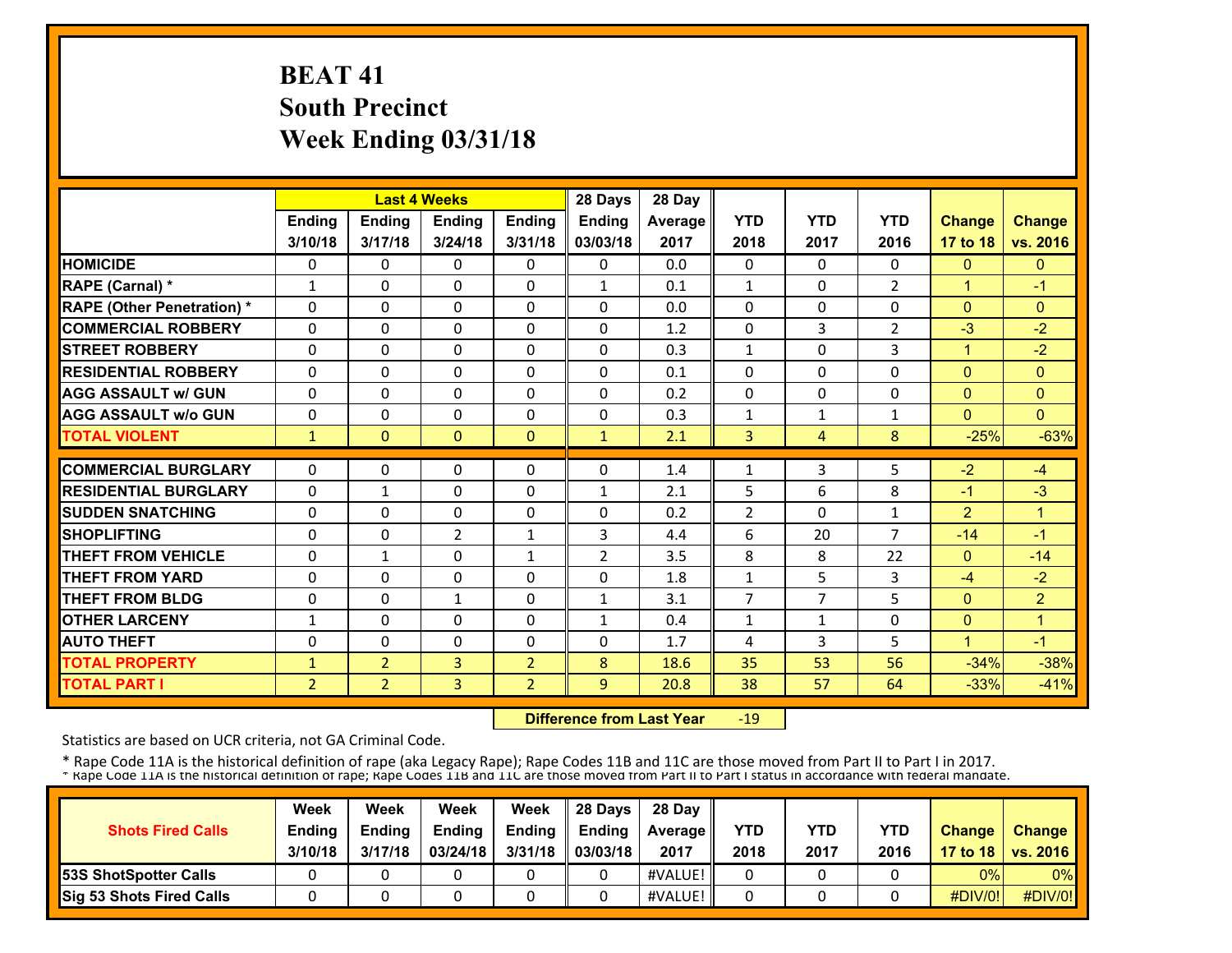# **BEAT 42 South Precinct Week Ending 03/31/18**

|                                   |                |                | <b>Last 4 Weeks</b> |               | 28 Days        | 28 Day  |              |              |                |               |                      |
|-----------------------------------|----------------|----------------|---------------------|---------------|----------------|---------|--------------|--------------|----------------|---------------|----------------------|
|                                   | <b>Ending</b>  | <b>Ending</b>  | <b>Endina</b>       | <b>Ending</b> | <b>Endina</b>  | Average | <b>YTD</b>   | <b>YTD</b>   | <b>YTD</b>     | <b>Change</b> | <b>Change</b>        |
|                                   | 3/10/18        | 3/17/18        | 3/24/18             | 3/31/18       | 03/03/18       | 2017    | 2018         | 2017         | 2016           | 17 to 18      | vs. 2016             |
| <b>HOMICIDE</b>                   | 0              | 0              | 0                   | 0             | 0              | 0.0     | 0            | 0            | 0              | $\mathbf{0}$  | $\mathbf{0}$         |
| RAPE (Carnal) *                   | $\Omega$       | 0              | $\Omega$            | $\Omega$      | $\Omega$       | 0.0     | 0            | $\Omega$     | $\Omega$       | $\mathbf{0}$  | $\Omega$             |
| <b>RAPE (Other Penetration) *</b> | 0              | $\Omega$       | $\Omega$            | 0             | $\Omega$       | 0.0     | $\mathbf{1}$ | 0            | 0              | $\mathbf{1}$  | $\mathbf{1}$         |
| <b>COMMERCIAL ROBBERY</b>         | 0              | 0              | $\mathbf{0}$        | 0             | $\mathbf{0}$   | 0.0     | $\mathbf{1}$ | 2            | $\mathbf{1}$   | $-1$          | $\mathbf{0}$         |
| <b>STREET ROBBERY</b>             | $\mathbf{1}$   | 0              | $\mathbf{0}$        | $\mathbf{1}$  | 2              | 0.0     | 4            | $\mathbf{1}$ | 1              | 3             | 3                    |
| <b>RESIDENTIAL ROBBERY</b>        | 0              | 0              | $\Omega$            | 0             | $\Omega$       | 0.0     | 0            | 0            | 1              | $\mathbf{0}$  | $-1$                 |
| <b>AGG ASSAULT w/ GUN</b>         | 0              | 0              | $\mathbf{0}$        | 0             | $\Omega$       | 0.0     | 1            | $\mathbf{1}$ | 0              | $\mathbf{0}$  | $\mathbf{1}$         |
| <b>AGG ASSAULT w/o GUN</b>        | 0              | 0              | $\Omega$            | 0             | 0              | 0.0     | 1            | 0            | 3              | 1             | $-2$                 |
| <b>TOTAL VIOLENT</b>              | $\mathbf{1}$   | $\Omega$       | $\mathbf{0}$        | $\mathbf{1}$  | $\overline{2}$ | 0.0     | 8            | 4            | 6              | 100%          | 33%                  |
| <b>COMMERCIAL BURGLARY</b>        | $\Omega$       |                | $\mathbf{0}$        | 0             |                | 0.0     |              |              |                | $-1$          | $\Omega$             |
|                                   |                | $\mathbf{1}$   |                     |               | $\mathbf{1}$   |         | 1            | 2            | 1              |               |                      |
| <b>RESIDENTIAL BURGLARY</b>       | 0              | 0              | $\mathbf{0}$        | 0             | $\mathbf{0}$   | 0.0     | 0            | 2            | 0              | $-2$          | $\mathbf{0}$         |
| <b>SUDDEN SNATCHING</b>           | 0              | 0              | $\mathbf{0}$        | 0             | $\Omega$       | 0.0     | 0            | $\Omega$     | $\Omega$       | $\Omega$      | $\Omega$             |
| <b>SHOPLIFTING</b>                | $\overline{7}$ | $\overline{2}$ | 6                   | 6             | 21             | 0.0     | 66           | 89           | 110            | $-23$         | $-44$                |
| <b>THEFT FROM VEHICLE</b>         | 0              | 0              | $\overline{2}$      | 0             | $\overline{2}$ | 0.0     | 11           | 20           | 14             | $-9$          | $-3$                 |
| <b>THEFT FROM YARD</b>            | $\mathbf{1}$   | 0              | $\Omega$            | $\mathbf{1}$  | $\overline{2}$ | 0.0     | 6            | 4            | 4              | 2             | $\overline{2}$       |
| <b>THEFT FROM BLDG</b>            | 0              | $\Omega$       | $\Omega$            | 0             | $\Omega$       | 0.0     | 0            | 17           | $\overline{7}$ | $-17$         | $-7$                 |
| <b>OTHER LARCENY</b>              | 0              | $\Omega$       | $\Omega$            | 0             | $\Omega$       | 0.0     | 0            | 3            | $\mathbf{1}$   | $-3$          | $-1$                 |
| <b>AUTO THEFT</b>                 | 1              | $\Omega$       | $\mathbf{1}$        | $\mathbf{1}$  | 3              | 0.0     | 6            | 6            | 5              | $\Omega$      | $\blacktriangleleft$ |
| <b>TOTAL PROPERTY</b>             | $\overline{9}$ | 3              | 9                   | 8             | 29             | 0.0     | 90           | 143          | 142            | $-37%$        | $-37%$               |
| <b>TOTAL PART I</b>               | 10             | $\overline{3}$ | 9                   | 9             | 31             | 0.0     | 98           | 147          | 148            | $-33%$        | $-34%$               |

 **Difference from Last Year**‐49

Statistics are based on UCR criteria, not GA Criminal Code.

|                                 | Week          | Week          | Week          | Week    | 28 Davs       | 28 Day         |      |      |            |               |                     |
|---------------------------------|---------------|---------------|---------------|---------|---------------|----------------|------|------|------------|---------------|---------------------|
| <b>Shots Fired Calls</b>        | <b>Ending</b> | <b>Ending</b> | <b>Ending</b> | Ending  | <b>Endina</b> | <b>Average</b> | YTD  | YTD  | <b>YTD</b> | <b>Change</b> | <b>Change</b>       |
|                                 | 3/10/18       | 3/17/18       | 03/24/18      | 3/31/18 | 03/03/18      | 2017           | 2018 | 2017 | 2016       |               | 17 to 18   vs. 2016 |
| <b>53S ShotSpotter Calls</b>    |               |               |               |         |               | 0.0            |      |      |            | 0%            | $0\%$               |
| <b>Sig 53 Shots Fired Calls</b> |               |               |               |         |               | 0.0            |      |      |            | #DIV/0!       | #DIV/0!             |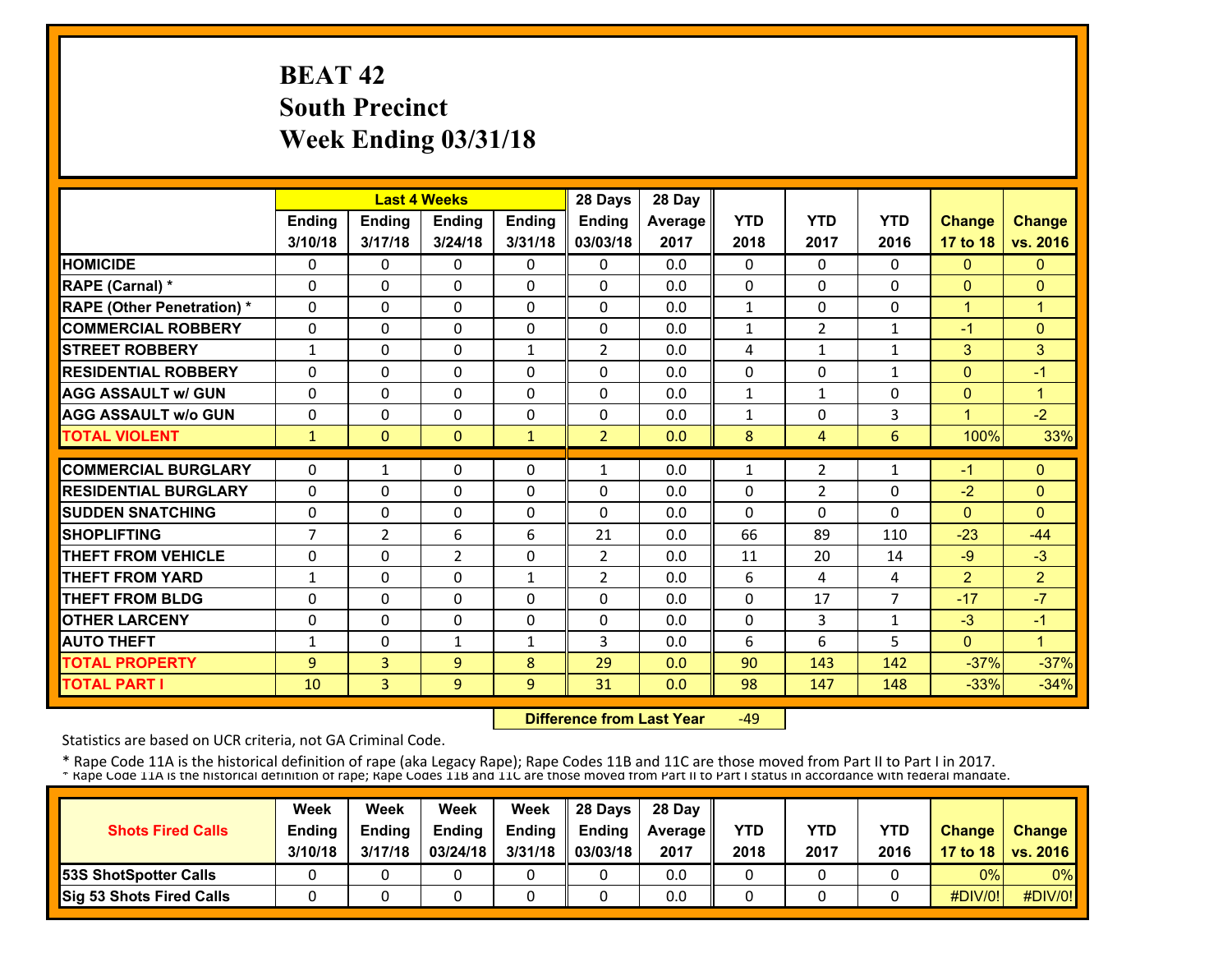# **BEAT 43 South Precinct Week Ending 03/31/18**

|                                   |              | <b>Last 4 Weeks</b> |                |               | 28 Days        | 28 Day  |                |              |                |                |                |
|-----------------------------------|--------------|---------------------|----------------|---------------|----------------|---------|----------------|--------------|----------------|----------------|----------------|
|                                   | Ending       | Ending              | Ending         | <b>Ending</b> | <b>Ending</b>  | Average | <b>YTD</b>     | <b>YTD</b>   | <b>YTD</b>     | <b>Change</b>  | <b>Change</b>  |
|                                   | 3/10/18      | 3/17/18             | 3/24/18        | 3/31/18       | 03/03/18       | 2017    | 2018           | 2017         | 2016           | 17 to 18       | vs. 2016       |
| <b>HOMICIDE</b>                   | 0            | 0                   | $\mathbf{1}$   | 0             | $\mathbf{1}$   | 0.0     | $\mathbf{1}$   | $\Omega$     | 0              | $\mathbf{1}$   | 1              |
| RAPE (Carnal) *                   | $\Omega$     | $\Omega$            | $\Omega$       | $\Omega$      | $\Omega$       | 0.0     | $\overline{2}$ | $\Omega$     | 0              | $\overline{2}$ | $\overline{2}$ |
| <b>RAPE (Other Penetration)</b> * | $\Omega$     | $\Omega$            | $\Omega$       | $\Omega$      | $\Omega$       | 0.1     | $\Omega$       | 0            | $\Omega$       | $\Omega$       | $\Omega$       |
| <b>COMMERCIAL ROBBERY</b>         | $\Omega$     | 0                   | $\Omega$       | $\Omega$      | $\Omega$       | 0.4     | $\Omega$       | $\mathbf{1}$ | 2              | $-1$           | $-2$           |
| <b>STREET ROBBERY</b>             | 0            | $\mathbf{1}$        | 0              | $\mathbf{0}$  | 1              | 0.5     | $\mathbf{1}$   | 1            | 3              | $\Omega$       | $-2$           |
| <b>RESIDENTIAL ROBBERY</b>        | $\Omega$     | $\Omega$            | $\Omega$       | $\Omega$      | $\Omega$       | 0.1     | $\mathbf{0}$   | $\Omega$     | 0              | $\Omega$       | $\Omega$       |
| <b>AGG ASSAULT w/ GUN</b>         | $\Omega$     | $\Omega$            | $\Omega$       | $\Omega$      | $\Omega$       | 0.5     | $\Omega$       | $\Omega$     | 0              | $\Omega$       | $\mathbf{0}$   |
| <b>AGG ASSAULT w/o GUN</b>        | $\Omega$     | $\Omega$            | $\Omega$       | $\mathbf{0}$  | 0              | 0.6     | 1              | 1            | 4              | $\Omega$       | $-3$           |
| <b>TOTAL VIOLENT</b>              | $\Omega$     | $\mathbf{1}$        | $\mathbf{1}$   | $\mathbf{0}$  | $\overline{2}$ | 2.1     | 5              | 3            | 9              | 67%            | $-44%$         |
| <b>COMMERCIAL BURGLARY</b>        | $\Omega$     | 0                   |                | 0             | 1              | 1.2     |                | 2            | $\overline{2}$ | $\overline{2}$ | $\overline{2}$ |
| <b>RESIDENTIAL BURGLARY</b>       |              |                     | 1              |               |                |         | 4              |              |                |                |                |
|                                   | $\mathbf{1}$ | $\Omega$            | $\mathbf{1}$   | $\mathbf{1}$  | 3              | 2.6     | 11             | 8            | 12             | 3              | $-1$           |
| <b>SUDDEN SNATCHING</b>           | $\Omega$     | $\Omega$            | $\Omega$       | $\Omega$      | $\Omega$       | 0.2     | $\Omega$       | 0            | $\Omega$       | $\Omega$       | $\Omega$       |
| <b>SHOPLIFTING</b>                | $\mathbf{1}$ | $\mathbf{1}$        | $\Omega$       | $\mathbf{1}$  | 3              | 3.5     | 13             | 19           | 32             | $-6$           | $-19$          |
| <b>THEFT FROM VEHICLE</b>         | 1            | $\mathbf{1}$        | $\overline{2}$ | 2             | 6              | 4.6     | 11             | 24           | 3              | $-13$          | 8              |
| <b>THEFT FROM YARD</b>            | $\Omega$     | $\Omega$            | $\Omega$       | $\mathbf{0}$  | $\Omega$       | 1.2     | $\mathbf{1}$   | 1            | 5              | $\Omega$       | $-4$           |
| <b>THEFT FROM BLDG</b>            | $\Omega$     | $\overline{2}$      | $\Omega$       | 1             | 3              | 2.8     | 11             | 12           | 8              | $-1$           | 3              |
| <b>OTHER LARCENY</b>              | 0            | $\Omega$            | $\Omega$       | $\Omega$      | 0              | 0.2     | $\mathbf{1}$   | $\Omega$     | $\mathbf{1}$   | $\mathbf{1}$   | $\Omega$       |
| <b>AUTO THEFT</b>                 | $\Omega$     | $\Omega$            | $\Omega$       | $\Omega$      | 0              | 2.1     | 3              | 6            | 8              | $-3$           | $-5$           |
| <b>TOTAL PROPERTY</b>             | 3            | 4                   | 4              | 5             | 16             | 18.3    | 55             | 72           | 71             | $-24%$         | $-23%$         |
| <b>TOTAL PART I</b>               | 3            | 5 <sup>1</sup>      | 5              | 5             | 18             | 20.5    | 60             | 75           | 80             | $-20%$         | $-25%$         |

 **Difference from Last Year**‐15

Statistics are based on UCR criteria, not GA Criminal Code.

| <b>Shots Fired Calls</b>        | Week<br><b>Ending</b> | Week<br><b>Ending</b> | Week<br><b>Ending</b> | Week<br><b>Ending</b> | 28 Davs<br><b>Ending</b> | 28 Day<br><b>Average II</b> | YTD  | YTD  | <b>YTD</b> | <b>Change</b> | <b>Change</b>       |
|---------------------------------|-----------------------|-----------------------|-----------------------|-----------------------|--------------------------|-----------------------------|------|------|------------|---------------|---------------------|
|                                 | 3/10/18               | 3/17/18               | 03/24/18              | 3/31/18               | 03/03/18                 | 2017                        | 2018 | 2017 | 2016       |               | 17 to 18   vs. 2016 |
| <b>53S ShotSpotter Calls</b>    |                       |                       |                       |                       |                          | #VALUE!                     |      |      |            | 0%            | $0\%$               |
| <b>Sig 53 Shots Fired Calls</b> |                       |                       |                       |                       |                          | #VALUE!                     |      |      |            | #DIV/0!       | #DIV/0!             |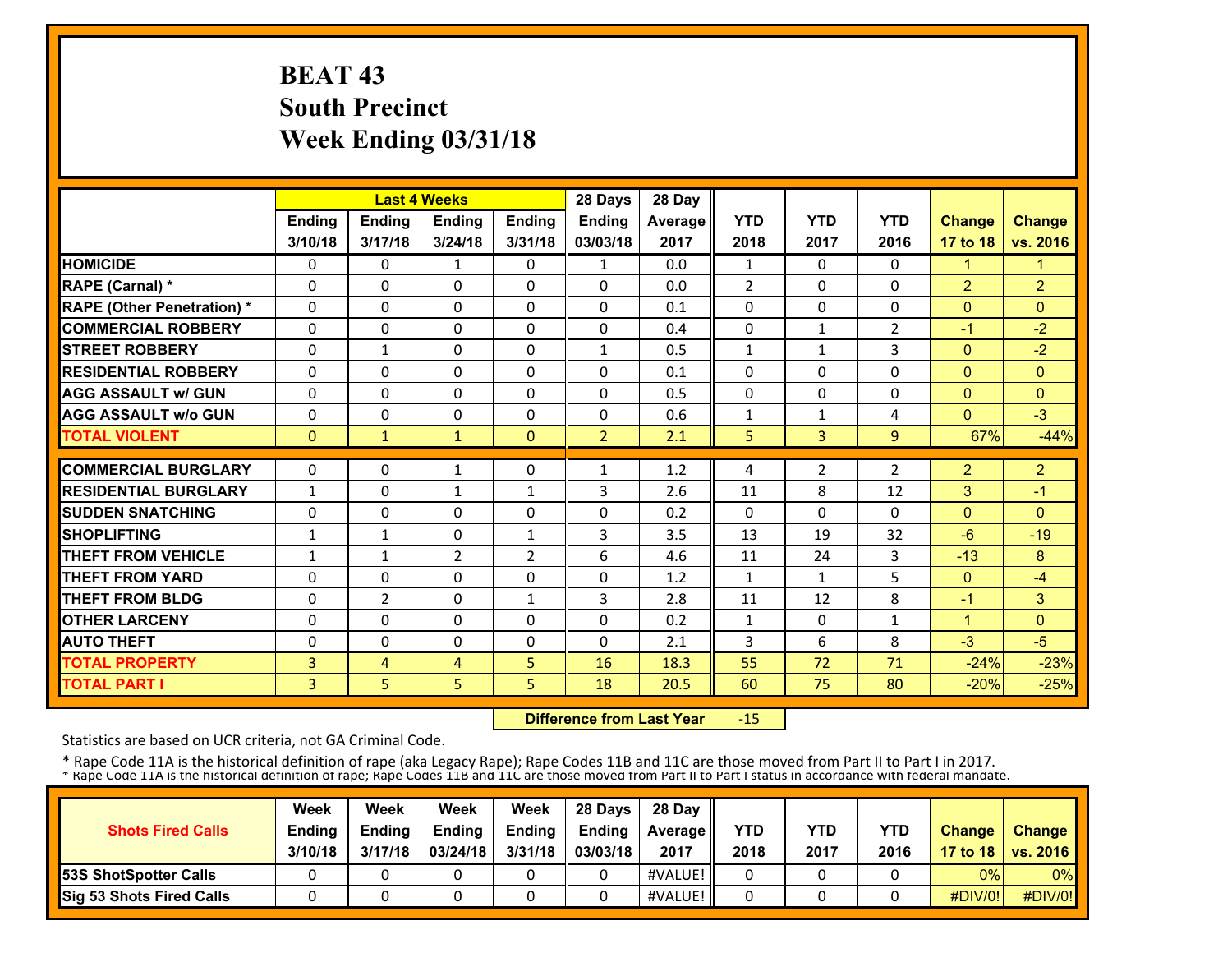## **BEAT 44 South Precinct Week Ending 03/31/18**

|                                                     |              |                   | <b>Last 4 Weeks</b>      |                              | 28 Days        | 28 Day     |                   |                |                |                  |                |
|-----------------------------------------------------|--------------|-------------------|--------------------------|------------------------------|----------------|------------|-------------------|----------------|----------------|------------------|----------------|
|                                                     | Ending       | <b>Ending</b>     | Ending                   | Ending                       | Ending         | Average    | <b>YTD</b>        | <b>YTD</b>     | <b>YTD</b>     | <b>Change</b>    | <b>Change</b>  |
|                                                     | 3/10/18      | 3/17/18           | 3/24/18                  | 3/31/18                      | 03/03/18       | 2017       | 2018              | 2017           | 2016           | 17 to 18         | vs. 2016       |
| <b>HOMICIDE</b>                                     | 0            | 0                 | $\Omega$                 | 0                            | $\Omega$       | 0.1        | $\Omega$          | 0              | 1              | $\mathbf{0}$     | $-1$           |
| <b>RAPE (Carnal) *</b>                              | $\Omega$     | 0                 | 0                        | $\mathbf{0}$                 | $\Omega$       | 0.1        | $\Omega$          | 0              | 0              | $\Omega$         | $\mathbf{0}$   |
| <b>RAPE (Other Penetration) *</b>                   | $\Omega$     | $\Omega$          | 0                        | $\mathbf{0}$                 | $\Omega$       | 0.0        | $\mathbf{1}$      | 0              | 0              | $\mathbf{1}$     | $\mathbf{1}$   |
| <b>COMMERCIAL ROBBERY</b>                           | $\Omega$     | 0                 | 0                        | $\mathbf{0}$                 | $\Omega$       | 0.2        | $\Omega$          | 0              | 0              | $\Omega$         | $\Omega$       |
| <b>STREET ROBBERY</b>                               | $\Omega$     | 0                 | 0                        | 0                            | $\Omega$       | 0.6        | 0                 | 0              | $\mathbf{1}$   | $\mathbf{0}$     | $-1$           |
| <b>RESIDENTIAL ROBBERY</b>                          | $\Omega$     | $\Omega$          | $\Omega$                 | $\Omega$                     | $\Omega$       | 0.0        | $\mathbf{1}$      | 0              | 0              | $\mathbf{1}$     | $\overline{1}$ |
| <b>AGG ASSAULT w/ GUN</b>                           | $\Omega$     | $\Omega$          | $\Omega$                 | $\Omega$                     | 0              | 0.7        | $\overline{2}$    | 5              | $\mathbf{1}$   | $-3$             | $\overline{1}$ |
| <b>AGG ASSAULT w/o GUN</b>                          | $\Omega$     | $\mathbf{1}$      | $\Omega$                 | $\Omega$                     | $\mathbf{1}$   | 0.5        | 3                 | $\mathbf{1}$   | $\overline{2}$ | $\overline{2}$   | $\overline{1}$ |
| <b>TOTAL VIOLENT</b>                                | $\mathbf{0}$ | $\mathbf{1}$      | $\Omega$                 | $\mathbf{0}$                 | $\mathbf{1}$   | 2.1        | $\overline{7}$    | 6              | 5              | 17%              | 40%            |
| <b>COMMERCIAL BURGLARY</b>                          | $\Omega$     | $\Omega$          | 0                        | $\mathbf{0}$                 | 0              | 0.5        | 0                 | 0              | 0              | $\Omega$         | $\Omega$       |
| <b>RESIDENTIAL BURGLARY</b>                         | $\mathbf{0}$ | 0                 |                          |                              | 3              | 3.9        |                   |                | 14             | $-5$             | $-8$           |
| <b>SUDDEN SNATCHING</b>                             |              | $\Omega$          | $\mathbf{1}$<br>$\Omega$ | 2<br>$\Omega$                | $\Omega$       | 0.0        | 6<br>$\mathbf{0}$ | 11<br>$\Omega$ | 0              | $\Omega$         | $\mathbf{0}$   |
| <b>SHOPLIFTING</b>                                  | 0            | 3                 |                          |                              | 6              |            | 16                | 6              | 3              | 10               | 13             |
|                                                     | $\mathbf{1}$ |                   | $\mathbf{1}$             | $\mathbf{1}$                 | 6              | 3.4        |                   | 10             |                | $\overline{7}$   | 5              |
| <b>THEFT FROM VEHICLE</b><br><b>THEFT FROM YARD</b> | 3            | $\mathbf{1}$<br>0 | $\mathbf{1}$             | $\mathbf{1}$<br>$\mathbf{0}$ |                | 8.6<br>1.7 | 17                |                | 12             | $\mathbf{1}$     | 1              |
|                                                     | 3            |                   | 0<br>$\Omega$            |                              | 3<br>1         |            | 3                 | 2<br>6         | $\overline{2}$ |                  | $-3$           |
| <b>THEFT FROM BLDG</b><br><b>OTHER LARCENY</b>      | 0            | 0<br>$\Omega$     | $\Omega$                 | $\mathbf{1}$<br>$\Omega$     | 1              | 2.7<br>0.5 | 3<br>3            | 3              | 6<br>$\Omega$  | $-3$<br>$\Omega$ | 3              |
| <b>AUTO THEFT</b>                                   | 1            | $\Omega$          |                          | $\Omega$                     | $\overline{2}$ | 3.0        | 5                 | 5              | 8              | $\Omega$         | $-3$           |
|                                                     | 1            |                   | $\mathbf{1}$             |                              |                |            |                   |                |                |                  |                |
| <b>TOTAL PROPERTY</b>                               | 9            | 4                 | 4                        | 5                            | 22             | 24.2       | 53                | 43             | 45             | 23%              | 18%            |
| <b>TOTAL PART I</b>                                 | 9            | 5                 | 4                        | 5                            | 23             | 26.4       | 60                | 49             | 50             | 22%              | 20%            |

 **Difference from Last Year**11

Statistics are based on UCR criteria, not GA Criminal Code.

| <b>Shots Fired Calls</b>        | Week<br><b>Ending</b><br>3/10/18 | Week<br><b>Ending</b><br>3/17/18 | Week<br><b>Ending</b><br>3/24/18 | Week<br>Ending<br>3/31/18 | 28 Days<br><b>Endina</b><br>03/03/18 | 28 Day<br><b>Average II</b><br>2017 | YTD<br>2018 | YTD<br>2017 | <b>YTD</b><br>2016 | <b>Change</b>  | <b>Change</b><br>17 to 18   vs. 2016 |
|---------------------------------|----------------------------------|----------------------------------|----------------------------------|---------------------------|--------------------------------------|-------------------------------------|-------------|-------------|--------------------|----------------|--------------------------------------|
| <b>153S ShotSpotter Calls</b>   |                                  |                                  |                                  |                           |                                      | #VALUE!                             |             |             |                    | 0%             | $0\%$                                |
| <b>Sig 53 Shots Fired Calls</b> |                                  |                                  |                                  |                           |                                      | #VALUE!                             |             |             |                    | <b>#DIV/0!</b> | #DIV/0!                              |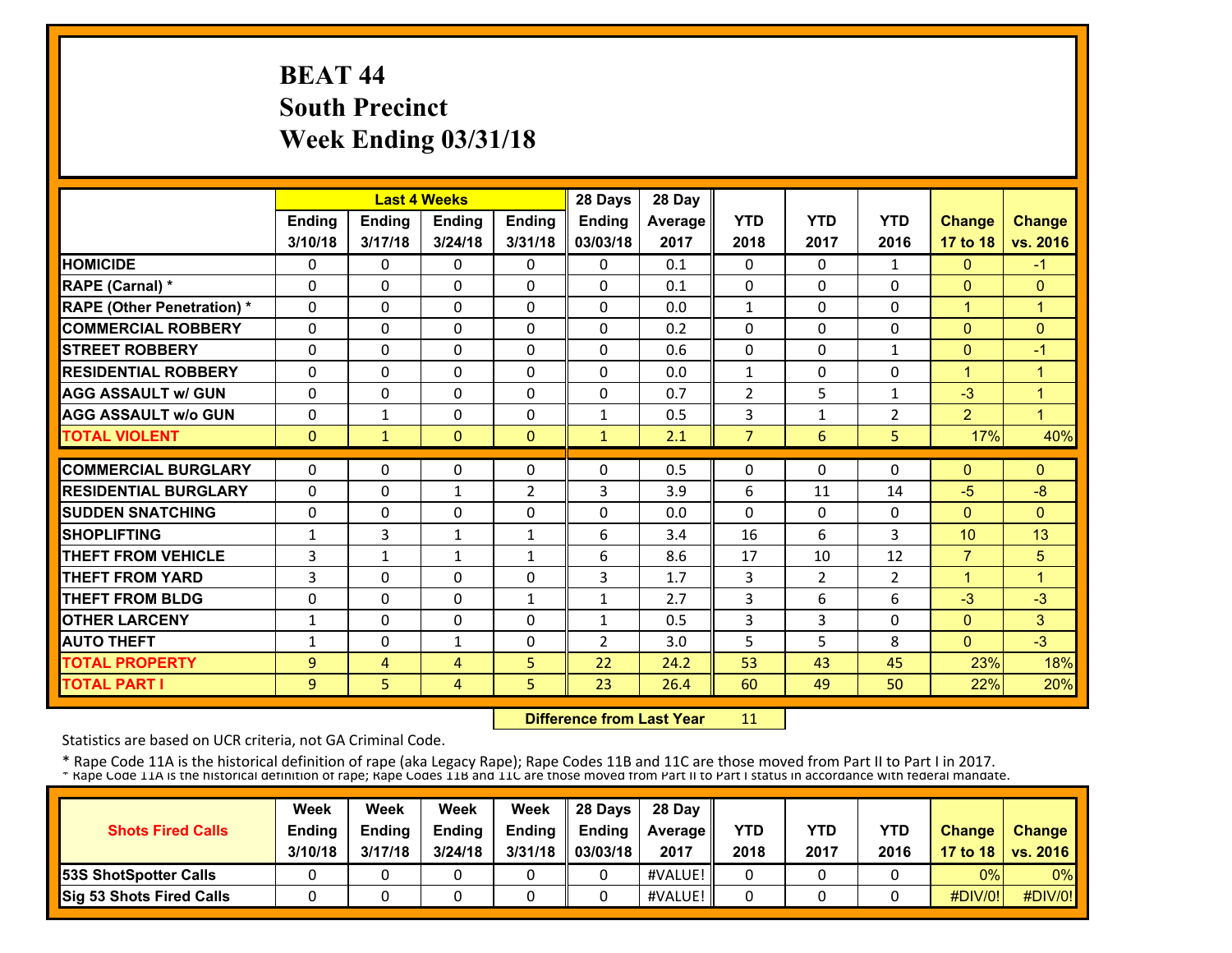## **BEAT 45 South Precinct Week Ending 03/31/18**

|                                   |                |                | <b>Last 4 Weeks</b> |                | 28 Days        | 28 Day  |                |                |                |                |                |
|-----------------------------------|----------------|----------------|---------------------|----------------|----------------|---------|----------------|----------------|----------------|----------------|----------------|
|                                   | <b>Ending</b>  | <b>Ending</b>  | Ending              | <b>Ending</b>  | Ending         | Average | <b>YTD</b>     | <b>YTD</b>     | <b>YTD</b>     | <b>Change</b>  | <b>Change</b>  |
|                                   | 3/10/18        | 3/17/18        | 3/24/18             | 3/31/18        | 03/03/18       | 2017    | 2018           | 2017           | 2016           | 17 to 18       | vs. 2016       |
| <b>HOMICIDE</b>                   | 0              | 0              | $\mathbf{0}$        | 0              | $\mathbf{0}$   | 0.1     | $\Omega$       | $\mathbf{1}$   | 0              | $-1$           | $\mathbf{0}$   |
| RAPE (Carnal) *                   | 0              | 0              | $\Omega$            | $\Omega$       | $\Omega$       | 0.1     | $\mathbf{1}$   | $\Omega$       | $\mathbf{1}$   | $\mathbf{1}$   | $\Omega$       |
| <b>RAPE (Other Penetration)</b> * | $\Omega$       | 0              | $\Omega$            | $\Omega$       | $\Omega$       | 0.1     | $\Omega$       | $\mathbf{1}$   | $\mathbf{1}$   | $-1$           | $-1$           |
| <b>COMMERCIAL ROBBERY</b>         | 0              | 0              | $\Omega$            | $\Omega$       | $\Omega$       | 0.2     | $\mathbf{1}$   | $\mathbf{1}$   | 0              | $\mathbf{0}$   | 1              |
| <b>ISTREET ROBBERY</b>            | $\Omega$       | 0              | $\Omega$            | $\Omega$       | $\mathbf 0$    | 0.5     | $\Omega$       | $\mathbf{1}$   | $\Omega$       | $-1$           | $\Omega$       |
| <b>RESIDENTIAL ROBBERY</b>        | 0              | 0              | $\mathbf{0}$        | $\Omega$       | 0              | 0.1     | $\mathbf{0}$   | $\Omega$       | 0              | $\mathbf{0}$   | $\Omega$       |
| <b>AGG ASSAULT w/ GUN</b>         | 0              | 0              | $\mathbf{0}$        | $\Omega$       | $\Omega$       | 0.6     | $\Omega$       | $\mathbf{1}$   | 0              | $-1$           | $\Omega$       |
| <b>AGG ASSAULT w/o GUN</b>        | 0              | 0              | $\mathbf{1}$        | 0              | $\mathbf{1}$   | 0.2     | $\overline{2}$ | 0              | $\overline{2}$ | $\overline{2}$ | $\mathbf{0}$   |
| <b>TOTAL VIOLENT</b>              | $\mathbf{0}$   | $\mathbf{0}$   | $\mathbf{1}$        | $\mathbf{0}$   | $\mathbf{1}$   | 1.8     | 4              | 5              | 4              | $-20%$         | 0%             |
| <b>COMMERCIAL BURGLARY</b>        | 0              | 0              | $\mathbf{0}$        | $\mathbf{1}$   | 1              | 0.3     | $\mathbf{1}$   | $\mathbf{1}$   | $\mathbf{1}$   | $\mathbf{0}$   | $\Omega$       |
| <b>RESIDENTIAL BURGLARY</b>       |                |                |                     |                | 7              |         |                |                |                | $\mathbf{1}$   |                |
|                                   | 0              | $\mathbf{1}$   | 4                   | 2              |                | 2.8     | 14             | 13             | 6              |                | 8              |
| <b>SUDDEN SNATCHING</b>           | 0              | 0              | $\Omega$            | $\Omega$       | $\Omega$       | 0.0     | $\Omega$       | $\Omega$       | $\Omega$       | $\Omega$       | $\Omega$       |
| <b>SHOPLIFTING</b>                | $\overline{2}$ | 0              | 4                   | $\Omega$       | 6              | 5.8     | 10             | 18             | 27             | $-8$           | $-17$          |
| <b>THEFT FROM VEHICLE</b>         | 0              | $\mathbf{1}$   | $\mathbf{1}$        | $\mathbf{1}$   | 3              | 4.4     | 14             | 12             | 6              | $\overline{2}$ | 8              |
| <b>THEFT FROM YARD</b>            | 0              | 0              | $\Omega$            | 0              | $\Omega$       | 1.1     | $\overline{2}$ | 5              | 5              | $-3$           | $-3$           |
| <b>THEFT FROM BLDG</b>            | 1              | $\mathbf{1}$   | $\Omega$            | 2              | 4              | 1.2     | 4              | 5              | 3              | $-1$           | 1              |
| <b>OTHER LARCENY</b>              | 0              | 0              | $\Omega$            | $\Omega$       | $\Omega$       | 0.6     | $\mathbf{1}$   | $\overline{2}$ | $\Omega$       | $-1$           | $\mathbf{1}$   |
| <b>AUTO THEFT</b>                 | 0              | 0              | $\mathbf{1}$        | $\mathbf{1}$   | $\overline{2}$ | 1.8     | 6              | $\overline{2}$ | 4              | 4              | $\overline{2}$ |
| <b>TOTAL PROPERTY</b>             | 3              | $\overline{3}$ | 10                  | $\overline{7}$ | 23             | 18.0    | 52             | 58             | 52             | $-10%$         | 0%             |
| <b>TOTAL PART I</b>               | 3              | $\overline{3}$ | 11                  | 7              | 24             | 19.8    | 56             | 63             | 56             | $-11%$         | 0%             |

 **Difference from Last Year**‐7

Statistics are based on UCR criteria, not GA Criminal Code.

| <b>Shots Fired Calls</b>        | Week<br><b>Ending</b><br>3/10/18 | Week<br><b>Endina</b><br>3/17/18 | Week<br><b>Ending</b><br>03/24/18 | Week<br><b>Endina</b><br>3/31/18 | 28 Davs<br><b>Ending</b><br>03/03/18 | 28 Day<br><b>Average II</b><br>2017 | YTD<br>2018 | YTD<br>2017 | <b>YTD</b><br>2016 | <b>Change</b> | Change<br>17 to 18   vs. 2016 |
|---------------------------------|----------------------------------|----------------------------------|-----------------------------------|----------------------------------|--------------------------------------|-------------------------------------|-------------|-------------|--------------------|---------------|-------------------------------|
| <b>153S ShotSpotter Calls</b>   |                                  |                                  |                                   |                                  |                                      | #VALUE!                             |             |             |                    | 0%            | $0\%$                         |
| <b>Sig 53 Shots Fired Calls</b> |                                  |                                  |                                   |                                  |                                      | #VALUE!                             |             |             |                    | #DIV/0!       | #DIV/0!                       |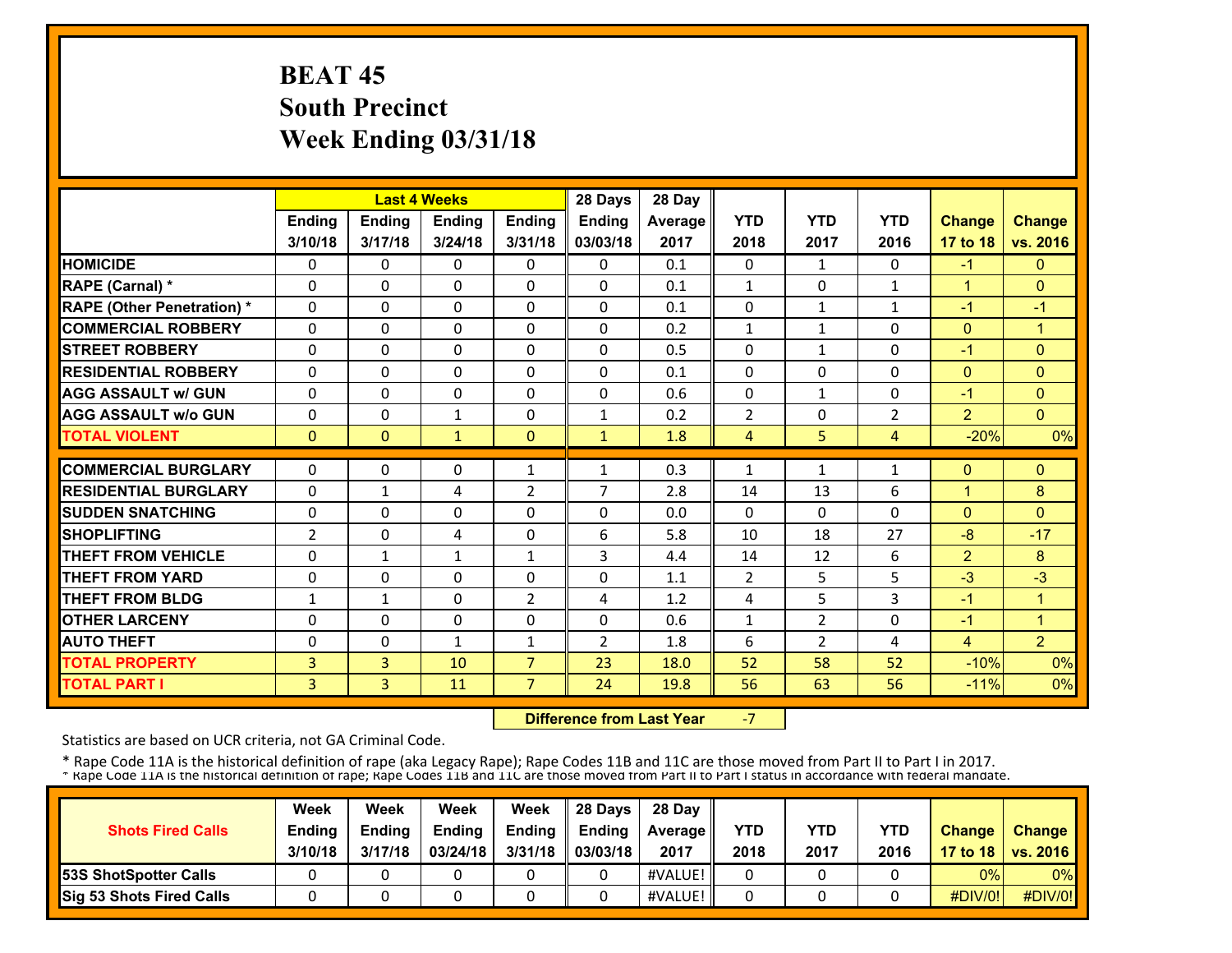# **BEAT 46 South Precinct Week Ending 03/31/18**

|                                   |                |                | <b>Last 4 Weeks</b> |               | 28 Days       | 28 Day  |                |                |                |                |                 |
|-----------------------------------|----------------|----------------|---------------------|---------------|---------------|---------|----------------|----------------|----------------|----------------|-----------------|
|                                   | Ending         | Ending         | Ending              | <b>Ending</b> | <b>Ending</b> | Average | <b>YTD</b>     | <b>YTD</b>     | <b>YTD</b>     | <b>Change</b>  | <b>Change</b>   |
|                                   | 3/10/18        | 3/17/18        | 3/24/18             | 3/31/18       | 03/03/18      | 2017    | 2018           | 2017           | 2016           | 17 to 18       | vs. 2016        |
| <b>HOMICIDE</b>                   | 0              | 0              | $\Omega$            | 0             | $\Omega$      | 0.2     | $\Omega$       | $\Omega$       | 0              | $\mathbf{0}$   | $\mathbf{0}$    |
| RAPE (Carnal) *                   | $\Omega$       | $\Omega$       | 0                   | $\mathbf{0}$  | $\Omega$      | 0.2     | $\mathbf{1}$   | $\Omega$       | $\mathbf{1}$   | $\overline{1}$ | $\Omega$        |
| <b>RAPE (Other Penetration)</b> * | $\Omega$       | $\mathbf{1}$   | $\Omega$            | $\Omega$      | 1             | 0.2     | $\overline{2}$ | 1              | 0              | $\overline{1}$ | $\overline{2}$  |
| <b>COMMERCIAL ROBBERY</b>         | $\Omega$       | 0              | 0                   | $\Omega$      | $\Omega$      | 0.4     | $\overline{2}$ | 3              | 1              | $-1$           | $\overline{1}$  |
| <b>STREET ROBBERY</b>             | 0              | $\Omega$       | 0                   | $\mathbf{0}$  | $\Omega$      | 0.5     | 1              | $\overline{2}$ | 3              | -1             | $-2$            |
| <b>RESIDENTIAL ROBBERY</b>        | $\Omega$       | $\Omega$       | $\Omega$            | $\Omega$      | $\Omega$      | 0.1     | $\Omega$       | $\mathbf{1}$   | 0              | $-1$           | $\mathbf{0}$    |
| <b>AGG ASSAULT w/ GUN</b>         | $\Omega$       | $\Omega$       | $\Omega$            | $\Omega$      | $\Omega$      | 0.5     | $\Omega$       | 1              | $\mathbf{1}$   | $-1$           | $-1$            |
| <b>AGG ASSAULT w/o GUN</b>        | $\Omega$       | $\Omega$       | $\Omega$            | $\mathbf{0}$  | $\Omega$      | 1.2     | 0              | 1              | 1              | $-1$           | $-1$            |
| <b>TOTAL VIOLENT</b>              | $\mathbf{0}$   | $\mathbf{1}$   | $\Omega$            | $\mathbf{0}$  | $\mathbf{1}$  | 3.2     | 6              | 9              | $\overline{7}$ | $-33%$         | $-14%$          |
| <b>COMMERCIAL BURGLARY</b>        | $\Omega$       | 0              | $\overline{2}$      | 0             | 2             | 0.5     | 4              | 2              | 0              | $\overline{2}$ | 4               |
| <b>RESIDENTIAL BURGLARY</b>       | $\mathbf{1}$   | $\Omega$       | 3                   | $\Omega$      | 4             | 2.4     | 13             | 6              | 4              | $\overline{7}$ | 9               |
| <b>SUDDEN SNATCHING</b>           | $\Omega$       | $\Omega$       | $\Omega$            | $\Omega$      | $\Omega$      | 0.2     | 1              | $\mathbf{1}$   | 1              | $\Omega$       | $\Omega$        |
| <b>SHOPLIFTING</b>                | $\overline{2}$ | $\overline{2}$ | 3                   | $\mathbf{1}$  | 8             | 10.0    | 30             | 33             | 17             | $-3$           | 13              |
| <b>THEFT FROM VEHICLE</b>         | $\Omega$       | $\Omega$       | $\mathbf{1}$        | 3             | 4             | 6.2     | 10             | 17             | 12             | $-7$           | $-2$            |
| <b>THEFT FROM YARD</b>            | $\Omega$       | $\mathbf{1}$   | $\Omega$            | $\Omega$      | $\mathbf{1}$  | 1.1     | $\mathbf{1}$   | 4              | 5              | $-3$           | $-4$            |
| <b>THEFT FROM BLDG</b>            | $\Omega$       | $\mathbf{1}$   | $\Omega$            | $\Omega$      | $\mathbf{1}$  | 2.5     | 5              | 10             | 5              | $-5$           | $\Omega$        |
| <b>OTHER LARCENY</b>              | 0              | $\Omega$       | $\Omega$            | $\Omega$      | 0             | 0.5     | $\mathbf{1}$   | $\mathcal{P}$  | $\overline{2}$ | $-1$           | $-1$            |
| <b>AUTO THEFT</b>                 | 1              | $\overline{2}$ | $\Omega$            | $\Omega$      | 3             | 3.0     | 14             | 12             | 4              | $\overline{2}$ | 10 <sup>1</sup> |
| <b>TOTAL PROPERTY</b>             | 4              | 6              | 9                   | 4             | 23            | 26.3    | 79             | 87             | 50             | $-9%$          | 58%             |
| <b>TOTAL PART I</b>               | $\overline{4}$ | $\overline{7}$ | 9                   | 4             | 24            | 29.5    | 85             | 96             | 57             | $-11%$         | 49%             |

 **Difference from Last Year**‐11

Statistics are based on UCR criteria, not GA Criminal Code.

|                                 | Week          | Week          | Week          | Week    | 28 Davs       | 28 Day            |      |      |            |               |                     |
|---------------------------------|---------------|---------------|---------------|---------|---------------|-------------------|------|------|------------|---------------|---------------------|
| <b>Shots Fired Calls</b>        | <b>Ending</b> | <b>Endina</b> | <b>Ending</b> | Ending  | <b>Endina</b> | <b>Average</b> II | YTD  | YTD  | <b>YTD</b> | <b>Change</b> | <b>Change</b>       |
|                                 | 3/10/18       | 3/17/18       | 03/24/18      | 3/31/18 | 03/03/18      | 2017              | 2018 | 2017 | 2016       |               | 17 to 18   vs. 2016 |
| <b>53S ShotSpotter Calls</b>    |               |               |               |         |               | #VALUE!           |      |      |            | 0%            | $0\%$               |
| <b>Sig 53 Shots Fired Calls</b> |               |               |               |         |               | #VALUE!           |      |      |            | #DIV/0!       | #DIV/0!             |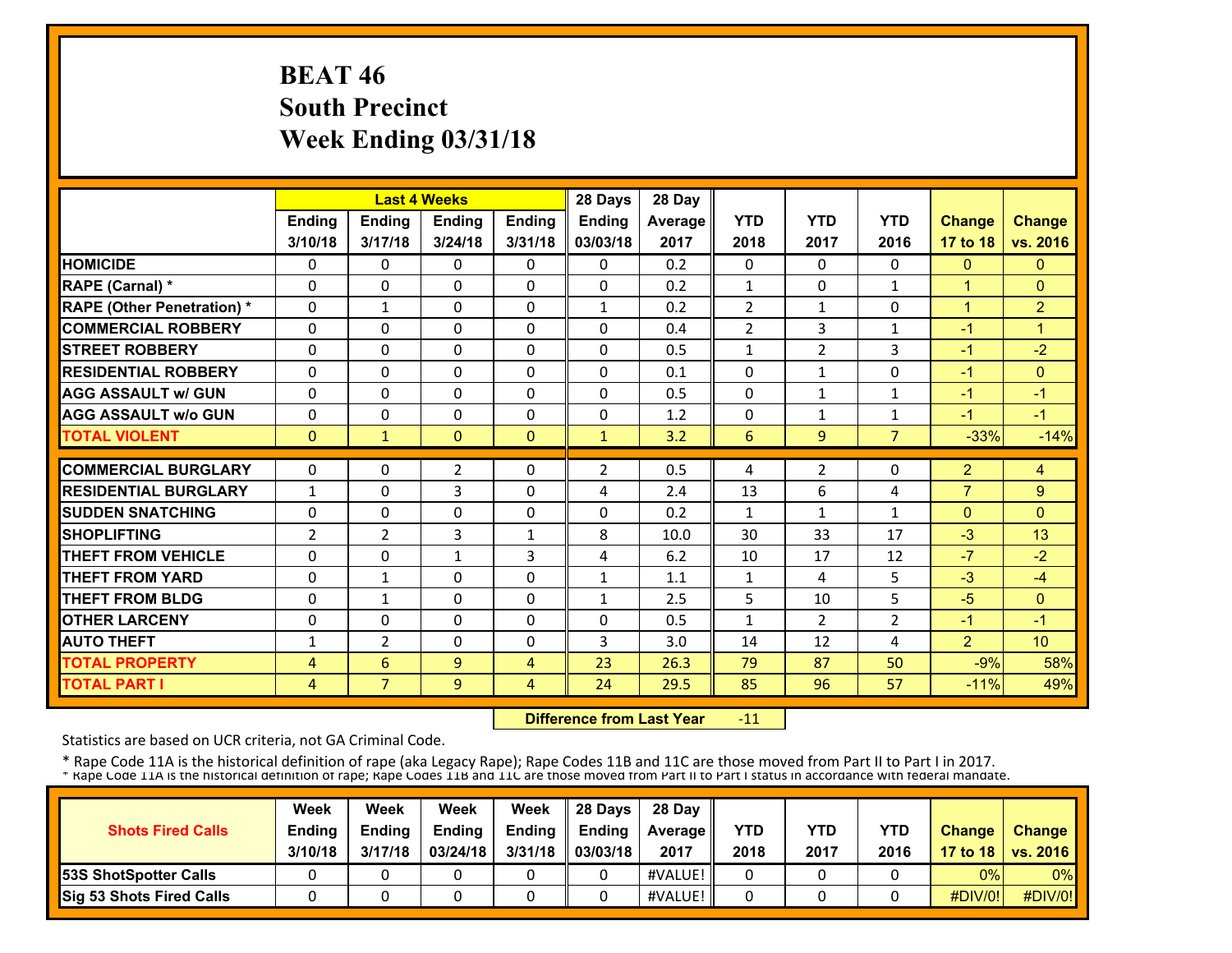# **BEAT 47 South Precinct Week Ending 03/31/18**

|                                   |              |              | <b>Last 4 Weeks</b> |               | 28 Days        | 28 Day  |                |                |                |                |                |
|-----------------------------------|--------------|--------------|---------------------|---------------|----------------|---------|----------------|----------------|----------------|----------------|----------------|
|                                   | Ending       | Ending       | Ending              | <b>Ending</b> | Ending         | Average | <b>YTD</b>     | <b>YTD</b>     | <b>YTD</b>     | Change         | <b>Change</b>  |
|                                   | 3/10/18      | 3/17/18      | 3/24/18             | 3/31/18       | 03/03/18       | 2017    | 2018           | 2017           | 2016           | 17 to 18       | vs. 2016       |
| <b>HOMICIDE</b>                   | 0            | 0            | $\mathbf{0}$        | $\Omega$      | $\mathbf{0}$   | 0.0     | 0              | $\Omega$       | 0              | $\mathbf{0}$   | $\mathbf{0}$   |
| <b>RAPE (Carnal) *</b>            | 0            | 0            | $\mathbf{0}$        | 0             | $\Omega$       | 0.2     | 0              | $\mathbf{1}$   | 0              | $-1$           | $\Omega$       |
| <b>RAPE (Other Penetration) *</b> | $\Omega$     | $\Omega$     | $\Omega$            | $\Omega$      | $\Omega$       | 0.0     | 0              | $\Omega$       | $\Omega$       | $\mathbf{0}$   | $\mathbf{0}$   |
| <b>COMMERCIAL ROBBERY</b>         | $\Omega$     | $\Omega$     | $\mathbf{0}$        | 0             | $\Omega$       | 0.1     | 0              | 0              | $\Omega$       | $\mathbf{0}$   | $\Omega$       |
| <b>STREET ROBBERY</b>             | 0            | $\Omega$     | $\mathbf{0}$        | 0             | $\Omega$       | 0.0     | 0              | $\Omega$       | 0              | $\mathbf{0}$   | $\mathbf{0}$   |
| <b>RESIDENTIAL ROBBERY</b>        | $\Omega$     | $\Omega$     | $\Omega$            | $\Omega$      | $\Omega$       | 0.0     | $\Omega$       | 0              | $\Omega$       | $\mathbf{0}$   | $\Omega$       |
| <b>AGG ASSAULT w/ GUN</b>         | $\Omega$     | $\Omega$     | $\Omega$            | $\Omega$      | $\Omega$       | 0.2     | $\Omega$       | 0              | $\Omega$       | $\mathbf{0}$   | $\Omega$       |
| <b>AGG ASSAULT w/o GUN</b>        | $\Omega$     | 0            | $\Omega$            | $\Omega$      | $\Omega$       | 0.3     | $\Omega$       | 0              | $\Omega$       | $\Omega$       | $\Omega$       |
| <b>TOTAL VIOLENT</b>              | $\mathbf{0}$ | $\Omega$     | $\mathbf{0}$        | $\Omega$      | $\Omega$       | 0.7     | $\Omega$       | $\mathbf{1}$   | $\mathbf{0}$   | $-100%$        | #DIV/0!        |
| <b>COMMERCIAL BURGLARY</b>        | 0            | $\Omega$     | $\mathbf{0}$        | $\Omega$      | $\Omega$       |         | 0              | 0              | 0              | $\mathbf{0}$   | $\Omega$       |
|                                   |              |              |                     |               |                | 0.3     |                |                |                |                |                |
| <b>RESIDENTIAL BURGLARY</b>       | 0            | $\mathbf{1}$ | $\mathbf{0}$        | 0             | 1              | 0.7     | 4              | 0              | 5              | $\overline{4}$ | $-1$           |
| <b>SUDDEN SNATCHING</b>           | $\Omega$     | $\Omega$     | $\Omega$            | $\Omega$      | $\Omega$       | 0.0     | $\Omega$       | 0              | $\Omega$       | $\Omega$       | $\mathbf{0}$   |
| <b>SHOPLIFTING</b>                | 0            | 0            | $\mathbf{0}$        | 0             | 0              | 0.9     | 1              | 0              | 0              | $\mathbf{1}$   | $\mathbf{1}$   |
| <b>THEFT FROM VEHICLE</b>         | 0            | 0            | $\overline{2}$      | $\Omega$      | $\overline{2}$ | 2.7     | 8              | $\mathbf{1}$   | $\overline{2}$ | $\overline{7}$ | $6\phantom{1}$ |
| <b>THEFT FROM YARD</b>            | $\mathbf{1}$ | 0            | $\Omega$            | 0             | $\mathbf{1}$   | 0.7     | $\overline{2}$ | $\overline{2}$ | 0              | $\mathbf{0}$   | $\overline{2}$ |
| <b>THEFT FROM BLDG</b>            | 0            | 0            | $\Omega$            | 0             | 0              | 0.9     | $\overline{2}$ | 4              | $\Omega$       | $-2$           | $\overline{2}$ |
| <b>OTHER LARCENY</b>              | $\Omega$     | $\Omega$     | $\Omega$            | $\Omega$      | $\Omega$       | 0.3     | $\Omega$       | $\mathbf{1}$   | $\Omega$       | $-1$           | $\mathbf{0}$   |
| <b>AUTO THEFT</b>                 | $\Omega$     | 0            | $\Omega$            | $\Omega$      | $\Omega$       | 0.9     | $\mathbf{1}$   | 0              | $\Omega$       | $\overline{1}$ | 1              |
| <b>TOTAL PROPERTY</b>             | $\mathbf{1}$ | $\mathbf{1}$ | $\overline{2}$      | $\Omega$      | 4              | 7.4     | 18             | 8              | $\overline{7}$ | 125%           | 157%           |
| <b>TOTAL PART I</b>               | $\mathbf{1}$ | $\mathbf{1}$ | $\overline{2}$      | $\mathbf{0}$  | 4              | 8.1     | 18             | 9              | 7 <sup>7</sup> | 100%           | 157%           |

**19 Difference from Last Year** 9

Statistics are based on UCR criteria, not GA Criminal Code.

|                                 | Week          | Week          | Week          | Week          | 28 Days       | 28 Dav            |      |      |            |               |                     |
|---------------------------------|---------------|---------------|---------------|---------------|---------------|-------------------|------|------|------------|---------------|---------------------|
| <b>Shots Fired Calls</b>        | <b>Ending</b> | <b>Endina</b> | <b>Ending</b> | <b>Ending</b> | <b>Endina</b> | <b>Average II</b> | YTD  | YTD  | <b>YTD</b> | <b>Change</b> | <b>Change</b>       |
|                                 | 3/10/18       | 3/17/18       | 03/24/18      | 3/31/18       | 03/03/18      | 2017              | 2018 | 2017 | 2016       |               | 17 to 18   vs. 2016 |
| <b>153S ShotSpotter Calls</b>   |               |               |               |               |               | #VALUE!           |      |      |            | 0%            | $0\%$               |
| <b>Sig 53 Shots Fired Calls</b> |               |               |               |               |               | #VALUE!           |      |      |            | #DIV/0!       | #DIV/0!             |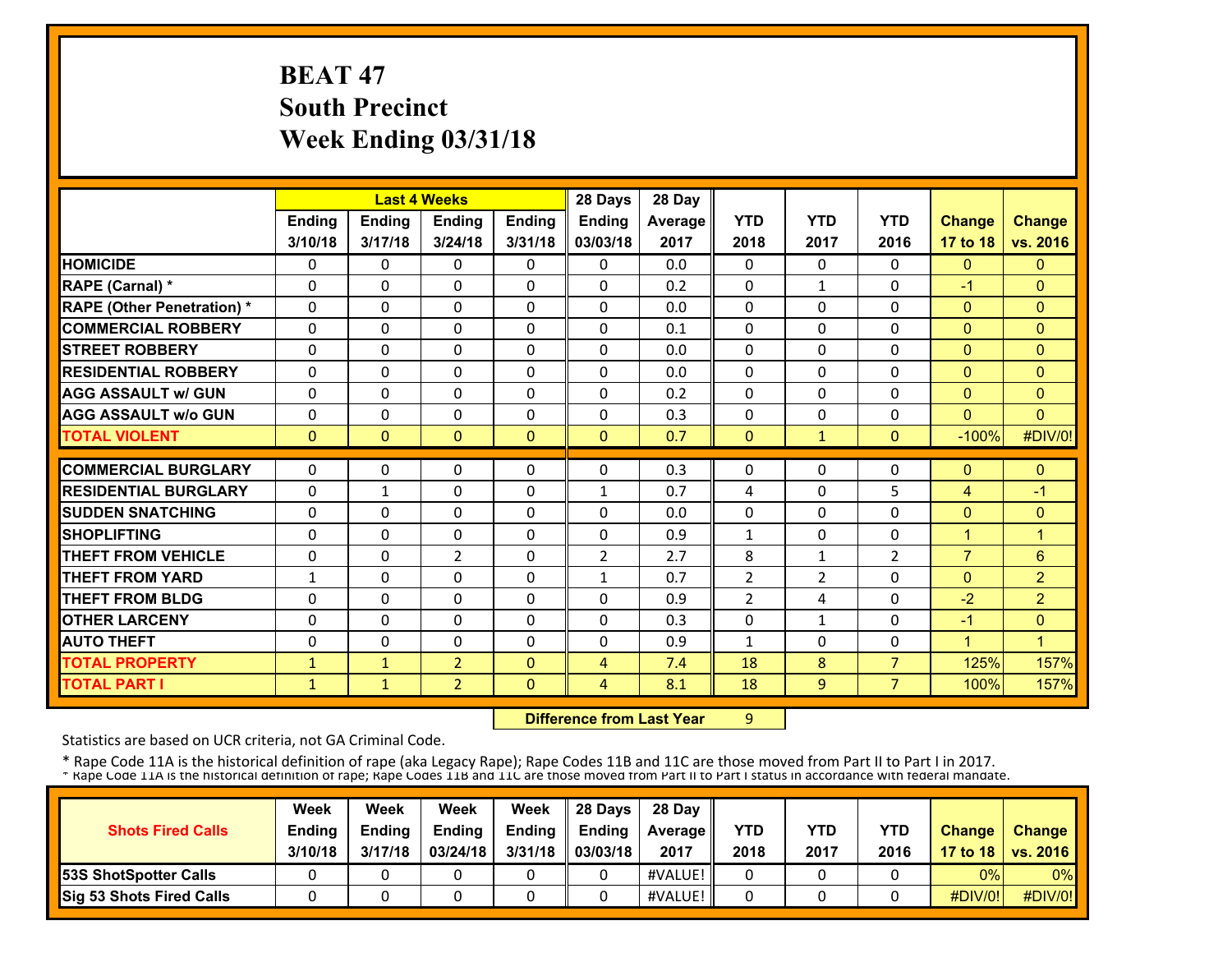

#### **COMPSTATEAST PRECINCTWeek Ending 03/31/18**

**PRECINCT COMMANDER:**

**CAPT. ASHLEY BROWN**



|                                                                                                                                                                                                                                                                                                                                                               | Week<br><b>Ending</b><br>3/31/18 | <b>Week</b><br><b>Ending</b><br>3/24/18 | Weekly<br>Avg<br>2017 | 28-Day<br><b>Ending</b><br>3/31/18   | 28-Day<br><b>Ending</b><br>03/03/18 | Avg<br>28-Day<br>2017                                                                                                             | YTD<br>2018        | <b>YTD</b><br>2017 | YTD<br>2016        | <b>Change</b><br><b>17 to 18</b> | <b>Change</b><br>vs. 2016                          |
|---------------------------------------------------------------------------------------------------------------------------------------------------------------------------------------------------------------------------------------------------------------------------------------------------------------------------------------------------------------|----------------------------------|-----------------------------------------|-----------------------|--------------------------------------|-------------------------------------|-----------------------------------------------------------------------------------------------------------------------------------|--------------------|--------------------|--------------------|----------------------------------|----------------------------------------------------|
| <b>HOMICIDE</b>                                                                                                                                                                                                                                                                                                                                               | 1                                | 0                                       | $\Omega$              |                                      | 1                                   |                                                                                                                                   | 4                  | 3                  | $\overline{2}$     |                                  | $\overline{2}$                                     |
| <b>RAPE (Carnal) *</b>                                                                                                                                                                                                                                                                                                                                        | 1                                | 0                                       | $\mathbf 0$           | 1                                    | $\Omega$                            | 1                                                                                                                                 | $\mathbf{2}$       | 0                  | $\overline{2}$     | $\overline{2}$                   | $\Omega$                                           |
| <b>RAPE (Other Penetration) *</b>                                                                                                                                                                                                                                                                                                                             | $\bf{0}$                         | 0                                       | $\mathbf 0$           | 1                                    | 1                                   | $\mathbf 1$                                                                                                                       | 3                  | $\overline{6}$     | $\overline{2}$     | $\overline{3}$                   | 1                                                  |
| <b>COMMERCIAL ROBBERY</b>                                                                                                                                                                                                                                                                                                                                     | $\mathbf{0}$                     | 0                                       | $\overline{1}$        | $\mathbf{0}$                         | 1                                   | $\overline{2}$                                                                                                                    | $\overline{2}$     | 9                  | 4                  | $-7$                             | $-2$                                               |
| <b>STREET ROBBERY</b>                                                                                                                                                                                                                                                                                                                                         | $\bf{0}$                         | $\overline{2}$                          | $\overline{1}$        | 4                                    | $\mathbf{1}$                        | 3                                                                                                                                 | 6                  | 10                 | 28                 | $-4$                             | $-22$                                              |
| <b>RESIDENTIAL ROBBERY</b>                                                                                                                                                                                                                                                                                                                                    | $\mathbf 0$                      | $\mathbf 0$                             | $\mathbf{0}$          | 0                                    | $\Omega$                            | $\mathbf 1$                                                                                                                       | $\mathbf 0$        | $\overline{2}$     | 1                  | $-2$                             | $-1$                                               |
| <b>AGG ASSAULT w/ GUN</b>                                                                                                                                                                                                                                                                                                                                     | $\overline{2}$                   | 0                                       | $\overline{1}$        | 3                                    | 4                                   | 4                                                                                                                                 | 14                 | $\overline{20}$    | 38                 | $-6$                             | $-24$                                              |
| <b>AGG ASSAULT w/o GUN</b>                                                                                                                                                                                                                                                                                                                                    | $\mathbf{1}$                     | $\overline{2}$                          | $\mathbf{1}$          | $\overline{7}$                       | $\overline{5}$                      | $\overline{5}$                                                                                                                    | $\overline{16}$    | 11                 | 9                  | $\overline{5}$                   | $\overline{7}$                                     |
| <b>TOTAL VIOLENT</b>                                                                                                                                                                                                                                                                                                                                          | 5                                | 4                                       | 4                     | 17                                   | 13                                  | 17                                                                                                                                | 47                 | 61                 | 86                 | $-23%$                           | $-45%$                                             |
| <b>COMMERCIAL BURGLARY</b>                                                                                                                                                                                                                                                                                                                                    | $\bf{0}$                         | 1                                       | $\mathbf{0}$          | $\mathbf{2}$                         | 3                                   | $\overline{2}$                                                                                                                    | 6                  | 4                  | 14                 | $\overline{2}$                   | $-8$                                               |
| <b>RESIDENTIAL BURGLARY</b>                                                                                                                                                                                                                                                                                                                                   | $\overline{\mathbf{5}}$          | $\overline{9}$                          | $\overline{5}$        | 31                                   | 12                                  | 19                                                                                                                                | $\overline{71}$    | 67                 | 97                 | $\overline{4}$                   | $-26$                                              |
| <b>SUDDEN SNATCHING</b>                                                                                                                                                                                                                                                                                                                                       | 0                                | 0                                       | 0                     | $\mathbf{0}$                         | $\mathbf 1$                         | 1                                                                                                                                 | $\mathbf{3}$       | 6                  | 0                  | $-3$                             | 3                                                  |
| <b>SHOPLIFTING</b>                                                                                                                                                                                                                                                                                                                                            | 4                                | 8                                       | $6\phantom{1}$        | 23                                   | 15                                  | $\overline{22}$                                                                                                                   | $\overline{71}$    | 66                 | $\overline{72}$    | 5                                | $-1$                                               |
| <b>THEFT FROM VEHICLE</b>                                                                                                                                                                                                                                                                                                                                     | 4                                | $\overline{7}$                          | $\overline{7}$        | $\overline{21}$                      | 14                                  | $\overline{28}$                                                                                                                   | 61                 | $\overline{98}$    | $\overline{78}$    | $-37$                            | $-17$                                              |
| <b>THEFT FROM YARD</b>                                                                                                                                                                                                                                                                                                                                        | 3                                | $\overline{2}$                          | 3                     | $\overline{12}$                      | 6                                   | $\overline{11}$                                                                                                                   | $\overline{27}$    | 19                 | $\overline{20}$    | 8                                | $\overline{7}$                                     |
| <b>THEFT FROM BLDG</b>                                                                                                                                                                                                                                                                                                                                        | 4                                | $\overline{2}$                          | 3                     | 12                                   | 13                                  | 12                                                                                                                                | 42                 | 38                 | 52                 | 4                                | $-10$                                              |
| <b>OTHER LARCENY</b>                                                                                                                                                                                                                                                                                                                                          | 1                                | $\mathbf{1}$                            | $\mathbf{1}$          | 4                                    | $\overline{9}$                      | $\overline{2}$                                                                                                                    | 17                 | 10                 | $\overline{5}$     | $\overline{7}$                   | 12                                                 |
| <b>AUTO THEFT</b>                                                                                                                                                                                                                                                                                                                                             | 3                                | 8                                       | 3                     | 19                                   | 15                                  | 12                                                                                                                                | 51                 | 42                 | 41                 | 9                                | 10                                                 |
| <b>TOTAL PROPERTY</b>                                                                                                                                                                                                                                                                                                                                         | 24                               | 38                                      | $\overline{27}$       | 124                                  | 88                                  | 110                                                                                                                               | 349                | 350                | 379                | 0%                               | $-8%$                                              |
| <b>TOTAL PART I</b>                                                                                                                                                                                                                                                                                                                                           | 29                               | 42                                      | 32                    | $\overline{141}$                     | 101                                 | $\overline{127}$                                                                                                                  | 396                | 411                | 465                | $-4%$                            | $-15%$                                             |
| Statistics are based on UCR criteria, not GA Criminal Code, and are<br>preliminary, based on RMS data at the time prepared, and are subject to change.<br>Cell Shading: white is within 0.6 standard deviation of the mean; red is above; green is below.<br>* Code 11A is the pre-2016 definition of rape; Codes 11B and 11C are by federal mandate in 2016. |                                  |                                         |                       |                                      | <b>Difference from Last Year</b>    | <b>At-Fault Police Vehicle Accidents</b><br><b>Not At-Fault Police Vehicle Accidents</b><br><b>Total Police Vehicle Accidents</b> | -15                |                    |                    | $\Omega$<br>0<br>$\overline{0}$  | Last Week Year-to-Date<br>3<br>$\overline{2}$<br>5 |
|                                                                                                                                                                                                                                                                                                                                                               |                                  |                                         |                       |                                      |                                     |                                                                                                                                   |                    |                    |                    |                                  |                                                    |
| <b>Citizen Initiated Calls</b>                                                                                                                                                                                                                                                                                                                                | Week<br>Ending<br>3/31/18        | <b>Week</b><br>Ending<br>3/24/18        | Weekly<br>Avg<br>2017 | $28-Day$<br><b>Ending</b><br>3/31/18 | 28-Day<br>Ending<br>03/03/18        | Avg<br>28-Day<br>2017                                                                                                             | <b>YTD</b><br>2018 | <b>YTD</b><br>2017 | <b>YTD</b><br>2016 | <b>Change</b><br>17 to 18        | <b>Change</b><br>vs. 2016                          |
| <b>Midnight Shift</b>                                                                                                                                                                                                                                                                                                                                         | $\overline{72}$                  | 94                                      | 114                   | 356                                  | 350                                 | 455                                                                                                                               | 1122               | 1326               | 1290               | $-204$                           | $-168$                                             |
| Day Shift                                                                                                                                                                                                                                                                                                                                                     | 294                              | 284                                     | 282                   | 1113                                 | 991                                 | 1127                                                                                                                              | 3228               | 3233               | 3225               | $-5$                             | 3                                                  |
| <b>Afternoon Shift</b>                                                                                                                                                                                                                                                                                                                                        | 267                              | 303                                     | 294                   | 1114                                 | 997                                 | 1177                                                                                                                              | 3238               | 3348               | 3390               | $-110$                           | $-152$                                             |
| <b>TOTAL CITIZEN CFS</b>                                                                                                                                                                                                                                                                                                                                      | 633                              | 633                                     | 690                   | 2583                                 | 2338                                | 2758                                                                                                                              | 7588               | 7907               | 7905               | $-4.0%$                          | $-4.0%$                                            |
| <b>53S ShotSpotter Calls</b>                                                                                                                                                                                                                                                                                                                                  | $\mathbf{0}$                     | 0                                       | #VALUE!               | $\mathbf{0}$                         | $\mathbf{0}$                        | #VALUE!                                                                                                                           | 0                  | $\mathbf{0}$       | $\Omega$           | $\mathbf{0}$                     | $\mathbf{0}$                                       |
| <b>Sig 53 Shots Fired Calls</b>                                                                                                                                                                                                                                                                                                                               | $\overline{0}$                   | $\overline{0}$                          | #VALUE!               | $\overline{0}$                       | $\overline{0}$                      | #VALUE!                                                                                                                           | $\overline{0}$     | $\overline{0}$     | $\overline{0}$     | $\Omega$                         | $\Omega$                                           |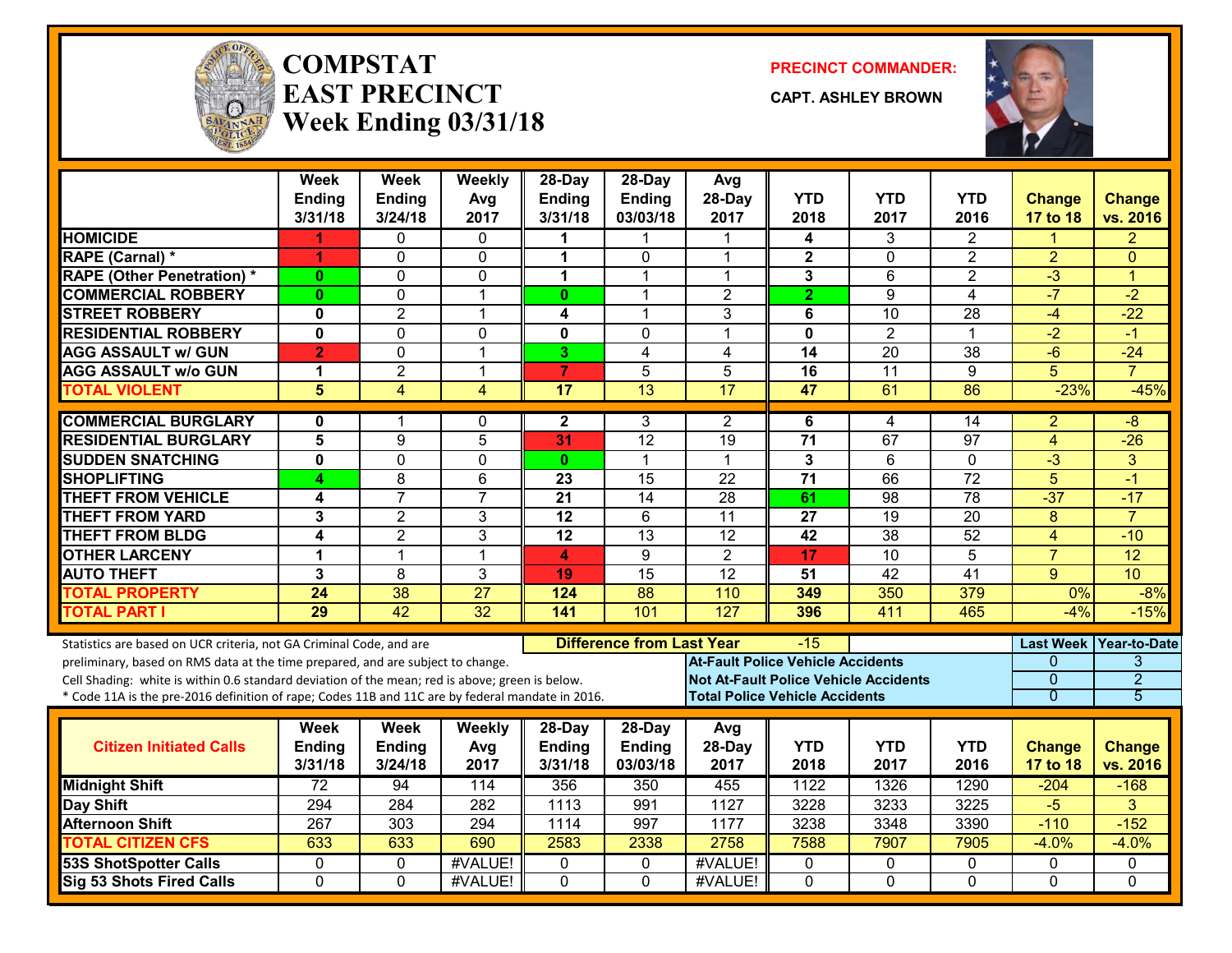# **BEAT 51 East PrecinctWeek Ending 03/31/18**

|                                   |                | <b>Last 4 Weeks</b> |              |                | 28 Days        | 28 Day  |                |                |                |                |                |
|-----------------------------------|----------------|---------------------|--------------|----------------|----------------|---------|----------------|----------------|----------------|----------------|----------------|
|                                   | Ending         | <b>Ending</b>       | Ending       | <b>Ending</b>  | Ending         | Average | <b>YTD</b>     | <b>YTD</b>     | <b>YTD</b>     | <b>Change</b>  | <b>Change</b>  |
|                                   | 3/10/18        | 3/17/18             | 3/24/18      | 3/3/18         | 03/03/18       | 2017    | 2018           | 2017           | 2016           | 17 to 18       | vs. 2016       |
| <b>HOMICIDE</b>                   | 0              | $\Omega$            | 0            | $\mathbf{1}$   | $\mathbf{1}$   | 0.1     | $\mathbf{1}$   | $\mathbf{1}$   | $\Omega$       | $\mathbf{0}$   | $\mathbf{1}$   |
| RAPE (Carnal) *                   | $\Omega$       | $\Omega$            | $\Omega$     | $\Omega$       | $\Omega$       | 0.1     | $\mathbf{1}$   | $\Omega$       | $\Omega$       | $\mathbf{1}$   | 1              |
| <b>RAPE (Other Penetration) *</b> | $\mathbf{0}$   | $\Omega$            | $\Omega$     | $\Omega$       | $\Omega$       | 0.1     | $\mathbf{1}$   | $\mathbf{1}$   | $\Omega$       | $\mathbf{0}$   | $\mathbf{1}$   |
| <b>COMMERCIAL ROBBERY</b>         | $\mathbf{0}$   | $\Omega$            | $\Omega$     | $\Omega$       | $\Omega$       | 0.1     | 0              | $\mathbf{1}$   | $\mathbf{1}$   | $-1$           | $-1$           |
| <b>STREET ROBBERY</b>             | $\mathbf{1}$   | $\mathbf{1}$        | $\mathbf{1}$ | $\Omega$       | 3              | 0.3     | 3              | 4              | 3              | $-1$           | $\Omega$       |
| <b>RESIDENTIAL ROBBERY</b>        | $\Omega$       | $\Omega$            | $\Omega$     | $\Omega$       | $\Omega$       | 0.0     | $\Omega$       | $\mathbf{1}$   | $\Omega$       | $-1$           | $\Omega$       |
| <b>AGG ASSAULT w/ GUN</b>         | $\Omega$       | $\Omega$            | $\Omega$     | $\mathbf{1}$   | 1              | 0.3     | $\overline{2}$ | 5              | 13             | $-3$           | $-11$          |
| <b>AGG ASSAULT w/o GUN</b>        | $\mathbf{1}$   | 0                   | $\Omega$     | 0              | 1              | 0.4     | 3              | 4              | 1              | $-1$           | $\overline{2}$ |
| <b>TOTAL VIOLENT</b>              | $\overline{2}$ | $\mathbf{1}$        | $\mathbf{1}$ | $\overline{2}$ | 6              | 1.3     | 11             | 17             | 18             | $-35%$         | $-39%$         |
| <b>COMMERCIAL BURGLARY</b>        | $\mathbf{0}$   | $\Omega$            | 0            | 0              | 0              | 0.2     | $\overline{2}$ | $\mathbf{1}$   | $\overline{2}$ | 1              | $\Omega$       |
| <b>RESIDENTIAL BURGLARY</b>       | $\Omega$       | $\mathbf{1}$        | $\mathbf{1}$ | $\Omega$       | $\overline{2}$ | 1.2     | 5              | 12             | $\overline{7}$ | $-7$           | $-2$           |
| <b>SUDDEN SNATCHING</b>           | $\mathbf{0}$   | $\Omega$            | $\Omega$     | $\Omega$       | $\Omega$       | 0.1     | $\mathbf{1}$   | $\mathbf{1}$   | $\Omega$       | $\Omega$       | 1              |
| <b>SHOPLIFTING</b>                | $\Omega$       | $\Omega$            | $\mathbf{1}$ | $\Omega$       | 1              | 0.9     | 5              | 11             | 12             | $-6$           | $-7$           |
| <b>THEFT FROM VEHICLE</b>         | $\mathbf{1}$   | 2                   | 2            | 0              | 5              | 1.0     | 10             | $\overline{7}$ | 9              | 3              | 1              |
| <b>THEFT FROM YARD</b>            | $\Omega$       | $\mathbf{1}$        | $\Omega$     | 0              | $\mathbf{1}$   | 0.6     | $\overline{2}$ | $\Omega$       | 3              | $\overline{2}$ | $-1$           |
| <b>THEFT FROM BLDG</b>            | 0              | $\mathbf{1}$        | $\Omega$     | $\overline{2}$ | 3              | 1.0     | 8              | 6              | 11             | $\overline{2}$ | $-3$           |
| <b>OTHER LARCENY</b>              | 1              | $\Omega$            | $\Omega$     | $\Omega$       | $\mathbf{1}$   | 0.2     | 4              | 3              | $\mathbf{1}$   | $\mathbf{1}$   | 3              |
| <b>AUTO THEFT</b>                 | 1              | $\mathbf{1}$        | $\mathbf{1}$ | $\Omega$       | 3              | 0.7     | 8              | 4              | 8              | 4              | $\Omega$       |
| <b>TOTAL PROPERTY</b>             | 3              | 6                   | 5            | $\overline{2}$ | 16             | 5.9     | 45             | 45             | 53             | 0%             | $-15%$         |
| <b>TOTAL PART I</b>               | 5              | $\overline{7}$      | 6            | 4              | 22             | 7.2     | 56             | 62             | 71             | $-10%$         | $-21%$         |

 **Difference from Last Year**‐6

Statistics are based on UCR criteria, not GA Criminal Code.

\* Rape Code 11A is the historical definition of rape (aka Legacy Rape); Rape Codes 11B and 11C are those moved from Part II to Part I in 2017.

\* Rape Code 11A is the historical definition of rape; Rape Codes 11B and 11C are those moved from Part II to Part I status in accordance with federal mandate.

|                                 | Week          | Week          | Week          | Week          | Il 28 Davs    | 28 Day     |      |      |            |               |                 |
|---------------------------------|---------------|---------------|---------------|---------------|---------------|------------|------|------|------------|---------------|-----------------|
| <b>Shots Fired Calls</b>        | <b>Ending</b> | <b>Ending</b> | <b>Ending</b> | <b>Ending</b> | <b>Endina</b> | Average II | YTD  | YTD  | <b>YTD</b> | <b>Change</b> | <b>Change</b>   |
|                                 | 3/10/18       | 3/17/18       | 03/24/18      | 3/31/18       | 03/03/18      | 2017       | 2018 | 2017 | 2016       | 17 to 18      | <b>VS. 2016</b> |
| <b>53S ShotSpotter Calls</b>    |               |               |               |               |               | #VALUE!    | 0    |      |            | $\#$ DIV/0!   | #DIV/0!         |
| <b>Sig 53 Shots Fired Calls</b> |               |               |               |               |               | #VALUE!    |      |      |            | $\#$ DIV/0!   | #DIV/0!         |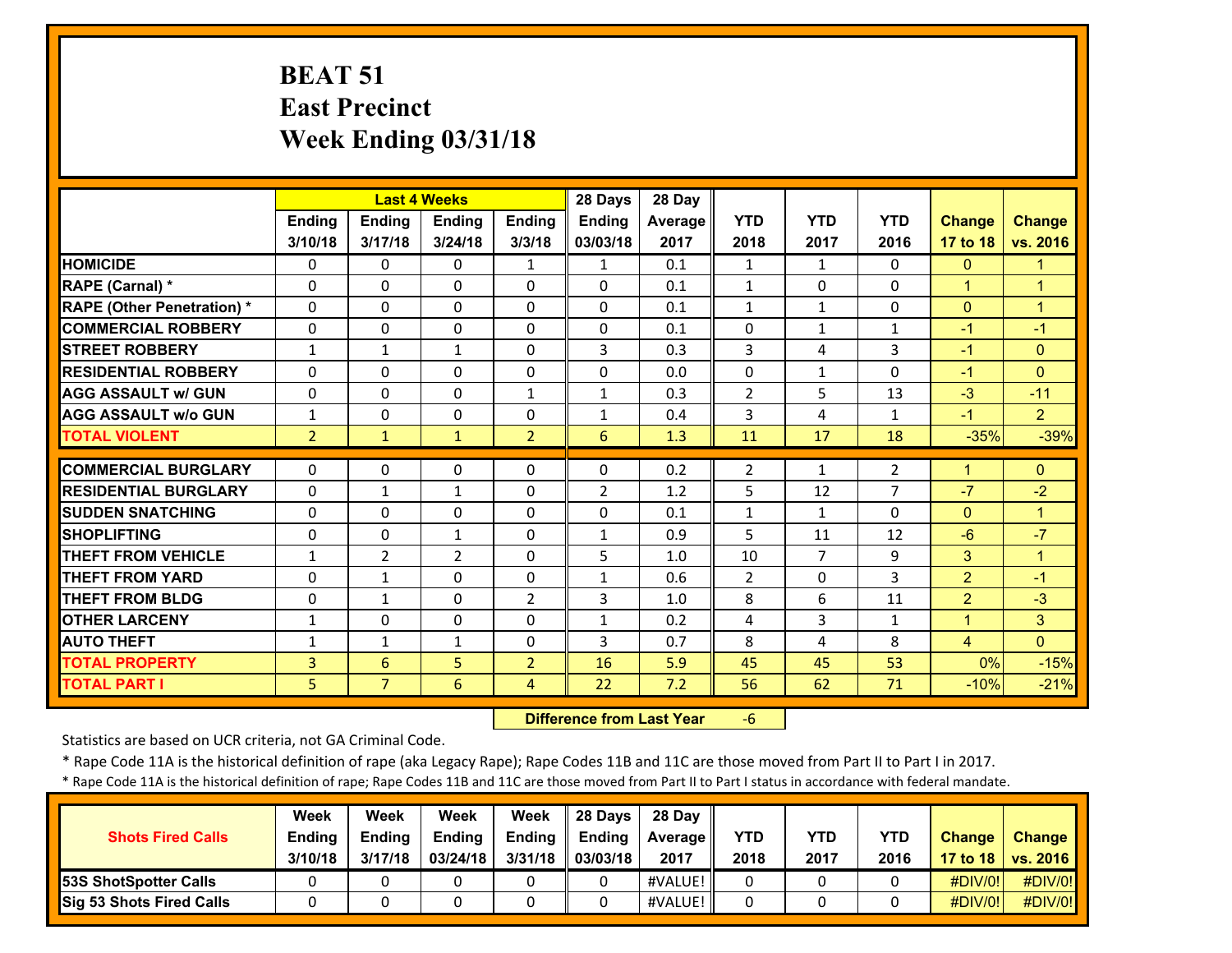# **BEAT 52 East Precinct Week Ending 03/31/18**

|                                   |                | <b>Last 4 Weeks</b> |                |                | 28 Days       | 28 Day  |                |                |                |                |                 |
|-----------------------------------|----------------|---------------------|----------------|----------------|---------------|---------|----------------|----------------|----------------|----------------|-----------------|
|                                   | <b>Ending</b>  | <b>Ending</b>       | <b>Endina</b>  | <b>Ending</b>  | <b>Ending</b> | Average | <b>YTD</b>     | <b>YTD</b>     | <b>YTD</b>     | <b>Change</b>  | <b>Change</b>   |
|                                   | 3/10/18        | 3/17/18             | 3/24/18        | 3/3/18         | 03/03/18      | 2017    | 2018           | 2017           | 2016           | 17 to 18       | vs. 2016        |
| <b>HOMICIDE</b>                   | 0              | 0                   | $\Omega$       | 0              | 0             | 0.0     | $\Omega$       | 0              | 1              | $\mathbf{0}$   | $-1$            |
| RAPE (Carnal) *                   | $\Omega$       | $\Omega$            | $\Omega$       | $\Omega$       | $\Omega$      | 0.1     | $\Omega$       | $\Omega$       | 0              | $\Omega$       | $\mathbf{0}$    |
| <b>RAPE (Other Penetration)</b> * | $\Omega$       | $\Omega$            | $\Omega$       | $\Omega$       | $\Omega$      | 0.2     | $\Omega$       | $\mathbf{1}$   | 0              | $-1$           | $\Omega$        |
| <b>COMMERCIAL ROBBERY</b>         | $\Omega$       | $\Omega$            | $\Omega$       | $\Omega$       | $\Omega$      | 0.0     | $\mathbf{1}$   | 0              | $\Omega$       | $\overline{1}$ | $\overline{1}$  |
| <b>ISTREET ROBBERY</b>            | $\Omega$       | $\Omega$            | $\Omega$       | $\Omega$       | $\Omega$      | 1.1     | $\Omega$       | 3              | 8              | $-3$           | $-8$            |
| <b>IRESIDENTIAL ROBBERY</b>       | $\Omega$       | 0                   | 0              | $\mathbf{0}$   | $\Omega$      | 0.3     | $\Omega$       | $\mathbf{1}$   | 0              | $-1$           | $\mathbf{0}$    |
| <b>AGG ASSAULT w/ GUN</b>         | $\Omega$       | 0                   | $\Omega$       | $\Omega$       | $\Omega$      | 0.5     | $\overline{2}$ | $\overline{2}$ | 11             | $\Omega$       | $-9$            |
| <b>AGG ASSAULT w/o GUN</b>        | $\mathbf{1}$   | $\Omega$            | $\Omega$       | $\Omega$       | $\mathbf{1}$  | 1.2     | 4              | 3              | 1              | 1              | $\overline{3}$  |
| <b>TOTAL VIOLENT</b>              | 1              | $\Omega$            | $\Omega$       | $\mathbf{0}$   | $\mathbf{1}$  | 3.4     | $\overline{7}$ | 10             | 21             | $-30%$         | $-67%$          |
| <b>COMMERCIAL BURGLARY</b>        | $\Omega$       | 0                   | 0              | $\mathbf{0}$   | $\Omega$      | 0.2     | 0              | $\mathbf{1}$   | 0              | -1             | $\Omega$        |
| <b>RESIDENTIAL BURGLARY</b>       | 3              | 4                   | 3              | $\mathbf{1}$   | 11            | 2.6     | 17             | 6              | 15             | 11             | $\overline{2}$  |
| <b>SUDDEN SNATCHING</b>           | $\Omega$       | 0                   | 0              | $\mathbf{0}$   | 0             | 0.3     | $\mathbf{0}$   | $\overline{2}$ | 0              | $-2$           | $\Omega$        |
| <b>SHOPLIFTING</b>                | $\Omega$       | 0                   | 0              | $\mathbf{0}$   | 0             | 0.3     | $\Omega$       | $\overline{2}$ | 0              | $-2$           | $\mathbf{0}$    |
| <b>THEFT FROM VEHICLE</b>         | $\mathbf{1}$   | $\overline{2}$      | $\overline{2}$ | $\mathbf{0}$   | 5             | 7.2     | 9              | 26             | 8              | $-17$          | $\overline{1}$  |
| <b>THEFT FROM YARD</b>            | 0              | $\Omega$            | $\Omega$       | $\Omega$       | 0             | 1.8     | 3              | 6              | $\overline{2}$ | $-3$           | 1               |
| <b>THEFT FROM BLDG</b>            | 0              | $\Omega$            | $\Omega$       | $\mathbf{1}$   | $\mathbf{1}$  | 1.3     | 4              | 4              | 5              | $\Omega$       | $-1$            |
| <b>OTHER LARCENY</b>              | 0              | $\mathbf{1}$        | $\Omega$       | $\mathbf{0}$   | $\mathbf{1}$  | 0.5     | 5              | $\mathbf{1}$   | 2              | 4              | 3               |
| <b>AUTO THEFT</b>                 | $\Omega$       | $\mathbf{1}$        | 4              | $\mathbf{0}$   | 5             | 2.5     | 13             | $\overline{7}$ | 3              | 6              | 10 <sup>1</sup> |
| <b>TOTAL PROPERTY</b>             | $\overline{4}$ | 8                   | 9              | 2              | 23            | 16.6    | 51             | 55             | 35             | $-7%$          | 46%             |
| <b>TOTAL PART I</b>               | 5.             | 8                   | 9              | $\overline{2}$ | 24            | 20.0    | 58             | 65             | 56             | $-11%$         | 4%              |

 **Difference from Last Year**‐7

Statistics are based on UCR criteria, not GA Criminal Code.

|                              | Week          | Week          | Week          | Week          | 28 Davs       | 28 Day         |      |      |            |               |                     |
|------------------------------|---------------|---------------|---------------|---------------|---------------|----------------|------|------|------------|---------------|---------------------|
| <b>Shots Fired Calls</b>     | <b>Ending</b> | <b>Ending</b> | <b>Ending</b> | <b>Ending</b> | <b>Ending</b> | <b>Average</b> | YTD  | YTD  | <b>YTD</b> | <b>Change</b> | <b>Change</b>       |
|                              | 3/10/18       | 3/17/18       | 03/24/18      | 3/31/18       | 03/03/18      | 2017           | 2018 | 2017 | 2016       |               | 17 to 18   vs. 2016 |
| <b>53S ShotSpotter Calls</b> |               |               |               |               |               | #VALUE!        |      |      |            | $\#$ DIV/0!   | #DIV/0!             |
| Sig 53 Shots Fired Calls     |               |               |               |               |               | #VALUE!        |      |      |            | #DIV/0!       | #DIV/0!             |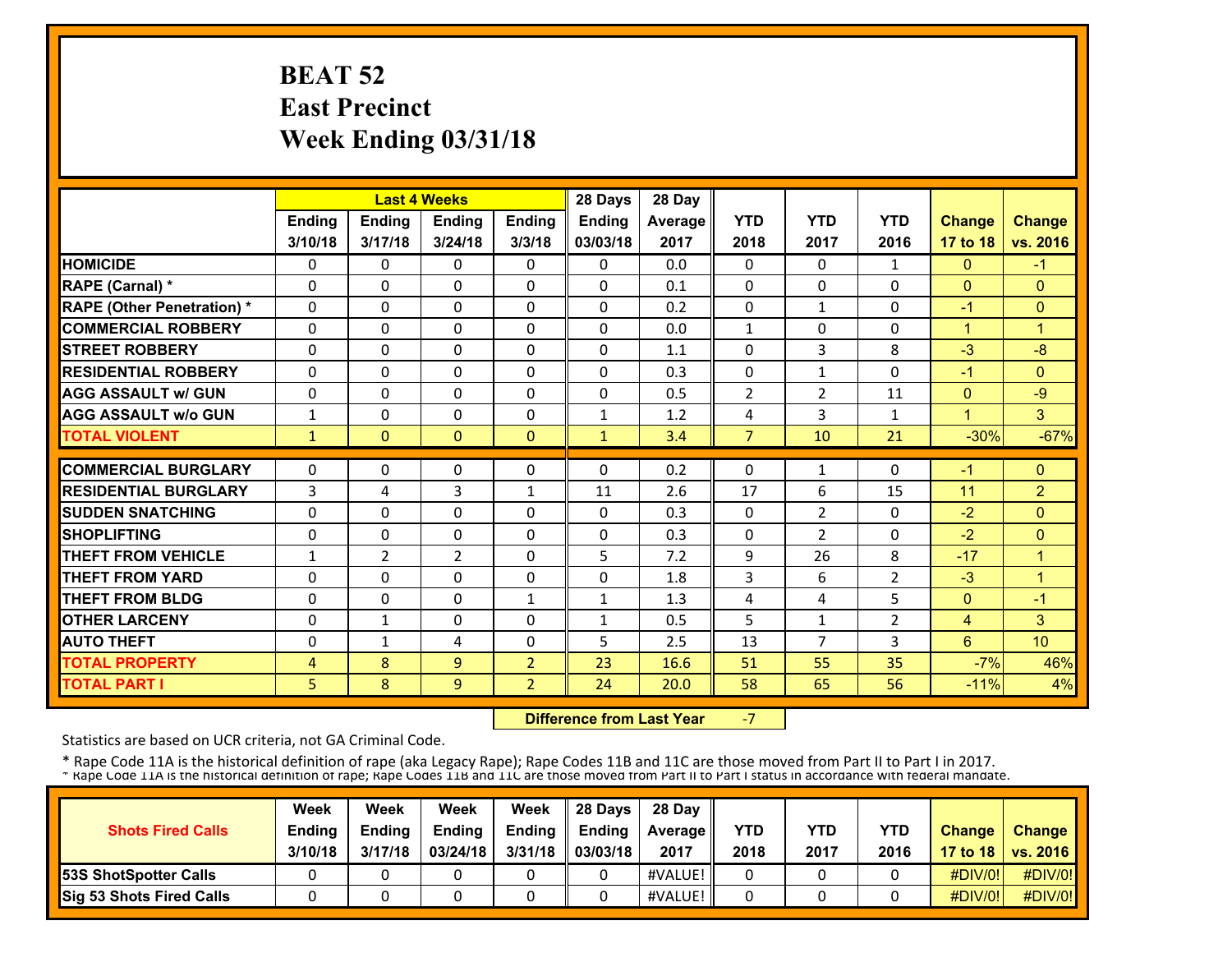# **BEAT 53 East Precinct Week Ending 03/31/18**

|                                   |                |                | <b>Last 4 Weeks</b> |                | 28 Days        | 28 Day  |                |                |              |                |                |
|-----------------------------------|----------------|----------------|---------------------|----------------|----------------|---------|----------------|----------------|--------------|----------------|----------------|
|                                   | <b>Ending</b>  | <b>Ending</b>  | <b>Endina</b>       | <b>Ending</b>  | <b>Ending</b>  | Average | <b>YTD</b>     | <b>YTD</b>     | <b>YTD</b>   | <b>Change</b>  | <b>Change</b>  |
|                                   | 3/10/18        | 3/17/18        | 3/24/18             | 3/3/18         | 03/03/18       | 2017    | 2018           | 2017           | 2016         | 17 to 18       | vs. 2016       |
| <b>HOMICIDE</b>                   | 0              | 0              | $\Omega$            | 0              | 0              | 0.5     | $\Omega$       | 1              | 0            | $-1$           | $\mathbf{0}$   |
| RAPE (Carnal) *                   | $\Omega$       | $\Omega$       | $\Omega$            | $\Omega$       | $\Omega$       | 0.1     | $\Omega$       | $\Omega$       | $\mathbf{1}$ | $\Omega$       | $-1$           |
| <b>RAPE (Other Penetration)</b> * | $\Omega$       | $\Omega$       | $\Omega$            | $\Omega$       | $\Omega$       | 0.2     | $\Omega$       | $\overline{2}$ | 1            | $-2$           | $-1$           |
| <b>COMMERCIAL ROBBERY</b>         | $\Omega$       | $\Omega$       | $\Omega$            | $\Omega$       | $\Omega$       | 0.1     | $\Omega$       | 0              | $\Omega$     | $\Omega$       | $\Omega$       |
| <b>ISTREET ROBBERY</b>            | $\Omega$       | $\Omega$       | $\mathbf{1}$        | $\Omega$       | $\mathbf{1}$   | 0.3     | $\overline{2}$ | 0              | 5            | $\overline{2}$ | $-3$           |
| <b>IRESIDENTIAL ROBBERY</b>       | $\Omega$       | 0              | 0                   | $\mathbf{0}$   | 0              | 0.2     | $\Omega$       | 0              | $\mathbf{1}$ | $\Omega$       | $-1$           |
| <b>AGG ASSAULT w/ GUN</b>         | $\mathbf{1}$   | $\Omega$       | $\Omega$            | $\mathbf{1}$   | $\overline{2}$ | 1.7     | 3              | 4              | 3            | $-1$           | $\mathbf{0}$   |
| <b>AGG ASSAULT w/o GUN</b>        | $\Omega$       | $\mathbf{1}$   | $\mathbf{1}$        | $\Omega$       | $\overline{2}$ | 1.2     | 4              | $\overline{2}$ | 0            | $\overline{2}$ | $\overline{4}$ |
| <b>TOTAL VIOLENT</b>              | 1              | $\mathbf{1}$   | $\overline{2}$      | $\mathbf{1}$   | 5              | 4.3     | 9              | 9              | 11           | 0%             | $-18%$         |
| <b>COMMERCIAL BURGLARY</b>        | $\Omega$       | 0              | 0                   | $\mathbf{0}$   | 0              | 0.1     | 1              | 0              | 2            | 1              | -1             |
| <b>RESIDENTIAL BURGLARY</b>       | $\overline{2}$ | 3              | $\mathbf{1}$        | $\mathbf{1}$   | $\overline{7}$ | 2.5     | 14             | 5              | 21           | 9              | $-7$           |
| <b>SUDDEN SNATCHING</b>           | $\Omega$       | $\Omega$       | 0                   | $\mathbf{0}$   | 0              | 0.2     | $\mathbf{1}$   | $\mathbf{1}$   | 0            | $\Omega$       | $\mathbf{1}$   |
| <b>SHOPLIFTING</b>                | $\Omega$       | 0              | 0                   | $\mathbf{0}$   | 0              | 0.1     | $\overline{2}$ | 0              | $\mathbf{1}$ | $\overline{2}$ | 1              |
| <b>THEFT FROM VEHICLE</b>         | $\Omega$       | $\mathbf{1}$   | $\overline{2}$      | $\mathbf{1}$   | 4              | 6.3     | 15             | 13             | 16           | $\overline{2}$ | $-1$           |
| <b>THEFT FROM YARD</b>            | 1              | $\mathbf{1}$   | $\Omega$            | $\Omega$       | $\overline{2}$ | 2.2     | 7              | 5              | 3            | $\overline{2}$ | 4              |
| <b>THEFT FROM BLDG</b>            | 1              | $\mathbf{1}$   | $\mathbf{1}$        | $\mathbf{1}$   | 4              | 4.4     | 9              | 9              | 13           | $\Omega$       | $-4$           |
| <b>OTHER LARCENY</b>              | 0              | 0              | $\Omega$            | $\mathbf{0}$   | 0              | 0.3     | $\overline{2}$ | 1              | 0            | $\mathbf{1}$   | $\overline{2}$ |
| <b>AUTO THEFT</b>                 | $\Omega$       | $\overline{2}$ | 0                   | $\mathbf{1}$   | 3              | 2.7     | 9              | 8              | 9            | 1              | $\Omega$       |
| <b>TOTAL PROPERTY</b>             | 4              | 8              | 4                   | $\overline{4}$ | 20             | 18.7    | 60             | 42             | 65           | 43%            | $-8%$          |
| <b>TOTAL PART I</b>               | 5.             | 9              | 6                   | 5              | 25             | 23.0    | 69             | 51             | 76           | 35%            | $-9%$          |

 **Difference from Last Year**18

Statistics are based on UCR criteria, not GA Criminal Code.

| <b>Shots Fired Calls</b>        | Week<br><b>Ending</b><br>3/10/18 | Week<br><b>Endina</b><br>3/17/18 | Week<br><b>Ending</b><br>03/24/18 | Week<br>Ending<br>3/31/18 | 28 Davs<br><b>Endina</b><br>03/03/18 | 28 Day<br><b>Average II</b><br>2017 | YTD<br>2018 | YTD<br>2017 | <b>YTD</b><br>2016 | <b>Change</b> | <b>Change</b><br>17 to 18   vs. 2016 |
|---------------------------------|----------------------------------|----------------------------------|-----------------------------------|---------------------------|--------------------------------------|-------------------------------------|-------------|-------------|--------------------|---------------|--------------------------------------|
| <b>153S ShotSpotter Calls</b>   |                                  |                                  |                                   |                           |                                      | #VALUE!                             |             |             |                    | #DIV/0!       | $\#$ DIV/0!                          |
| <b>Sig 53 Shots Fired Calls</b> |                                  |                                  |                                   |                           |                                      | #VALUE!                             |             |             |                    | $\#$ DIV/0!   | #DIV/0!                              |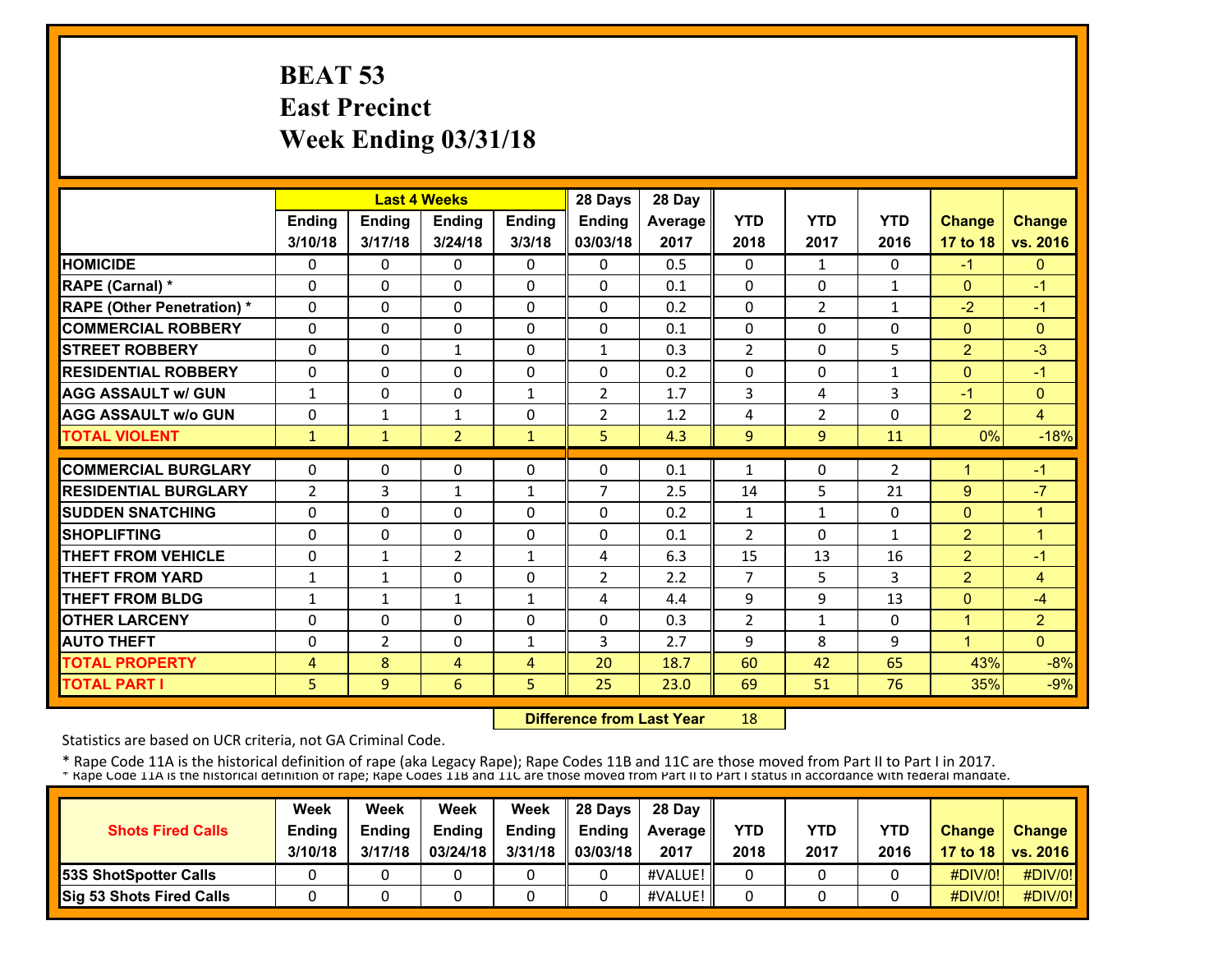# **BEAT 54 East Precinct Week Ending 03/31/18**

|                                   |               |                | <b>Last 4 Weeks</b> |                | 28 Days        | 28 Day  |                |                |                |               |                |
|-----------------------------------|---------------|----------------|---------------------|----------------|----------------|---------|----------------|----------------|----------------|---------------|----------------|
|                                   | <b>Ending</b> | <b>Ending</b>  | <b>Endina</b>       | <b>Ending</b>  | <b>Ending</b>  | Average | <b>YTD</b>     | <b>YTD</b>     | <b>YTD</b>     | <b>Change</b> | <b>Change</b>  |
|                                   | 3/10/18       | 3/17/18        | 3/24/18             | 3/3/18         | 03/03/18       | 2017    | 2018           | 2017           | 2016           | 17 to 18      | vs. 2016       |
| <b>HOMICIDE</b>                   | 0             | 0              | $\Omega$            | 0              | 0              | 0.2     | $\overline{2}$ | 1              | 1              | $\mathbf{1}$  | 1              |
| RAPE (Carnal) *                   | $\Omega$      | $\Omega$       | $\Omega$            | $\Omega$       | $\Omega$       | 0.1     | $\Omega$       | $\Omega$       | 0              | $\Omega$      | $\mathbf{0}$   |
| <b>RAPE (Other Penetration)</b> * | $\Omega$      | $\Omega$       | $\Omega$            | $\Omega$       | $\Omega$       | 0.1     | $\Omega$       | 0              | 1              | $\Omega$      | $-1$           |
| <b>COMMERCIAL ROBBERY</b>         | $\Omega$      | $\Omega$       | $\Omega$            | $\Omega$       | $\Omega$       | 0.9     | $\mathbf{1}$   | $\overline{a}$ | 0              | $-3$          | $\overline{1}$ |
| <b>ISTREET ROBBERY</b>            | $\Omega$      | $\Omega$       | $\Omega$            | $\Omega$       | $\Omega$       | 0.8     | $\Omega$       | $\mathbf{1}$   | $\overline{7}$ | $-1$          | $-7$           |
| <b>IRESIDENTIAL ROBBERY</b>       | $\Omega$      | 0              | 0                   | $\mathbf{0}$   | $\Omega$       | 0.0     | $\Omega$       | 0              | 0              | $\Omega$      | $\mathbf{0}$   |
| <b>AGG ASSAULT w/ GUN</b>         | $\Omega$      | $\Omega$       | $\Omega$            | $\Omega$       | $\Omega$       | 1.1     | 5              | 4              | 8              | $\mathbf{1}$  | $-3$           |
| <b>AGG ASSAULT w/o GUN</b>        | $\Omega$      | $\Omega$       | $\Omega$            | $\mathbf{1}$   | $\mathbf{1}$   | 0.8     | $\overline{2}$ | $\overline{2}$ | 0              | $\Omega$      | $\overline{2}$ |
| <b>TOTAL VIOLENT</b>              | $\mathbf{0}$  | $\Omega$       | $\Omega$            | $\mathbf{1}$   | $\mathbf{1}$   | 4.0     | 10             | 12             | 17             | $-17%$        | $-41%$         |
| <b>COMMERCIAL BURGLARY</b>        | $\Omega$      | 0              | 0                   | $\mathbf{0}$   | $\Omega$       | 0.7     | $\Omega$       | $\mathbf{1}$   | 5              | -1            | $-5$           |
| <b>RESIDENTIAL BURGLARY</b>       | $\Omega$      | 3              | $\overline{2}$      | $\mathbf{1}$   | 6              | 5.1     | 20             | 15             | 24             | 5             | $-4$           |
| <b>ISUDDEN SNATCHING</b>          | $\Omega$      | $\Omega$       | 0                   | $\mathbf{0}$   | 0              | 0.1     | $\mathbf{0}$   | 0              | 0              | $\Omega$      | $\mathbf{0}$   |
| <b>SHOPLIFTING</b>                | 2             | $\mathbf{1}$   | $\mathbf{1}$        | $\mathbf{1}$   | 5              | 5.0     | 19             | 5              | 18             | 14            | $\mathbf{1}$   |
| <b>THEFT FROM VEHICLE</b>         | $\mathbf{1}$  | $\mathbf{1}$   | $\mathbf{1}$        | $\mathbf{0}$   | 3              | 5.3     | 11             | 22             | 23             | $-11$         | $-12$          |
| <b>THEFT FROM YARD</b>            | 0             | $\overline{2}$ | $\overline{2}$      | $\overline{2}$ | 6              | 2.3     | 8              | $\overline{2}$ | 3              | 6             | 5              |
| <b>THEFT FROM BLDG</b>            | 1             | $\Omega$       | $\mathbf{1}$        | 0              | $\overline{2}$ | 2.3     | 7              | 11             | 8              | $-4$          | $-1$           |
| <b>OTHER LARCENY</b>              | 0             | 0              | $\mathbf{1}$        | $\Omega$       | $\mathbf{1}$   | 0.2     | $\overline{2}$ | 1              | $\overline{2}$ | 1             | $\mathbf{0}$   |
| <b>AUTO THEFT</b>                 | 1             | 0              | 3                   | $\mathbf{1}$   | 5              | 1.9     | 12             | 12             | 11             | $\Omega$      | $\overline{1}$ |
| <b>TOTAL PROPERTY</b>             | 5             | $\overline{7}$ | 11                  | 5              | 28             | 22.9    | 79             | 69             | 94             | 14%           | $-16%$         |
| <b>TOTAL PART I</b>               | 5             | 7 <sup>1</sup> | 11                  | 6              | 29             | 26.8    | 89             | 81             | 111            | 10%           | $-20%$         |

 **Difference from Last Year**

8

Statistics are based on UCR criteria, not GA Criminal Code.

| <b>Shots Fired Calls</b>     | Week<br><b>Ending</b> | Week<br><b>Endina</b> | Week<br><b>Ending</b> | Week<br>Ending | <b>28 Davs</b><br><b>Endina</b> | 28 Day                    | YTD  | YTD  | YTD  | <b>Change</b> | <b>Change</b>       |
|------------------------------|-----------------------|-----------------------|-----------------------|----------------|---------------------------------|---------------------------|------|------|------|---------------|---------------------|
|                              | 3/10/18               | 3/17/18               | 03/24/18              | 3/31/18        | 03/03/18                        | <b>Average II</b><br>2017 | 2018 | 2017 | 2016 |               | 17 to 18   vs. 2016 |
| <b>53S ShotSpotter Calls</b> |                       |                       |                       |                |                                 | #VALUE!                   |      |      |      | $\#$ DIV/0!   | #DIV/0!             |
| Sig 53 Shots Fired Calls     |                       |                       |                       |                |                                 | #VALUE!                   |      |      |      | #DIV/0!       | #DIV/0!             |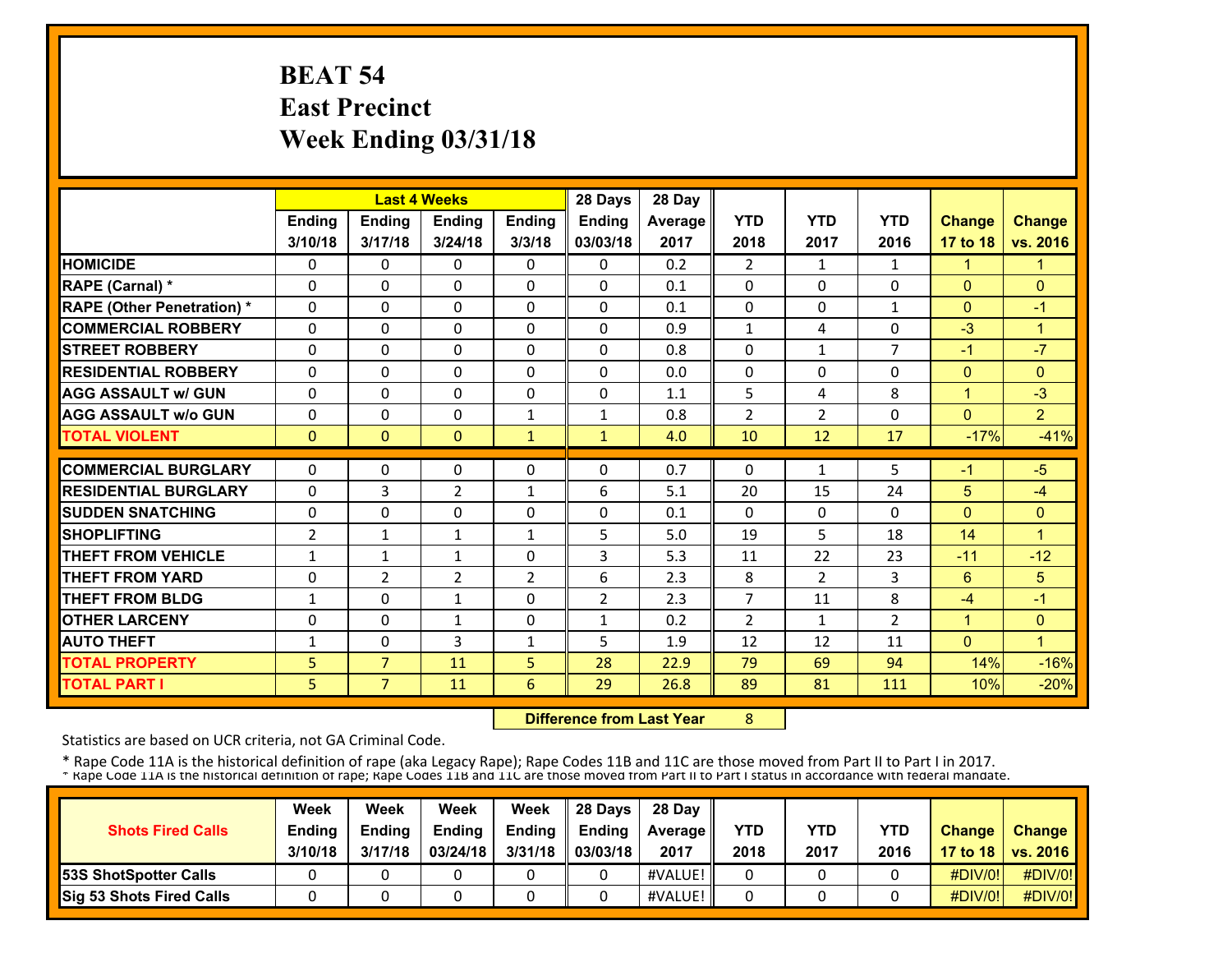# **BEAT 55 East Precinct Week Ending 03/31/18**

|                                   |          |                | <b>Last 4 Weeks</b> |                | 28 Days        | 28 Day  |                |              |              |                |                      |
|-----------------------------------|----------|----------------|---------------------|----------------|----------------|---------|----------------|--------------|--------------|----------------|----------------------|
|                                   | Ending   | Ending         | Ending              | Ending         | <b>Ending</b>  | Average | <b>YTD</b>     | <b>YTD</b>   | <b>YTD</b>   | <b>Change</b>  | <b>Change</b>        |
|                                   | 3/10/18  | 3/17/18        | 3/24/18             | 3/3/18         | 03/03/18       | 2017    | 2018           | 2017         | 2016         | 17 to 18       | vs. 2016             |
| <b>HOMICIDE</b>                   | 0        | 0              | $\Omega$            | 0              | 0              | 0.0     | $\mathbf{1}$   | $\Omega$     | 0            | $\mathbf{1}$   | 1                    |
| RAPE (Carnal) *                   | $\Omega$ | 0              | 0                   | $\mathbf{0}$   | $\Omega$       | 0.0     | $\Omega$       | $\Omega$     | 0            | $\Omega$       | $\Omega$             |
| <b>RAPE (Other Penetration) *</b> | $\Omega$ | 0              | $\Omega$            | $\Omega$       | $\Omega$       | 0.0     | 0              | 0            | 0            | $\mathbf{0}$   | $\mathbf{0}$         |
| <b>COMMERCIAL ROBBERY</b>         | $\Omega$ | 0              | 0                   | $\Omega$       | 0              | 1.0     | $\Omega$       | 4            | $\mathbf{1}$ | $-4$           | $-1$                 |
| <b>STREET ROBBERY</b>             | 0        | 0              | 0                   | $\mathbf{0}$   | $\Omega$       | 0.2     | $\mathbf{1}$   | $\mathbf{1}$ | 3            | $\Omega$       | $-2$                 |
| <b>RESIDENTIAL ROBBERY</b>        | 0        | $\Omega$       | 0                   | $\Omega$       | 0              | 0.0     | $\Omega$       | 0            | 0            | $\Omega$       | $\mathbf{0}$         |
| <b>AGG ASSAULT w/ GUN</b>         | $\Omega$ | 0              | 0                   | $\mathbf{0}$   | 0              | 0.5     | 1              | 3            | 1            | $-2$           | $\mathbf{0}$         |
| <b>AGG ASSAULT w/o GUN</b>        | $\Omega$ | 0              | $\Omega$            | 0              | 0              | 0.5     | 1              | 0            | 4            | 1              | $-3$                 |
| <b>TOTAL VIOLENT</b>              | $\Omega$ | $\Omega$       | $\Omega$            | $\mathbf{0}$   | $\Omega$       | 2.2     | 4              | 8            | 9            | $-50%$         | $-56%$               |
| <b>COMMERCIAL BURGLARY</b>        | $\Omega$ | 1              | 0                   | $\mathbf{0}$   | 1              | 0.3     | $\overline{2}$ | 0            | 3            | $\overline{2}$ | $-1$                 |
| <b>RESIDENTIAL BURGLARY</b>       | $\Omega$ | $\mathbf{1}$   | $\mathbf{1}$        | $\Omega$       | 2              | 3.4     | 6              | 17           | 9            | $-11$          | $-3$                 |
| <b>SUDDEN SNATCHING</b>           | $\Omega$ | 0              | $\Omega$            | $\mathbf{0}$   | 0              | 0.2     | 0              | $\mathbf{1}$ | 0            | $-1$           | $\mathbf{0}$         |
| <b>SHOPLIFTING</b>                | 4        | 4              | 6                   | 3              | 17             | 13.8    | 44             | 47           | 35           | $-3$           | 9                    |
| <b>THEFT FROM VEHICLE</b>         | $\Omega$ | 0              | $\Omega$            | $\overline{2}$ | $\overline{2}$ | 4.1     | 11             | 16           | 13           | $-5$           | $-2$                 |
| <b>THEFT FROM YARD</b>            | 1        | $\Omega$       | $\Omega$            | $\Omega$       | 1              | 1.5     | 4              | 3            | 5            | $\blacksquare$ | $-1$                 |
| <b>THEFT FROM BLDG</b>            | $\Omega$ | $\mathbf{1}$   | $\Omega$            | 0              | 1              | 1.5     | 5              | 4            | 9            | $\mathbf{1}$   | $-4$                 |
| <b>OTHER LARCENY</b>              | $\Omega$ | $\Omega$       | $\Omega$            | 1              | 1              | 0.6     | $\overline{2}$ | 1            | 0            | $\mathbf{1}$   | $\overline{2}$       |
| <b>AUTO THEFT</b>                 | 1        | $\Omega$       | $\Omega$            | $\mathbf{1}$   | $\mathcal{P}$  | 1.7     | 6              | 3            | 5            | 3              | $\blacktriangleleft$ |
| <b>TOTAL PROPERTY</b>             | 6        | $\overline{7}$ | $\overline{7}$      | $\overline{7}$ | 27             | 27.2    | 80             | 92           | 79           | $-13%$         | 1%                   |
| <b>TOTAL PART I</b>               | 6        | $\overline{7}$ | $\overline{7}$      | $\overline{7}$ | 27             | 29.4    | 84             | 100          | 88           | $-16%$         | $-5%$                |
|                                   |          |                |                     |                |                |         |                |              |              |                |                      |

 **Difference from Last Year** $-16$ 

Statistics are based on UCR criteria, not GA Criminal Code.

|                              | Week          | Week          | Week          | Week          | 28 Davs       | 28 Day         |      |      |            |               |                     |
|------------------------------|---------------|---------------|---------------|---------------|---------------|----------------|------|------|------------|---------------|---------------------|
| <b>Shots Fired Calls</b>     | <b>Ending</b> | <b>Ending</b> | <b>Ending</b> | <b>Ending</b> | <b>Ending</b> | <b>Average</b> | YTD  | YTD  | <b>YTD</b> | <b>Change</b> | <b>Change</b>       |
|                              | 3/10/18       | 3/17/18       | 03/24/18      | 3/31/18       | 03/03/18      | 2017           | 2018 | 2017 | 2016       |               | 17 to 18   vs. 2016 |
| <b>53S ShotSpotter Calls</b> |               |               |               |               |               | #VALUE!        |      |      |            | $\#$ DIV/0!   | #DIV/0!             |
| Sig 53 Shots Fired Calls     |               |               |               |               |               | #VALUE!        |      |      |            | #DIV/0!       | #DIV/0!             |